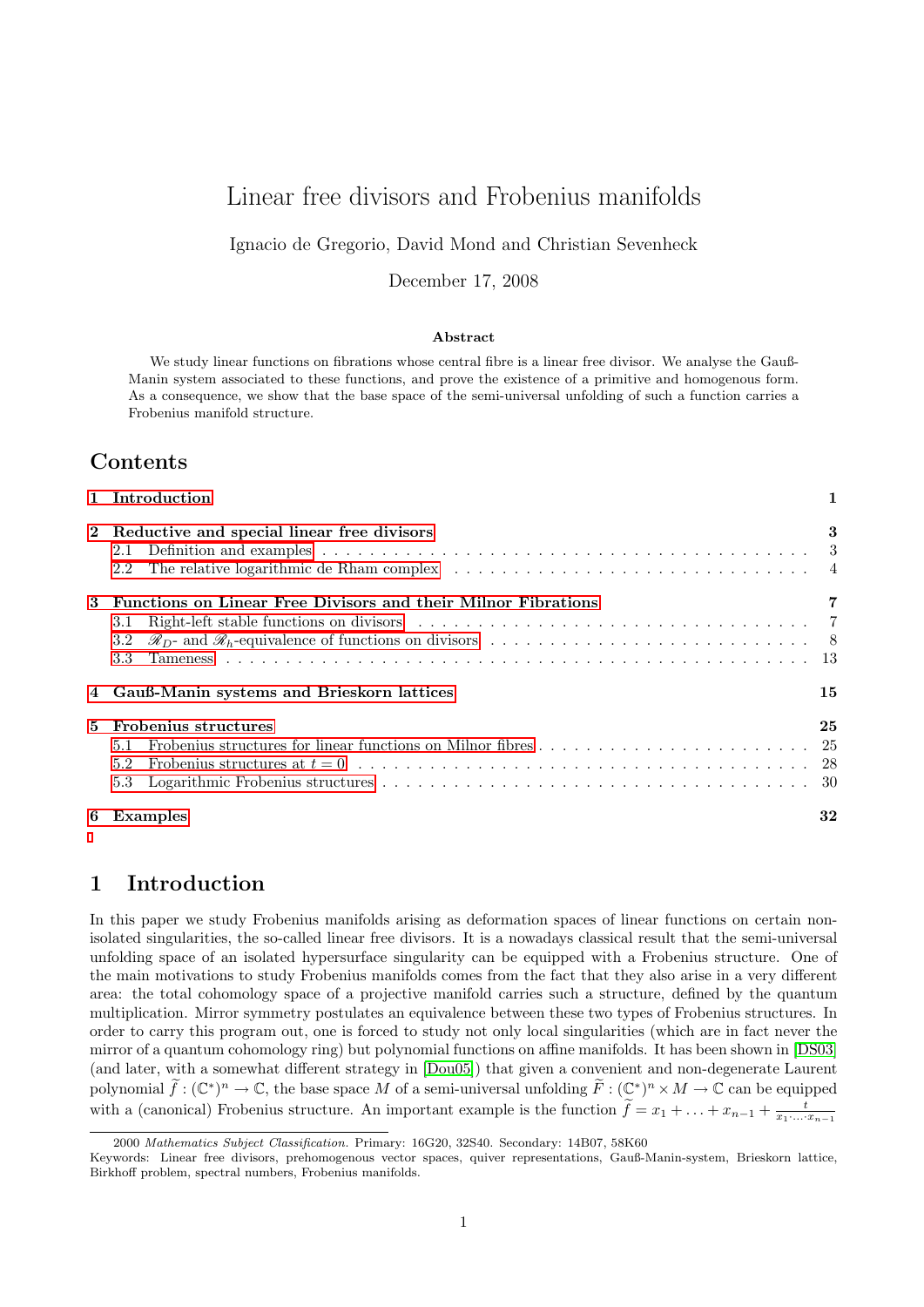for some fixed  $t \in \mathbb{C}^*$ : the Frobenius structure obtained on its unfolding space is known (see [\[Giv95\]](#page-35-1), [\[Giv98\]](#page-35-2) and  $[\text{Bar}00]$ ) to be isomorphic to the full quantum cohomology of the projective space  $\mathbb{P}^{n-1}$ . More generally, one can consider the Laurent polynomial  $\widetilde{f} = x_1 + \ldots + x_{n-1} + \frac{t}{x_1^{w_1} \ldots x_n^{w_n}}$  $\frac{t}{x_1^{w_1} \cdot ... \cdot x_{n-1}^{w_{n-1}}}$  for some weights  $(w_1, ..., w_{n-1}) \in \mathbb{N}^{n-1}$ ,

here the Frobenius structure corresponds to the (orbifold) quantum cohomology of the weighted projective space  $\mathbb{P}(1, w_1, \ldots, w_{n-1})$  (see [\[Man08\]](#page-35-3) and [\[CCLT09\]](#page-34-2)). A detailed analysis on how to construct the Frobenius structure for these functions is given in [\[DS04\]](#page-35-4); some of the techniques in this paper are similar to those used here. Notice that the mirror of the ordinary projective space can be interpreted in a slightly different way, namely, as the restriction of the linear polynomial  $f = x_1 + \ldots + x_n : \mathbb{C}^n \to \mathbb{C}$  to the non-singular fibre  $h(x_1, \ldots, x_n) - t = 0$ of the torus fibration defined by the homogeneous polynomial  $h = x_1 \cdot \ldots \cdot x_n$ .

In the present paper, we construct Frobenius structures on the unfolding spaces of a class of functions generalizing this basic example, namely, we consider homogenous functions  $h$  whose zero fibre is a *linear free divisor*. Linear free divisors were recently introduced by R.-O. Buchweitz and Mond in [\[BM06\]](#page-34-3) (see also [\[GMNS09\]](#page-35-5)), but are closelyrelated to the more classical *prehomogeneous spaces* of T. Kimura and M. Sato ([\[SK77\]](#page-36-0)). They are defined as free divisors  $D = h^{-1}(0)$  in some vector space V whose sheaf of derivations can be generated by vector fields having only linear coefficients. The classical example is of course the normal crossing divisor. Following the analogy with the mirror of  $\mathbb{P}^{n-1}$ , we are interested in characterising when there exist linear functions f having only isolated singularities on the Milnor fibre  $D_t = h^{-1}(t)$ ,  $t \neq 0$ . As it turns out, not all linear free divisors support such functions, but the large class of *reductive* ones do, and for these the set of linear functions having only isolated singularities can be characterised as the complement of the dual divisor.

Let us give a short overview on the paper. In section [2](#page-2-0) we state and prove some general results on linear free divisors. In particular, we introduce the notion of *special linear free divisors*, and show that reductive ones are always special. This is proved by studying the relative logarithmic de Rham complex (subsection [2.2\)](#page-3-0) which is also important in the later discussion of the Gauß-Manin-system. The cohomology of this complex is computed in the reductive case, thanks to a classical theorem of Hochschild and Serre.

Section [3](#page-6-0) discusses linear functions f on linear free divisors D, as well as on their Milnor fibres  $D_t$ . We show (in an even more general situation where D is not a linear free divisor) that  $f_{|D_t}$  is a Morse function if the restriction  $f|_D$  is right-left stable. This implies in particular that the Frobenius structures associated to the functions  $f|_{D_t}$ are all semi-simple. Subsection [3.2](#page-7-0) discusses deformation problems associated to the two functions  $(f, h)$ . In particular, we show that linear forms in the complement of the dual divisor have the necessary finiteness properties. In order that we can construct Frobenius structures, the fibration defined by  $f_{|D_t}$  is required to have good behaviour at infinity, comprised in the notion of *tameness*. In subsection [3.3](#page-12-0) it is shown that this property indeed holds for these functions.

In section [4](#page-14-0) we study the (algebraic) Gauß-Manin system and the (algebraic) Brieskorn lattice of  $f_{|D_t}$ . We actually define both as families over the parameter space of h, and using logarithmic forms along  $D$  (more precisely, the relative logarithmic de Rham complex mentioned above) we get very specific extensions of these families over  $D$ . The fact that  $D$  is a linear free divisor allows us to construct explicitly a basis of this family of Brieskorn lattice, hence showing its freeness. Next we give a solution to the so-called Birkhoff problem. Although this solution is not a good basis in the sense of M. Saito [\[Sai89\]](#page-36-1), that is, it might not compute the spectrum at infinity of  $f_{|D_t}$ , we give an algorithmic procedure to turn it into one. This allows us in particular to compute the monodromy of  $f_{|D_t}$ . We finish this section by showing that this solution to the Birkhoff problem is also compatible with a natural pairing defined on the Brieskorn lattice, at least under an additional hypothesis (which is satisfied in many examples) on the spectral numbers.

In section [5](#page-24-0) we finally apply all these results to construct Frobenius structures on the unfolding spaces of the functions  $f_{|D_t}$  (subsection [5.1\)](#page-24-1) and on  $f_{|D}$  (subsection [5.2\)](#page-27-0). Whereas the former exists in all cases, the latter depends on a conjecture concerning a natural pairing on the Gauss-Manin-system. Similarly, assuming this conjecture, we give some partial results concerning logarithmic Frobenius structures as defined in [\[Rei09\]](#page-35-6) in subsection [5.3.](#page-29-0)

We end the paper with some examples (section [6\)](#page-31-0). On the one hand, they illustrate the different phenomena that can occur, as for instance, the fact that there might not be a canonical choice (as in [\[DS03\]](#page-35-0)) of a primitive form. On the other hand, they support the conjecture concerning the pairing used in the discussion of the Frobenius structure associated to  $f_{|D}$ .

Acknowledgements. We are grateful to Antoine Douai, Michel Granger, Claus Hertling, Dmitry Rumynin, Claude Sabbah and Mathias Schulze for helpful discussions on the subject of this article. We thank the anonymous referee for a careful reading of a first version and a number of very helpful remarks.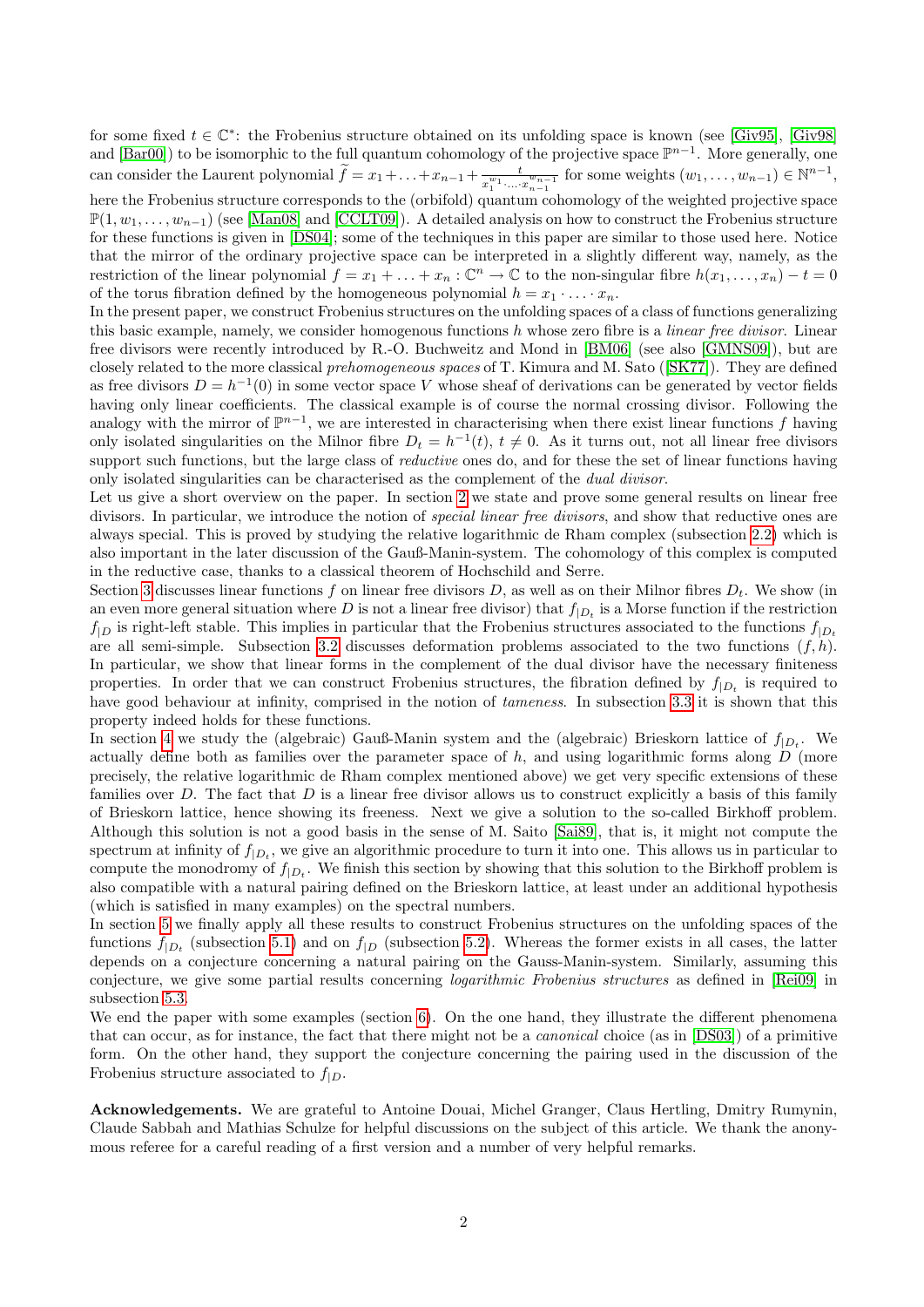# <span id="page-2-0"></span>2 Reductive and special linear free divisors

#### <span id="page-2-1"></span>2.1 Definition and examples

A hypersurface D in a complex manifold X is a free divisor if the  $\mathcal{O}_X$ -module Der( $-\log D$ ) is locally free. If  $X = \mathbb{C}^n$  then D is furthermore a linear free divisor if Der(-log D) has an  $\mathcal{O}_{\mathbb{C}^n}$ -basis consisting of weight-zero vector fields – vector fields whose coefficients, with respect to a standard linear coordinate system, are linear functions (see [\[GMNS09,](#page-35-5) Section 1]). By Serre's conjecture, if  $D \subset \mathbb{C}^n$  is a free divisor then  $\text{Der}(-\log D)$  is globally free. If  $D \subset \mathbb{C}^n$  is a linear free divisor then the group  $G_D := \{A \in Gl_n(\mathbb{C}) : AD = D\}$  of its linear automorphisms is algebraic of dimension n. We denote by  $G_D^0$  the connected component of  $G_D$  containing the identity, and by  $\text{Sl}_D$  the intersection of  $G_D^0$  with  $\text{Sl}_n(\mathbb{C})$ . The infinitesimal action of the Lie algebra  $\mathfrak{g}_D$  of  $G_D^0$ generatesDer( $-\log D$ ) over  $\mathcal{O}_{\mathbb{C}^n}$ , and it follows that the complement of D is a single  $G_D^0$ -orbit ([\[GMNS09,](#page-35-5) Section 2]). Thus,  $\mathbb{C}^n$ , with this action of  $G_D^0$ , is a prehomogeneous vector space ([\[SK77\]](#page-36-0)) i.e., a representation  $\rho$  of a group G on a vector space V in which the group has an open orbit. The complement of the open orbit in a prehomogeneous vector space is known as the discriminant. The (reduced) discriminant in a prehomogeneous vector space is a linear free divisor if and only if the dimensions of  $G$  and  $V$  and the degree of the discriminant are all equal.

By Saito's criterion([\[Sai80\]](#page-36-2)), the determinant of the matrix of coefficients of a set of generators of Der(− log D) is a reduced equation for  $D$ , which is therefore homogeneous of degree n. Throughout the paper we will denote the reduced homogeneous equation of the linear free divisor  $D$  by  $h$ .

If the group G acts on the vector space V, then a rational function  $f \in \mathbb{C}(V)$  is a semi-invariant (or relative *invariant*) if there is a character  $\chi_f : G \to \mathbb{C}^*$  such that for all  $g \in G$ ,  $f \circ g = \chi_f(g)f$ . In this case  $\chi_f$ isthe *character associated to f.* Sato and Kimura prove ( $[SK77, §4$  $[SK77, §4$  Lemma 4) that semi-invariants with multiplicatively independent associated characters are algebraically independent. If  $D$  is a linear free divisor withequation h, then h is a semi-invariant ([\[SK77,](#page-36-0) §4]) (for the action of  $G_D^0$ ). For it is clear that g must leave D invariant, and thus  $h \circ q$  is some complex multiple of h. This multiple is easily seen to define a character, which we call  $\chi_h$ .

<span id="page-2-4"></span>**Definition 2.1.** We call the linear free divisor D special if  $\chi_h$  is equal to the determinant of the representation, and *reductive* if the group  $G_D^0$  is reductive.

We show in [2.9](#page-6-2) below that every reductive linear free divisor is special. We do not know if the converse holds. The term "special" is used here because the condition means that the elements of  $G_D$  which fix h lie in  $\text{Sl}_n(\mathbb{C})$ . Not all linear free divisors are special. Consider the example of the group  $B_k$  of upper triangular complex matrices acting on the space  $V = \text{Sym}_k(\mathbb{C})$  of symmetric  $k \times k$  matrices by transpose conjugation,

$$
B \cdot S = {}^{t}BSB \tag{2.1}
$$

The discriminant here is a linear free divisor([\[GMNS09,](#page-35-5) Example 5.1]). Its equation is the product of the determinants of the top left-hand  $l \times l$  submatrices of the generic  $k \times k$  symmetric matrix, for  $l = 1, \ldots, k$ . It follows that if  $B = diag(\lambda_1, ..., \lambda_k) \in B_k$  then

$$
h \circ \rho(B) = \lambda_1^{2k} \lambda_2^{2k-2} \cdots \lambda_k^2 h,
$$

and D is not special. The simplest example is the case  $k = 2$ , here the divisor has the equation

<span id="page-2-3"></span>
$$
h = x(xz - y^2) \tag{2.2}
$$

Irreducible prehomogeneous vector spaces are classified in [\[SK77\]](#page-36-0). However, irreducible representations account for very few of the linear free divisors known. For more examples we turn to the representation spaces of quivers:

- <span id="page-2-2"></span>**Proposition 2.2** ([\[BM06\]](#page-34-3)). (i) Let  $Q$  be a quiver without oriented loops and let  $d$  be (a dimension vector which is) a real Schur root of Q. Then the triple  $(Gl_{Q,\mathbf{d}}, \rho, \text{Rep}(Q, \mathbf{d}))$  is a prehomogeneous vector space and the complement of the open orbit is a divisor  $D$  (the "discriminant" of the representation  $\rho$  of the quiver group  $Gl_{Q,\mathbf{d}}$  on the representation space  $Rep(Q, \mathbf{d})).$
- (ii) If in each irreducible component of D there is an open orbit, then D is a linear free divisor.
- (iii) If Q is a Dynkin quiver then the condition of (ii) holds for all real Schur roots  $\mathbf d$ .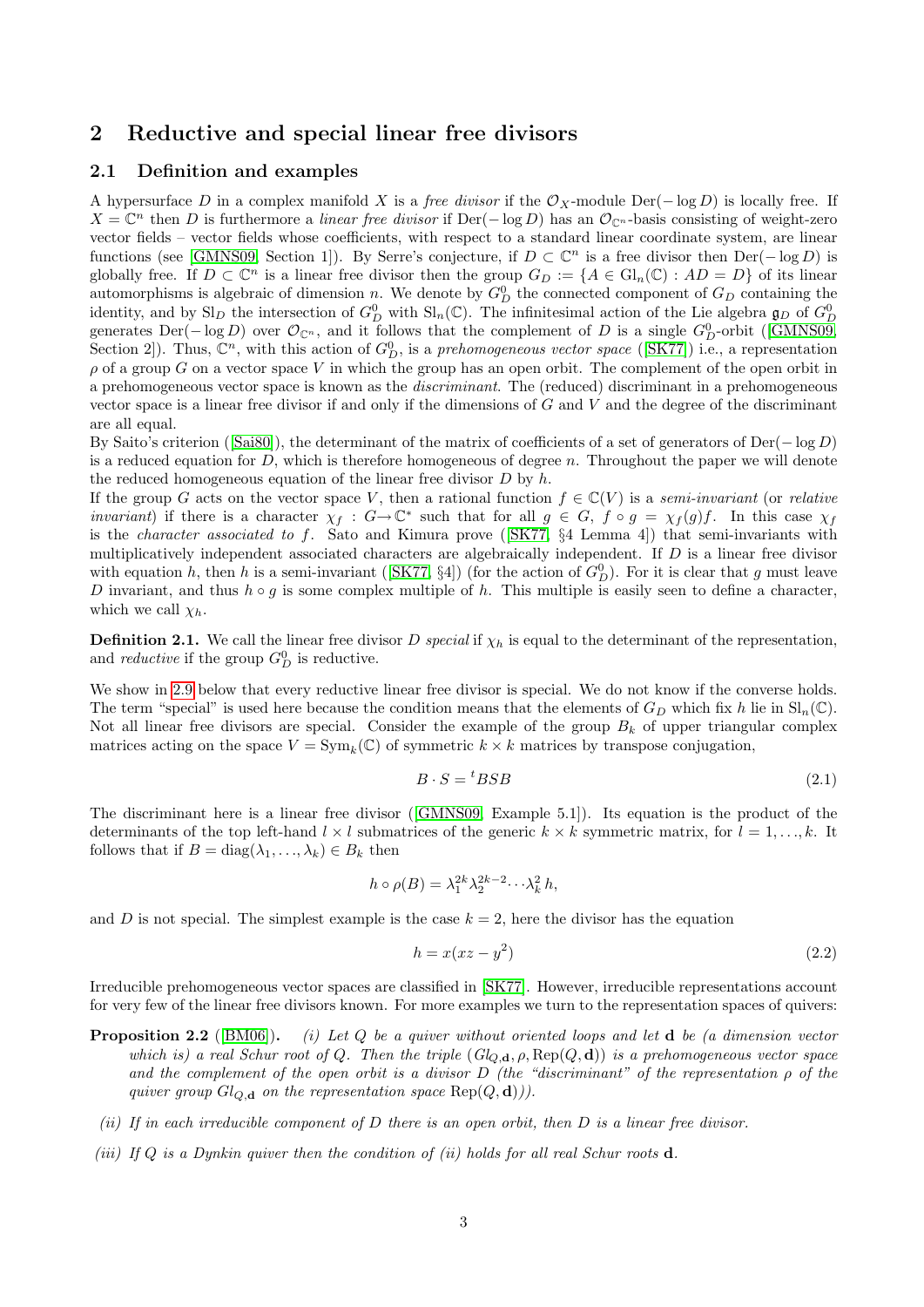We note that the normal crossing divisor appears as the discriminant in the representation space  $\text{Rep}(Q, 1)$  for every quiver Q whose underlying graph is a tree. Here 1 is the dimension vector which takes the value 1 at every node.

All of the linear free divisors constructed in Proposition 2.2 are reductive. For if  $D$  is the discriminant in  $Rep(Q, d)$  then  $G_D^0$  is the quotient of  $Gl_{Q, d} = \prod_i Gl_{d_i}(\mathbb{C})$  by a 1-dimensional central subgroup.

1

<span id="page-3-1"></span>*Example* 2.3. (i) Consider the quiver of type  $D_4$  with real Schur root

By choosing a basis for each vector space we can identify the representation space Rep( $Q, d$ ) with the space of  $2 \times 3$  matrices, with each of the three morphisms corresponding to a column. The open orbit in  $Rep(Q, d)$  consists of matrices whose columns are pairwise linearly independent. The discriminant thus has equation

$$
h = (a_{11}a_{22} - a_{12}a_{21})(a_{11}a_{23} - a_{13}a_{21})(a_{12}a_{23} - a_{22}a_{13}).
$$
\n(2.3)

This example generalises: instead of three arrows converging to the central node, we take  $m$ , and set the dimension of the space at the central node to  $m-1$ . The representation space can now be identified with the space of  $(m-1) \times m$  matrices, and the discriminant is once again defined by the vanishing of the product of maximal minors. Again it is a linear free divisor([\[GMNS09,](#page-35-5) Example 5.3]), even though for  $m > 3$  the quiver is no longer a Dynkin quiver. We refer to it as the *star quiver*, and denote it by  $\star_m$ .

(ii) The linear free divisor arising by the construction of Proposition [2.2](#page-2-2) from the quiver of type  $E_6$  with real Schur root

$$
\begin{array}{ccc}\n & 2 \\
 & \uparrow \\
1 & \longrightarrow 2 \longrightarrow 3 \longleftarrow 2 \longleftarrow 1\n\end{array}
$$

has five irreducible components. In the 22-dimensional representation space  $\text{Rep}(Q, \mathbf{d})$ , we take coordinates  $a, b, \ldots, v$ . Then

<span id="page-3-2"></span>
$$
h = F_1 \cdot F_2 \cdot F_3 \cdot F_4 \cdot F_5 \tag{2.4}
$$

where four of the components have the equations

 $dfpq-cgpq-dfor+cgor+efps-chps+egrs-dhrs-efot+chot-egqt+dhqt$  $\begin{array}{lll} F_2 & = & jlpq - impq - jlor + imor + klps - inps + kmrs - jnrs - klot + inot - kmqt + jngt \end{array}$  $\begin{array}{rcl} F_3 & = & -aejl-bhjl+adkl+bgkl+aeim+bhim-ackm-bfkm-adin-bgin+acjn+bfjn \end{array}$  $= \hspace{0.2cm} egiu - dhiu - efju + chju + dfku - cgku + eglv - dhlv - efmv + chmv + dfnv - cgnv$ 

and the fifth has the equation  $F_5 = 0$ , which is of degree 6, with 48 monomials. This example is discussed in detail in [\[BM06,](#page-34-3) Example 7.3]

#### <span id="page-3-0"></span>2.2 The relative logarithmic de Rham complex

Let D be a linear free divisor with equation h. We set  $\text{Der}(-\log h) = \{ \chi \in \text{Der}(-\log D) : \chi \cdot h = 0 \}$ . Under the infinitesimal action of  $G_D^0$ , the Lie algebra of ker( $\chi_h$ ), which we denote by  $\mathfrak{g}_h$ , is identified with the weight zero part of Der(− log h), which we denote by Der(− log h)<sub>0</sub>. Der(− log h) is a summand of Der(− log D), as is shown by the equality

$$
\xi = \frac{\xi \cdot h}{E \cdot h} E + \left( \xi - \frac{\xi \cdot h}{E \cdot h} E \right)
$$

in which E is the Euler vector field and the second summand on the right is easily seen to annihilate  $h$ . The quotient complex

$$
\Omega^\bullet(\log h):=\frac{\Omega^\bullet(\log D)}{dh/h \wedge \Omega^{\bullet-1}(\log D)}=\frac{\Omega^\bullet(\log D)}{h^*\left(\Omega^1_\mathbb{C}(\log\{0\})\right)\wedge \Omega^{\bullet-1}(\log D)}
$$

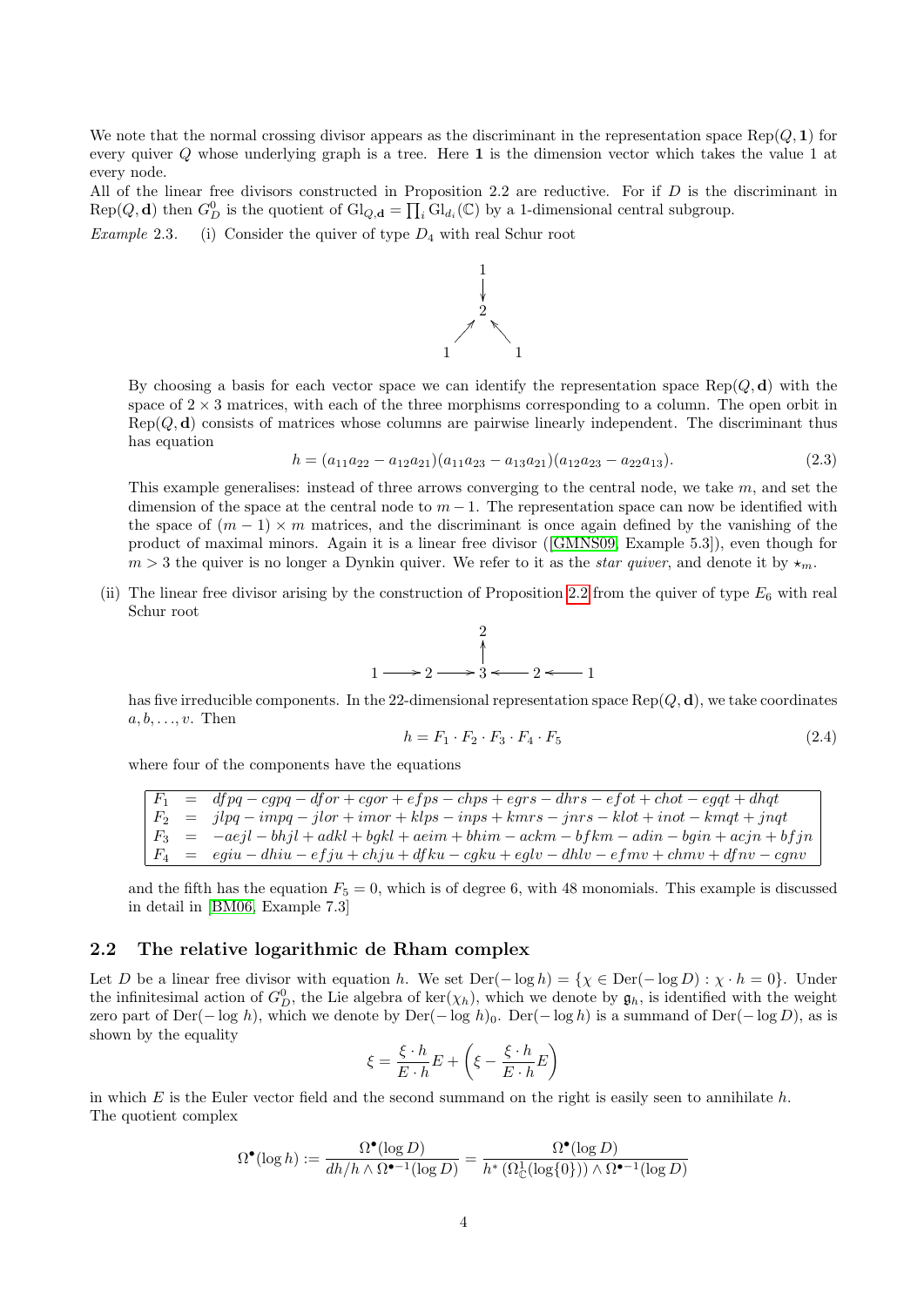is the relative logarithmic de Rham complex associated with the function  $h: \mathbb{C}^n \to \mathbb{C}$ . Each module  $\Omega^k(\log h)$  is isomorphic to the submodule

$$
\Omega^k(\log h)' := \{ \omega \in \Omega^k(\log D) : \iota_E \omega = 0 \} \subset \Omega^k(\log D).
$$

This is because the natural map  $i : \omega \mapsto \omega + (dh/h) \wedge \Omega^{\bullet-1}(\log D)$  gives an injection  $\Omega^k(\log h)' \to \Omega^k(\log h)$ , since for  $\omega \in \Omega^k(\log h)'$ , if  $\omega = (dh/h) \wedge \omega_1$  for some  $\omega_1$  then

$$
0 = \iota_E(\omega) = \iota_E\left(\frac{dh}{h}\wedge\omega_1\right) = n\omega_1 - \frac{dh}{h}\wedge\iota_E(\omega_1)
$$

and thus  $\omega_1 = (dh/nh) \wedge \iota_E(\omega_1)$  and  $\omega = (dh/h) \wedge (dh/nh) \wedge \iota_E(\omega_1) = 0$ . Because

$$
\frac{1}{n} \iota_E \left( \frac{dh}{h} \wedge \omega \right) \in \Omega^k(\log h)'
$$

and

$$
\omega - \frac{1}{n} \iota_E \left( \frac{dh}{h} \wedge \omega \right) \in \frac{dh}{h} \wedge \Omega^{k-1}(\log D) \tag{2.5}
$$

*i* is surjective. However, the collection of  $\Omega^k(\log h)'$  is not a subcomplex of  $\Omega^{\bullet}(\log D)$ : The form  $\iota_E(d\omega)$  may not be zero even when  $\iota_E(\omega) = 0$ . We define  $d' : \Omega^k(\log h)' \to \Omega^{k+1}(\log h)'$  by composing the usual exterior derivative  $\Omega^k(\log h)' \to \Omega^{k+1}(\log D)$  with with the projection operator  $P : \Omega^{\bullet}(\log D) \to \Omega^{\bullet}(\log h)'$  defined by

<span id="page-4-0"></span>
$$
P(\omega) = \frac{1}{n} \iota_E \left( \frac{dh}{h} \wedge \omega \right) = \omega - \frac{1}{n} \frac{dh}{h} \wedge \iota_E(\omega). \tag{2.6}
$$

Lemma 2.4. (i)  $d \circ i = i \circ d'$ .

- (ii) The differential satisfies  $(d')^2 = 0$ .
- (iii) The mapping  $i : (\Omega^{\bullet}(\log h)', d') \to (\Omega^{\bullet}(\log h), d)$  is an isomorphism of complexes.

*Proof.* The first statement is an obvious consequence of the second equality in  $(2.6)$ . The second follows because  $d^2 = 0$  and i is an injection. The third is a consequence of (i) and (ii).  $\Box$ 

**Lemma 2.5.** The weight zero part of  $(\Omega^{\bullet}(\log h)', d')$  is a subcomplex of  $(\Omega^{\bullet}(\log D), d)$ .

*Proof.* Let  $\omega \in \Omega^k(\log h)'$ . We have

$$
P_{k+1}(d\omega) = \frac{1}{n} \iota_E \left( \frac{dh}{h} \wedge d\omega \right) = d\omega - \frac{1}{n} \frac{dh}{h} \wedge \iota_E(d\omega) = d\omega - \frac{1}{n} \frac{dh}{h} \wedge \left( L_E(\omega) - d\iota_E(\omega) \right)
$$

where  $L_E$  is the Lie derivative with respect to E. By assumption,  $\iota_E(\omega) = 0$ , and since  $L_E(\sigma) =$  weight $(\sigma)\sigma$ for any homogeneous form, it follows that if weight $(\omega) = 0$  then  $d'\omega = d\omega$ .  $\Box$ 

Let

$$
\alpha = \iota_E \left( \frac{dx_1 \wedge \dots \wedge dx_n}{h} \right) \tag{2.7}
$$

Evidently  $\alpha \in \Omega^{n-1}(\log h)'$ , and moreover

$$
\alpha = n \frac{dx_1 \wedge \dots \wedge dx_n}{dh}.
$$

For  $\xi \in \text{Der}(-\log h)$ , we define the form  $\lambda_{\xi} = \iota_{\xi} \alpha$ . Notice that  $\alpha$  generates the rank one  $\mathbb{C}[V]$ -module  $\Omega^{n-1}(\log h)$ : We have  $\alpha \wedge dh/nh = dx_1 \wedge \ldots dx_n/h$ , which is a generator of  $\Omega^n(\log D)$  (remember that  $dh/nh$ is the element of  $\Omega^1(\log D)$  dual to  $E \in \text{Der}(-\log D)$ .

<span id="page-4-1"></span>**Lemma 2.6.** The linear free divisor  $D \subset \mathbb{C}^n$  is special if and only if  $d\lambda_{\xi} = 0$  for all  $\xi \in \text{Der}(-\log h)_{0}$ .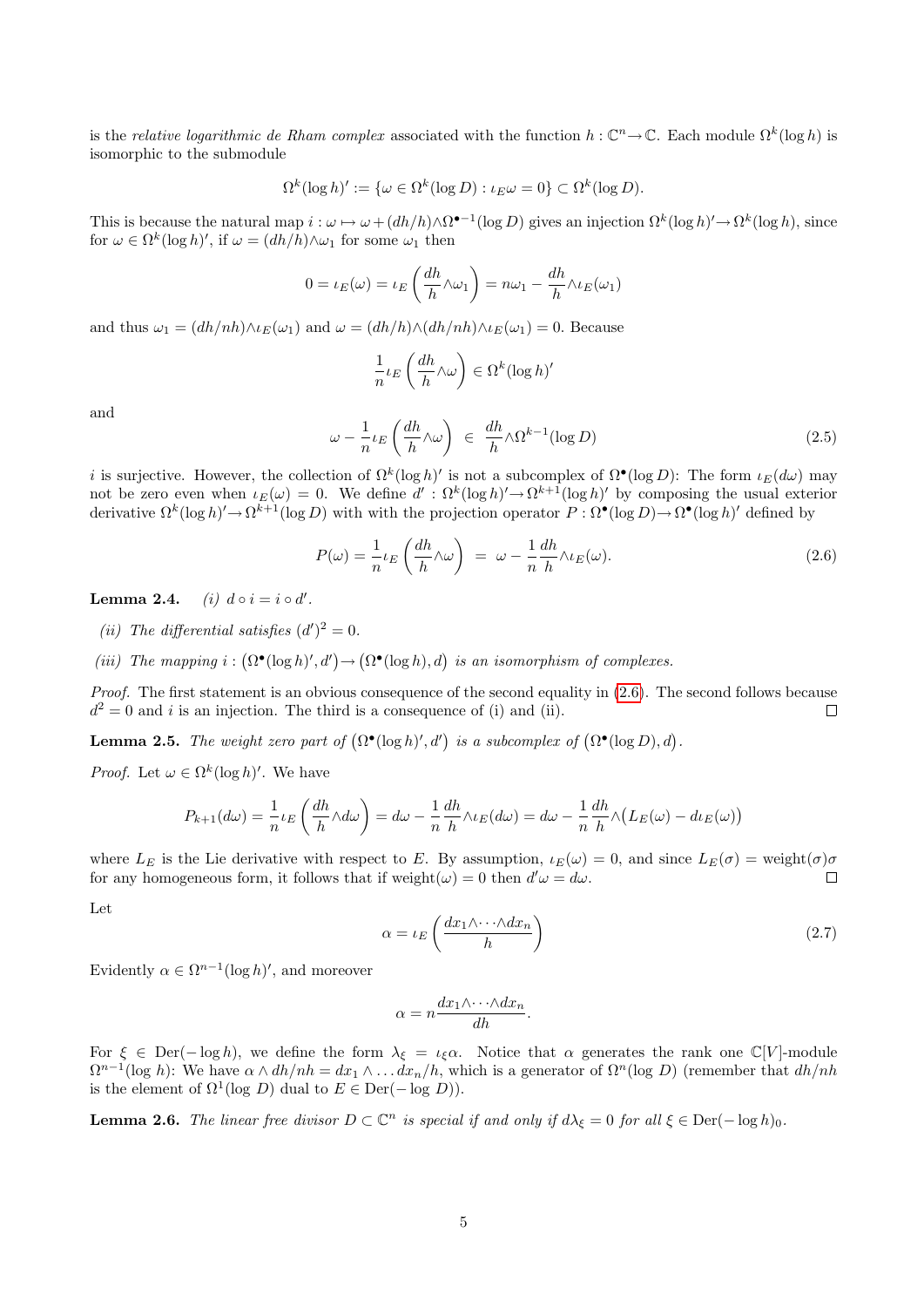Proof. Let  $\xi \in \text{Der}(-\log h)_0$  and let  $\lambda_{\xi} = \iota_{\xi}(\alpha) = \iota_{\xi} \iota_E$ vol. Since  $\alpha$  generates  $\Omega^{n-1}(\log h)$  and  $\lambda_{\xi}$  has weight zero,  $d'\lambda_{\xi} = c\alpha$  for some scalar c. By the previous lemma, the same is true for  $d\lambda_{\xi}$ . Since  $dh\wedge\alpha = vol$ , it follows that  $dh \wedge d\lambda_{\xi} = cv$ ol. Now  $dh \wedge d\lambda_{\xi} = -d(dh \wedge \lambda_{\xi}) = d_{\xi}(vol) = L_{\xi}(vol)$ . An easy calculation shows that  $L_{\xi}(vol) = \text{trace}(A)$ vol, where A is the  $n \times n$  matrix such that  $A \cdot x = \xi(x)$ . Hence

$$
d\lambda_{\xi} = 0 \quad \Leftrightarrow \quad \text{trace}(A) = 0.
$$

Thus  $d\lambda_{\xi} = 0$  for all  $\xi \in \text{Der}(-\log D)$  if and only if  $\text{trace}(A) = 0$  for all matrices  $A \in \text{ker }d\chi_h$ , i.e. if and only if ker  $d\chi_h \subseteq$  ker d det. Since both kernels have codimension 1, the inclusion holds if and only if equality holds, and this is equivalent to  $\chi_h$  being a power of det. On the other hand, regarding  $G_D^0$  as a subgroup of  $\text{Gl}_n(\mathbb{C})$ , both det and  $\chi_h$  are polynomials of degree n, so they must be equal.

If D is a linear free divisor with reductive group  $G_D^0$  and reduced homogeneous equation h then by Mather's lemma([\[Mat69,](#page-35-7) lemma 3.1]) the fibre  $D_t := h^{-1}(t)$ ,  $t \neq 0$ , is a single orbit of the group ker $(\chi_h)$ . It follows that  $D_t$  is a finite quotient of ker( $\chi_h$ ) since  $\dim(D_t) = \dim(\ker(\chi_h))$  and the action is algebraic. Hence  $D_t$ has cohomology isomorphic to  $H^*(\text{ker}(\chi_h), \mathbb{C})$ . Now ker $(\chi_h)$  is reductive - its Lie algebra  $\mathfrak{g}_h$  has the same semi-simple part as  $\mathfrak{g}_D$ , and a centre one dimension smaller than that of  $\mathfrak{g}_D$ . Thus, ker( $\chi_h$ ) has a compact  $n-1$ -dimensional Lie group  $K_h$  as deformation retract. Poincaré duality for  $K_h$  implies a duality on the cohomology of ker $(\chi_h)$ , and this duality carries over to  $H^*(D_t;\mathbb{C})$ . How is this reflected in the cohomology of the complex  $\Omega^{\bullet}(\log h)$  of relative logarithmic forms (in order to simplify notations, we write  $\Omega^{\bullet}$  for the spaces of global sections of algebraic differential forms)? Notice that evidently  $H^0(\Omega^{\bullet}(\log h)) = \mathbb{C}[h]$ , since the kernel of  $d_h$  consists precisely of functions constant along the fibres of  $h$ . It is considerably less obvious that  $H^{n-1}(\Omega^{\bullet}(\log h))$  should be isomorphic to  $\mathbb{C}[h]$ , for this cohomology group is naturally a quotient, rather than a subspace, of  $\mathbb{C}[V]$ . We prove it (in Theorem [2.7](#page-5-0) below) by showing that thanks to the reductiveness of  $G_D^0$ , it follows from a classical theorem of Hochschild and Serre([\[HS53,](#page-35-8) Theorem 10]) on the cohomology of Lie algebras. From Theorem [2.7](#page-5-0) we then deduce that every reductive linear free divisor is special.

We write  $\Omega^{\bullet}(\log h)_{m}$  for the graded part of  $\Omega^{\bullet}(\log h)$  of weight m.

<span id="page-5-0"></span>**Theorem 2.7.** Let  $D \subset \mathbb{C}^n$  be a reductive linear free divisor with homogeneous equation h. There is a natural graded isomorphism

$$
H^*(\Omega^\bullet(\log h)_0) \otimes_{\mathbb{C}} \mathbb{C}[h] \to H^*(\Omega^\bullet(\log h)).
$$

In particular,  $H^*(\Omega^{\bullet}(\log h))$  is a free  $\mathbb{C}[h]$ -module.

*Proof.* The complex  $\Omega^{\bullet}(\log h)_{m}$  is naturally identified with the complex  $\bigwedge^{\bullet}(\mathfrak{g}_{h}; \text{Sym}^{m}(V^{\vee}))$  whose cohomology is the Lie algebra cohomology of  $\mathfrak{g}_h$  with coefficients in the representation  $\text{Sym}^m(V^{\vee})$ , denoted by  $H^*(\mathfrak{g}_h; \text{Sym}^m(V^{\vee}))$ . This is because we have the following equality of vector spaces,

$$
\Omega^k(\log h)_m = \Omega^k(\log h)_0 \otimes_{\mathbb{C}} \operatorname{Sym}^m(V^{\vee}) = \left(\bigwedge^k \mathfrak{g}_h^{\vee}\right) \otimes_{\mathbb{C}} \operatorname{Sym}^m(V^{\vee}) = \bigwedge^k \left(\mathfrak{g}_h^{\vee} \otimes_{\mathbb{C}} \operatorname{Sym}^m(V^{\vee})\right),
$$

and inspection of the formulae for the differentials in the two complexes shows that they are the same under this identification. Notice that this identification for the case  $m = 0$  was already made in [\[GMNS09\]](#page-35-5), where it gave a proof of the global logarithmic comparison theorem for reductive linear free divisors. The representation of  $\mathfrak{g}_h$  in  $\text{Sym}^k(V^{\vee})$  is semi-simple (completely reducible), since  $\mathfrak{g}_h$  is a reductive Lie algebra and every finite dimensional complex representation of a reductive Lie algebra is semisimple. By a classical theorem of Hochschild and Serre ([\[HS53,](#page-35-8) Theorem 10]), if M is a semi-simple representation of a finite-dimensional complex reductive Lie algebra g, then

$$
H^*(\mathfrak{g};M)=H^*(\mathfrak{g};M^0),
$$

where  $M^0$  is the submodule of M on which g acts trivially. Evidently we have  $H^*(\mathfrak{g};M^0) = H^*(\mathfrak{g};\mathbb{C}) \otimes_{\mathbb{C}} M^0$ . Now

$$
\text{Sym}^m (V^\vee)^0 = \left\{ \begin{array}{ll} \mathbb{C} \cdot h^\ell & \text{if } m = \ell n \\ 0 & \text{otherwise} \end{array} \right.
$$

by the uniqueness, up to scalar multiple, of the semi-invariant with a given character on a prehomogeneous vector space (see the proof of lemma [3.10](#page-11-0) below for a more detailed explanation). It follows that

$$
H^k(\Omega^\bullet(\log h)) = \bigoplus_m H^k(\Omega^\bullet(\log h)_m) = \bigoplus_m H^k(\mathfrak{g}_h; \text{Sym}^m(V^\vee))
$$
  
= 
$$
\bigoplus_\ell H^*(\mathfrak{g}_h; \mathbb{C}) \otimes_{\mathbb{C}} \mathbb{C} \cdot h^\ell = H^*(\Omega^\bullet(\log h)_0) \otimes_{\mathbb{C}} \mathbb{C}[h].
$$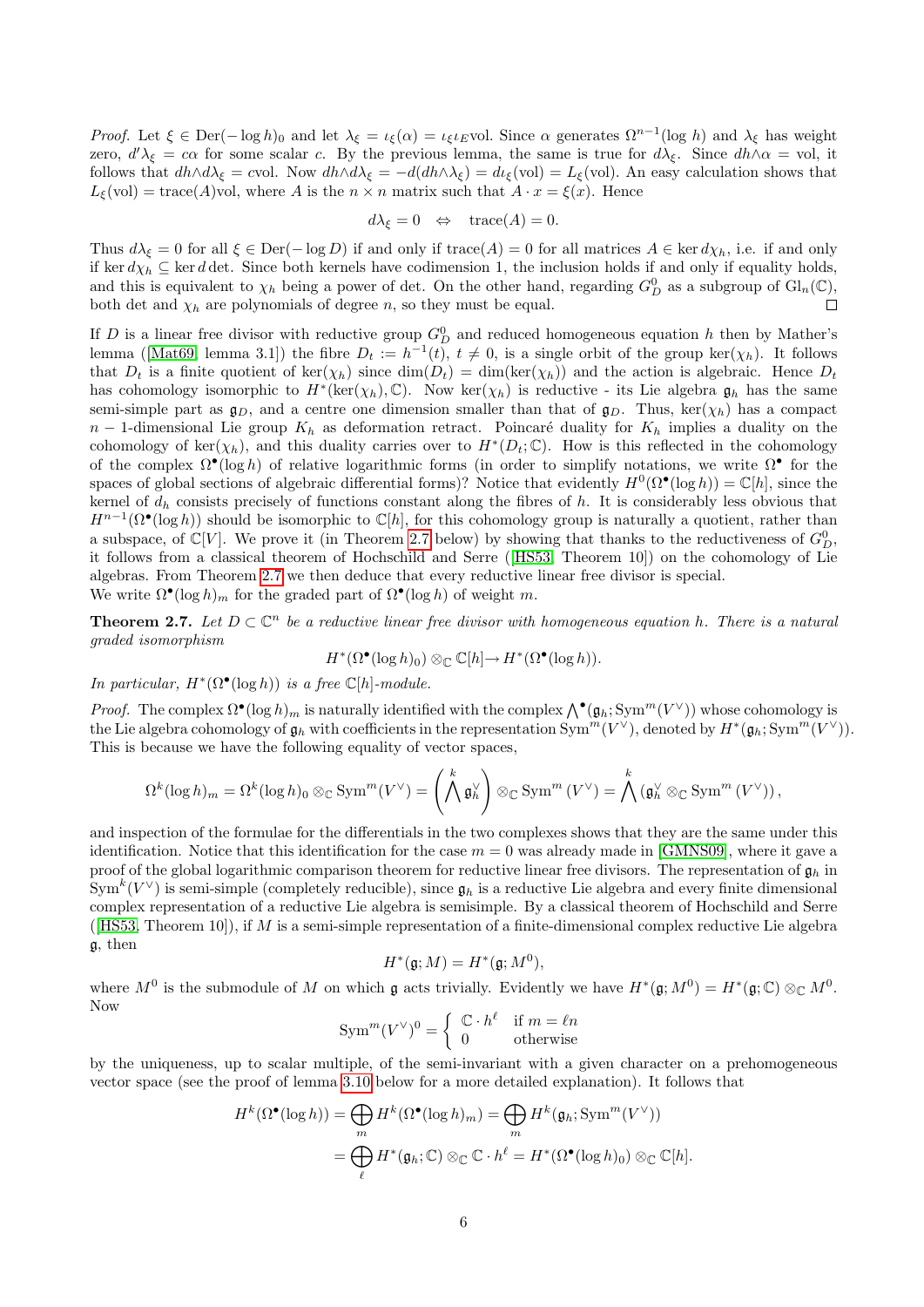**Corollary 2.8.** There is a  $\mathbb{C}[h]$ -perfect pairing

$$
H^k(\Omega^\bullet(\log h)) \times H^{n-k-1}(\Omega^\bullet(\log h)) \longrightarrow H^{n-1}(\Omega^\bullet(\log h)) \simeq \mathbb{C}[h]
$$

$$
([\omega_1], [\omega_2]) \longmapsto [\omega_1 \wedge \omega_2].
$$

*Proof.* The pairing is evidently well defined. Poincaré Duality on the compact deformation retract  $K_h$  of ker( $\chi_h$ ) gives rise to a perfect pairing

$$
H^k(D_t) \times H^{n-k-1}(D_t) \to H^{n-1}(D_t),
$$

Now

$$
H^k(D_t) = H^k\left(\Omega^\bullet(\log h) \otimes_{\mathbb{C}[h]} \mathbb{C}[h]/(h-t)\right)
$$

by the affine de Rham theorem, since  $\Omega^k(\log h)/(h-t) = \Omega_{D_t}^k$ . In view of theorem [2.7,](#page-5-0) the perfect pairing on  $H^*(D_t)$  lifts to a  $\mathbb{C}[h]$ -perfect pairing on  $H^*(\Gamma(V, \Omega^{\bullet}(\log h)))$ .  $\Box$ 

<span id="page-6-2"></span>Corollary 2.9. A linear free divisor with reductive group is special.

*Proof.* By what was said before,  $H^{n-1}(\text{ker}(\chi_h), \mathbb{C})$  is isomorphic to  $H^{n-1}(\Omega^{\bullet}(\log h)_0)$ , so Poincaré duality for ker  $\chi_h$  implies that the class of  $\alpha$  in  $H^{n-1}(\Omega^{\bullet}(\log h)_0)$  is non-zero. Recall from the proof of lemma [2.6](#page-4-1) that if  $\lambda = \iota_{\xi} \alpha = \iota_{\xi} \iota_E(\text{vol}/h)$  with  $\xi \in \text{Der}(-\log h)_0$ , then  $d\lambda = c\alpha$  in  $\Omega^{\bullet}(\log h)_0$  for some  $c \in \mathbb{C}$ . As the class of  $\alpha$  is non-zero, this forces  $d\lambda$  to be zero. The conclusion follows from [2.6.](#page-4-1) П

## <span id="page-6-0"></span>3 Functions on Linear Free Divisors and their Milnor Fibrations

#### <span id="page-6-1"></span>3.1 Right-left stable functions on divisors

Let h and f be homogenous polynomials in n variables, where the degree of h is n. As before, we write  $D = h^{-1}(0)$  and  $D_t = h^{-1}(t)$  for  $t \neq 0$ . However, we do not assume in this subsection that D is a free divisor. We call  $f_{|D_t}$  a *Morse function* if all its critical points are isolated and non-degenerate and all its critical values are distinct.

<span id="page-6-3"></span>**Lemma 3.1.**  $f_{|D_t}$  is a Morse function if and only if  $\mathbb{C}[D_t]/J_f$  is generated over  $\mathbb C$  by the powers of f.

*Proof.* Suppose  $f_{|D_t}$  is a Morse function, with critical points  $p_1, \ldots, p_N$ . Since any quotient of  $\mathbb{C}[D_t]$  with finite support is a product of its localisations, we have

$$
\mathbb{C}[D_t]/J_f \simeq \bigoplus_{j=1}^N \mathcal{O}_{D_t,p_j}/J_f = \bigoplus_{j=1}^N \mathbb{C}_{p_j}.
$$

The image in  $\bigoplus_{k=1}^N \mathbb{C}_{p_j}$  of  $f^k$  is the vector  $(f(p_1)^k, \ldots, f(p_N)^k)$ . These vectors, for  $0 \leq k \leq N-1$ , make up the Vandermonde determinant, which is non-zero because the  $f(p_j)$  are pairwise distinct. Hence they span  $\oplus_{j=1}^N \mathbb{C}_{p_j}.$ 

Conversely, if  $1, f, ..., f^N$  span  $\mathbb{C}[D_t]/J_f$  then the powers of f span each local ring  $\mathcal{O}_{D_t,p_j}/J_f$ . This implies that there is an  $\mathcal{R}_e$ -versal deformation of the singularity of  $f_{|D_t}$  at  $p_j$  of the form  $F(x, u) = g_u \circ f(x)$ . In particular, the critical point of  $f_{|D_t}$  at  $p_j$  does not split, and so must be non-degenerate. Now choose a minimal R such that  $1, f, \ldots, f^{R-1}$  span  $\mathbb{C}[D_t]/J_f$ . Since all the critical points are non-degenerate, projection of  $\mathbb{C}[D_t]/J_f$  to the product of its local rings shows that the matrix  $M := [f^{k-1}(p_j)]_{1 \le k \le R, 1 \le j \le N}$  has rank N. But if  $f(p_i) = f(p_j)$ for some  $i \neq j$  then M has two equal columns. So the critical values of f must be pairwise distinct.  $\Box$ 

If  $(X, x)$  is a germ of complex variety, an analytic map-germ  $f : (X, x) \to (\mathbb{C}^p, 0)$  is right-left stable if every germ of deformation  $F: (X \times \mathbb{C}, (x, 0)) \to (\mathbb{C}^p \times \mathbb{C}, (0, 0))$  can be trivialised by suitable parametrised families of bi-analytic diffeomorphisms of source and target. A necessary and sufficient condition for right-left stability is infinitesimal right-left stability:  $df(\theta_{X,0}) + f^{-1}(\theta_{\mathbb{C}^p,0}) = \theta(f)$ , where  $\theta_{X,0}$  is the space of germs of vector fields on X and  $\theta(f) = f^* \theta_{\mathbb{C}^p,0}$  is the space of infinitesimal deformations of f (freely generated over  $\mathcal{O}_{X,0}$  by  $\partial/\partial y_1,\ldots,\partial/\partial y_p$ , where  $y_1,\ldots,y_p$  are coordinates on  $\mathbb{C}^p$ ). When  $p=1$ ,  $\theta(f) \simeq \mathcal{O}_{X,0}$  and  $f^{-1}(\theta_{\mathbb{C},0}) \simeq \mathbb{C}\{f\}$ . Note also that if  $X \subset \mathbb{C}^n$  then  $\theta_{X,0}$  is the image of Der(- $\log X$ )<sub>0</sub> under the restriction of  $\theta_{\mathbb{C}^n,0}$  to  $(X,0)$ .

**Proposition 3.2.** If  $f_{|D}$  :  $D \to \mathbb{C}$  has a right-left stable singularity at 0 then  $f_{|D_t}$  is a Morse function, or non-singular.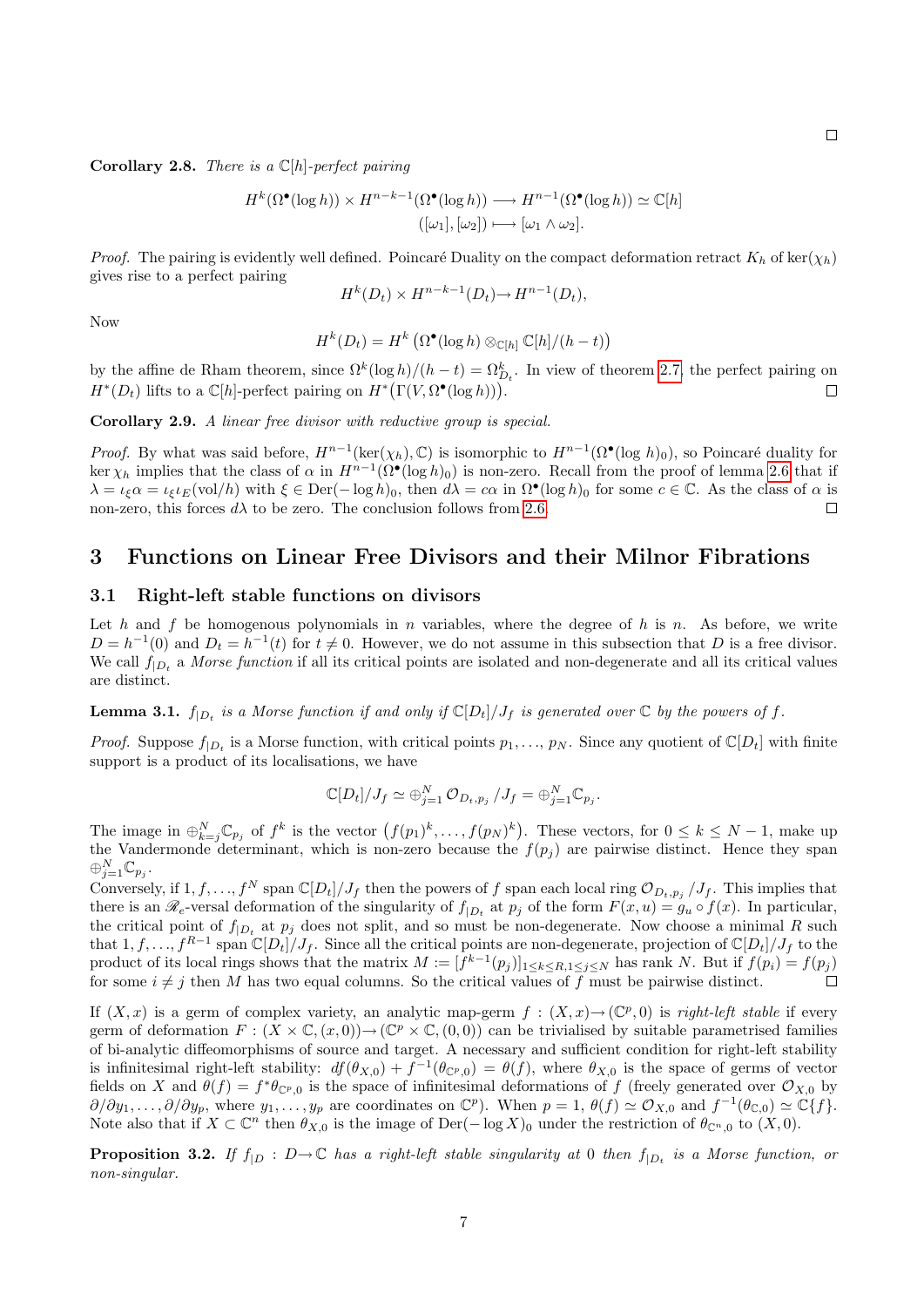*Proof.*  $f_{|D}$  has a stable singularity at 0 if and only if the image in  $\mathcal{O}_{D,0}$  of  $df(Der(-log D)) + \mathbb{C}{f}$  is all of  $\mathcal{O}_{D,0}$ . Write  $\mathfrak{m} := \mathfrak{m}_{\mathbb{C}^n,0}$ . Since  $df(\chi_E) = f$ , stability implies

<span id="page-7-1"></span>
$$
df(\text{Der}(-\log h)) + (f) + (h) \supseteq \mathfrak{m}.
$$
\n(3.1)

This is an equality unless  $D \cong D' \times \mathbb{C}$  and  $\partial_{t_0} f \neq 0$ , where  $t_0$  is a coordinate on the factor  $\mathbb{C}$ . In this case f is non-singular on all the fibres  $h^{-1}(t)$  for  $t \neq 0$ . So we may assume that [\(3.1\)](#page-7-1) is an equality.

If  $\deg(h) = 1$ , then D is non-singular and the result follows immediately from Mather's theorem that infinitesimal stability implies stability. Hence we may also assume that  $\deg(h) > 1$ . It follows that

$$
\mathfrak{m}/\big(df(\mathrm{Der}(-\log h))+\mathfrak{m}^2\big)=\langle f\rangle_{\mathbb{C}}.
$$

It follows that for all  $k \in \mathbb{N}$ ,

$$
\left(\mathfrak{m}^k + df(\mathrm{Der}(-\log h))\right) / \left(df(\mathrm{Der}(-\log h)) + \mathfrak{m}^{k+1}\right) = \langle f^k \rangle_{\mathbb{C}}
$$

and thus that

<span id="page-7-2"></span>
$$
df(\text{Der}(-\log h)) + \mathbb{C}\{f\} = \mathcal{O}_{\mathbb{C}^n,0}.
$$
\n(3.2)

Now [\(3.1\)](#page-7-1) implies that  $V(df(Der(-log h)))$  is either a line or a point. Call it  $L_f$ . If  $L_f \nsubseteq D$ , then the sheaf  $h_*(\mathcal{O}_{\mathbb{C}^n}/df(\mathrm{Der}(-\log h)))$  is finite over  $\mathcal{O}_{\mathbb{C}}$ , and  $(3.2)$  shows that its stalk at 0 is generated by  $1, f, \ldots, f^R$  for some finite R. Hence these same sections generate  $h_*(\mathcal{O}_{\mathbb{C}^n}/df(\mathrm{Der}(-\log h)))_t$  for t near 0, and therefore for all t, by homogeneity. As  $h_*(\mathcal{O}_{\mathbb{C}^n}/df(\mathrm{Der}(-\log h)))_t = \mathbb{C}[D_t]/J_f$ , by [3.1](#page-6-3)  $f_{|D_t}$  is a Morse function. On the other hand, if  $L_f \subset D$ , then  $f : D_t \to \mathbb{C}$  is non-singular.  $\Box$ 

We do not know of any example where the latter alternative holds.

**Proposition 3.3.** If  $f : (D, 0) \to (\mathbb{C}, 0)$  is right-left stable then f is linear and Der( $-\log D$ )<sub>0</sub> must contain at least n linearly independent weight zero vector fields. In particular, the only free divisors supporting right-left stable functions are linear free divisors.

*Proof.* From equation [\(3.1\)](#page-7-1) it is obvious that f must be linear, and that  $Der(-\log h)$  must contain at least  $n-1$  independent weight zero vector fields; these, together with the Euler field, make n in Der(− log D).  $\Box$ 

We note that the hypothesis of the proposition is fulfilled by a generic linear function on the hypersurface defined by  $\sum_j x_j^2 = 0$ , which is not a free divisor if  $n \geq 3$ .

# <span id="page-7-0"></span>3.2  $\mathcal{R}_D$ - and  $\mathcal{R}_b$ -equivalence of functions on divisors

Let  $D \subset \mathbb{C}^n$  be a weighted homogeneous free divisor and let h be its weighted homogeneous equation. We consider functions  $f: \mathbb{C}^n \to \mathbb{C}$  and their restrictions to the fibres of h. The natural equivalence relation to impose on functions on D is  $\mathcal{R}_D$ -equivalence: right-equivalence with respect to the group of bianalytic diffeomorphisms of  $\mathbb{C}^n$  which preserve D. However, as we are interested also in the behaviour of f on the fibres of h over  $t \neq 0$ , we consider also *fibred right-equivalence* with respect to the function  $h : (\mathbb{C}^n, 0) \to \mathbb{C}$ . That is, right-equivalence under the action of the group  $\mathscr{R}_h$  consisting of germs of bianalytic diffeomorphisms  $\varphi: (\mathbb{C}^n, 0) \to (\mathbb{C}^n, 0)$  such that  $h \circ \varphi = h$ . A standard calculation shows that the tangent spaces to the  $\mathscr{R}_D$  and  $\mathscr{R}_h$ -orbits of f are equal to  $df(\text{Der}(-\log D))$  and  $df(\text{Der}(-\log h))$  respectively. We define

$$
T_{\mathscr{R}_D}^1 f := \frac{\mathcal{O}_{\mathbb{C}^n,0}}{df(\text{Der}(-\log D))}
$$

$$
T_{\mathscr{R}_h}^1 f := \frac{\mathcal{O}_{\mathbb{C}^n,0}}{df(\text{Der}(-\log h)) + (h)}
$$

$$
T_{\mathscr{R}_h/\mathbb{C}}^1 f := \frac{\mathcal{O}_{\mathbb{C}^n,0}}{df(\text{Der}(-\log h))}
$$

and say that f is  $\mathscr{R}_D$ -finite or  $\mathscr{R}_h$ -finite if  $\dim_{\mathbb{C}} T^1_{\mathscr{R}_D} f < \infty$  or  $\dim_{\mathbb{C}} T^1_{\mathscr{R}_h} f < \infty$  respectively. Note that it is only in the definition of  $T_{\mathscr{R}_h}^1 f$  that we explicitly restrict to the hypersurface D.

<span id="page-7-3"></span>We remark that a closely related notion called  $D\mathscr{K}$ -equivalence is studied by Damon in [\[Dam06\]](#page-34-4).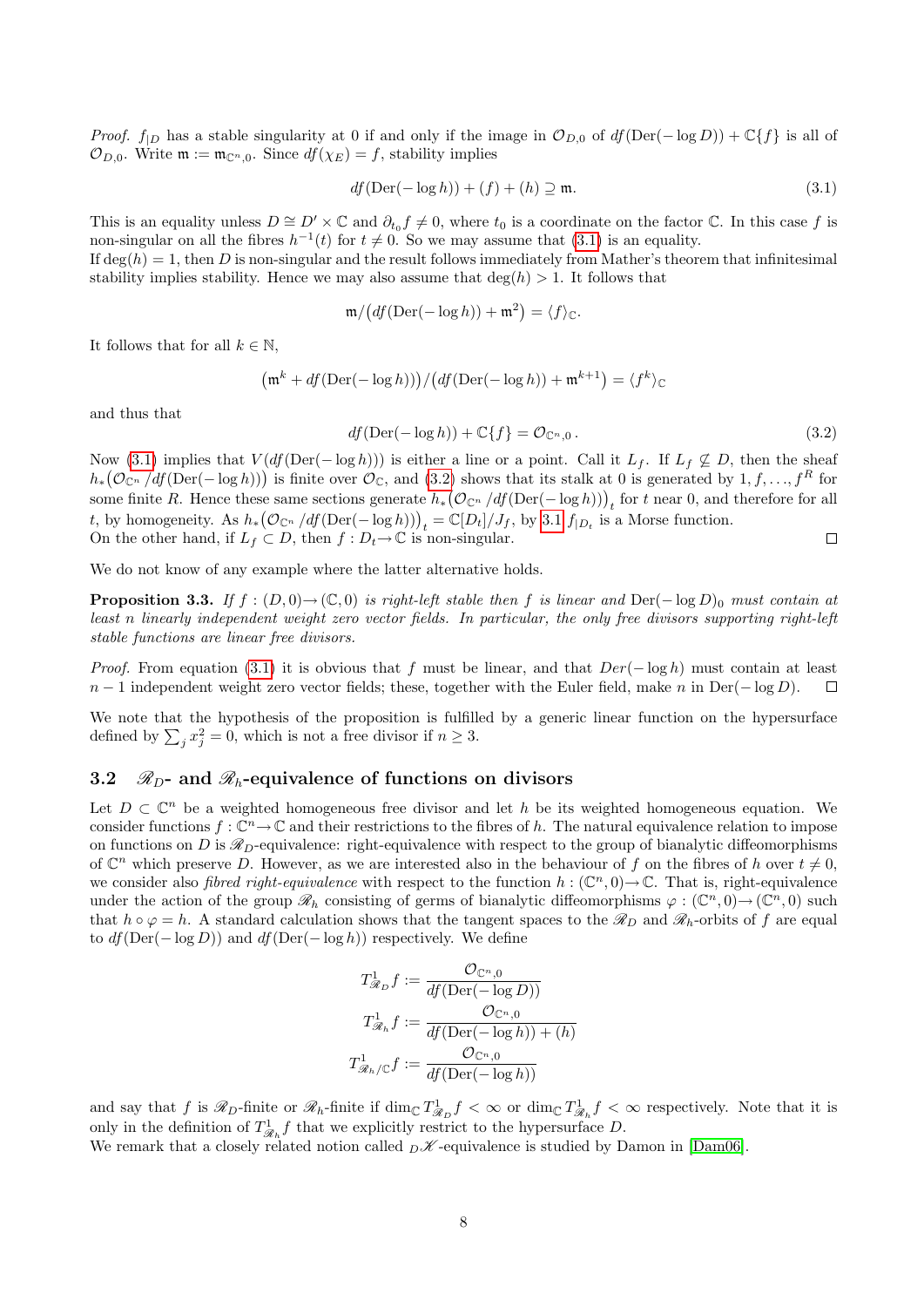**Proposition 3.4.** If the germ  $f \in \mathcal{O}_{\mathbb{C}^n,0}$  is  $\mathscr{R}_h$ -finite then there exist  $\varepsilon > 0$  and  $\eta > 0$  such that for  $t \in \mathbb{C}$  with  $|t| < \eta$ ,

$$
\sum_{x \in D_t \cap B_{\varepsilon}} \mu(f_{|D_t}; x) = \dim_{\mathbb{C}} T^1_{\mathcal{R}_h} f.
$$

If f is weighted homogeneous (with respect to the same weights as h) then  $\varepsilon$  and  $\eta$  may be taken to be infinite.

*Proof.* Let  $\xi_1, \ldots, \xi_{n-1}$  be an  $\mathcal{O}_{\mathbb{C}^n,0}$ -basis for Der( $-\log h$ ). The  $\mathscr{R}_h$ -finiteness of f implies that the functions  $df(\xi_1), \ldots, df(\xi_{n-1})$  form a regular sequence in  $\mathcal{O}_{\mathbb{C}^n,0}$ , so that  $T^1_{\mathscr{R}_h/\mathbb{C}}f$  is a complete intersection ring, and in particular Cohen-Macaulay, of dimension 1. The condition of  $\mathscr{R}_h$ -finiteness is equivalent to  $T^1_{\mathscr{R}_h/\mathbb{C}}f$  being finite over  $\mathcal{O}_{\mathbb{C},0}$ . It follows that it is locally free over  $\mathcal{O}_{\mathbb{C},0}$ .  $\Box$ 

Now suppose that  $D \subset \mathbb{C}^n = V$  is a linear free divisor. We denote the dual space  $\text{Hom}_{\mathbb{C}}(V, \mathbb{C})$  by  $V^{\vee}$ . The group  $G_D^0$  acts on  $V^\vee$  by the contragredient action  $\rho^\vee$  in which

$$
g \cdot f = f \circ \rho(g)^{-1}.
$$

If we write the elements of  $V^{\vee} \simeq \mathbb{C}^n$  as column vectors, then the representation  $\rho^{\vee}$  takes the form  $\rho^{\vee}(g)$  ${}^t\rho(g)^{-1}$ , and the infinitesimal action takes the form  $d\rho^{\vee}(A) = -{}^tA$ . Let  $A_1, \ldots, A_n$  be a basis for  $\mathfrak{g}_D$ . Then the vector fields

$$
\xi_i(x) = (\partial/\partial x_1, \dots, \partial/\partial x_n) A_i x, \quad \text{for } i = 1, \dots, n
$$
\n(3.3)

form an  $\mathcal{O}_{\mathbb{C}^n}$  basis for Der(− log D), and the determinant of the  $n \times n$  matrix of their coefficients is a non-zero scalar multiple of  $h$ , by Saito's criterion. The vector fields

<span id="page-8-1"></span>
$$
\xi_i(y) = (\partial/\partial y_1, \dots, \partial/\partial y_n)^{(t)} A_i(y), \quad \text{for } i = 1, \dots, n
$$
\n(3.4)

generate the infinitesimal action of  $\mathfrak{g}_D$  on  $V^{\vee}$ . We denote by  $h^{\vee}$  the determinant of the  $n \times n$  matrix of their coefficients. Its zero-locus is the complement of the open orbit of  $G_D^0$  on  $V^{\vee}$  (including when the open orbit is empty). In general  $\rho^{\vee}$  and  $\rho$  are not equivalent representations. Indeed, it is not always the case that  $(G_D^0, \rho^{\vee}, V^{\vee})$  is a prehomogeneous vector space. We describe an example where this occurs in [3.6](#page-9-0) below. Suppose  $f \in V^{\vee}$ . Let  $L_f = \text{supp } T^1_{\mathcal{R}_h/\mathbb{C}} f$ . Since  $\text{Der}(-\log h)$  is generated by weight zero vector fields,  $L_f$  is a linear subspace of  $V$ .

#### <span id="page-8-0"></span>**Proposition 3.5.** Let  $f \in V^{\vee}$ . Then

- (i) The space  $L_f$  is a line transverse to  $f^{-1}(0) \Leftrightarrow f$  is  $\mathscr{R}_D$ -finite  $\Leftrightarrow$  the  $G_D^0$ -orbit of f in the representation  $\rho^{\vee}$  is open.
- (ii) Suppose that  $f = 0$  us an equation for the tangent plane  $T_pD_t$ , then

$$
H(p) \neq 0 \quad \implies \quad \mu(f_{|D_t}; p) = 1 \tag{3.5}
$$

where  $H$  is the Hessian determinant of  $h$ .

(iii) If f is  $\mathcal{R}_h$ -finite then

- (a) f is  $\mathcal{R}_D$  finite;
- (b) the classes of  $1, f, \ldots, f^{n-1}$  form a  $\mathbb{C}$ -basis for  $T_{\mathcal{R}_h}^1 f$ ;
- (c) on each Milnor fibre  $D_t := h^{-1}(t), t \neq 0, f$  has n non-degenerate critical points, which form an orbit under the diagonal action of the group of n-th roots of unity on  $\mathbb{C}^n$ .

Proof. (i) The first equivalence holds simply because

$$
df
$$
 $(Der(-log D)) = df$  $(Der(-log h)) + (df(E)) = df$  $(Der(-log h)) + (f)$ .

For the second equivalence, observe that the tangent space to the  $G_D^0$ -orbit of f is naturally identified with  $df(\text{Der}(-\log D)) \subset \mathfrak{m}_{V,0}/\mathfrak{m}_{V,0}^2 = V^{\vee}$ . For given  $A \in \mathfrak{g}_D$ , we have

$$
\left(\frac{d}{dt}\exp(tA)\cdot f\right)|_{t=0}(x) = df\left(\frac{d}{dt}\exp(-tA)\cdot x\right)|_{t=0} = -df(\xi_A)
$$
\n(3.6)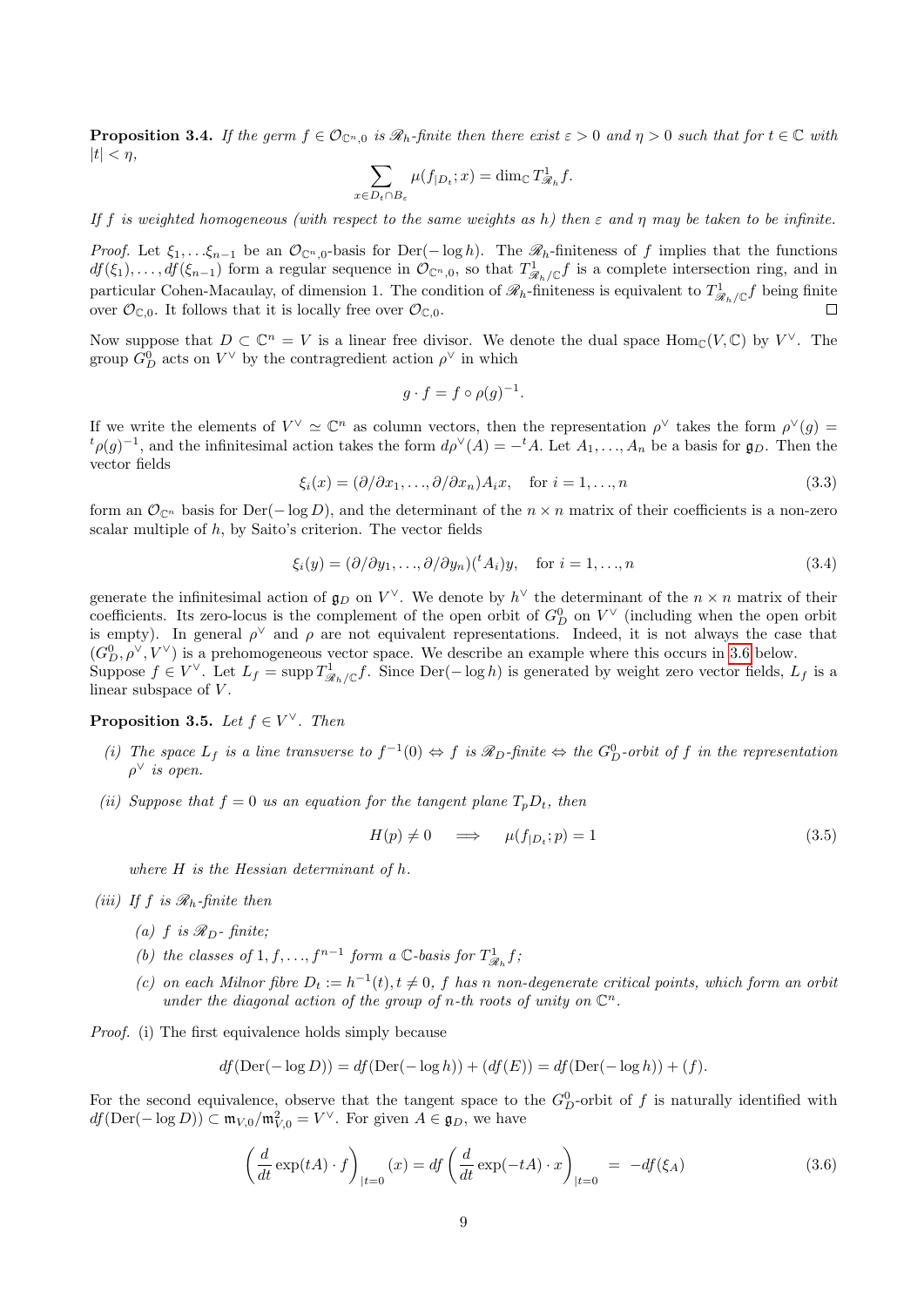where  $\xi_A$  is the vector field on V arising from A under the the infinitesimal action of  $\rho$ . Because Der( $-\log D$ ) is generated by vector fields of weight zero,  $df(\text{Der}(-\log D))$  is generated by linear forms, and so f is  $\mathscr{R}_D$ -finite if and only if  $df(Der(-log D)) \supset m_{V,0}$ .

(ii) is well-known. To prove it, parametrise  $D_t$  around p by  $\varphi : (\mathbb{C}^{n-1},0) \to (D_t, p)$ . Then because f is linear we have

<span id="page-9-1"></span>
$$
\frac{\partial^2 (f \circ \varphi)}{\partial u_i \partial u_j} = \sum_s \frac{\partial f}{\partial x_s} \frac{\partial^2 \varphi_s}{\partial u_i \partial u_j}.
$$
\n(3.7)

Because  $h \circ \varphi$  is constant, we find that

<span id="page-9-2"></span>
$$
0 = \sum_{s,t} \frac{\partial^2 h}{\partial x_s \partial x_t} \frac{\partial \varphi_s}{\partial u_i} \frac{\partial \varphi_t}{\partial u_j} + \sum_s \frac{\partial h}{\partial x_s} \frac{\partial^2 \varphi_s}{\partial u_i \partial u_j}.
$$
 (3.8)

Because  $T_pD_t = \{f = 0\}$ ,  $d_ph$  is a scalar multiple of  $d_pf = f$ . From this, equations [\(3.7\)](#page-9-1) and [\(3.8\)](#page-9-2) give an equality (up to non-zero scalar multiple) of  $n \times n$  matrices,

$$
\left[\frac{\partial^2 (f \circ \varphi)}{\partial u_i \partial u_j}\right] = {}^t \left[\frac{\partial \varphi_s}{\partial u_i}\right] \left[\frac{\partial^2 h}{\partial x_s \partial x_t} \circ \varphi\right] \left[\frac{\partial \varphi_t}{\partial u_j}\right]
$$
(3.9)

It follows that if  $H \neq 0$  then the restriction of f to  $D_t$  has a non-degenerate critical point at p.

(iii)(a) If f is  $\mathscr{R}_h$ -finite then  $L_f$  must be a line intersecting D only at 0. If  $\mathscr{R}_D$  finiteness of f fails, then  $L_f \subset \{f=0\}$ , and f is constant along  $L_f$ . But at all points  $p \in L_f$ , ker  $d_p f \subset \text{ker } d_p h$ , so h also is constant along  $L_f$ .

(iii)(b) As  $L_f$  is a line and  $\mathcal{O}_V/df(\text{Der}(-\log h)) = \mathcal{O}_{L_f}$ ,  $h_{|L_f}$  is necessarily the n'th power of a generator of  $m_{L_f,0}$ . It follows that  $T_{\mathscr{R}_h}^1 f$  is generated by the first n non-negative powers of any linear form whose zero locus is transverse to the line  $L_f$ .

(iii)(c) Since f is  $\mathscr{R}_D$  finite,  $L_f$  is a line transverse to  $\{f=0\}$ . The critical points of  $f_{|D_t}$  are those points  $p \in D_t$  where  $T_p D_t = \{f = 0\}$ ; thus  $L_f \dagger D_t$  at each critical point. In  $\mathcal{O}_{D_t}$ , the ideals  $df(\text{Der}(-\log h))$  and  $J_{f_{|D_t}}$  coincide. Thus the intersection number of  $L_f$  with  $D_t$  at p, which we already know is equal to 1, is also equal to the Milnor number of  $f_{|D_t}$  at p. The fact that there are n critical points, counting multiplicity, is just the fundamental theorem of algebra, applied to the single-variable polynomial  $(h-t)_{|L_f}$ . The fact that these n points form an orbit under the diagonal action of the group  $\mathbb{G}_n$  of n-th roots of unity is a consequence simply of the fact that h is  $\mathbb{G}_n$ -invariant and  $L_f$  is preserved by the action.  $\Box$ 

If D is a linear free divisor, there may be no  $\mathcal{R}_h$ -finite linear forms, or even no  $\mathcal{R}_D$  finite linear forms, as the following examples shows.

<span id="page-9-0"></span>Example 3.6. Let D be the free divisor in the space V of  $2 \times 5$  complex matrices defined by the vanishing of the productof the  $2 \times 2$  minors  $m_{12}, m_{13}, m_{23}, m_{34}$  and  $m_{35}$ . Then D is a linear free divisor ([\[GMNS09,](#page-35-5) Example 5.7(2)]), but  $\rho^{\vee}$  has no open orbit in  $V^{\vee}$ : it is easily checked that  $h^{\vee} = 0$ . It follows by [3.5](#page-8-0) (i) that no linear function  $f \in V^{\vee}$  is  $\mathscr{R}_D$ -finite, and so by [3.5](#page-8-0) (iii) that none is  $R_h$ -finite.

In Example [3.6,](#page-9-0) the group  $G_D^0$  is not reductive. Results of Sato and Kimura in [\[SK77,](#page-36-0) §4] show that if  $G_D^0$  is reductive then  $(G_D^0, \rho^\vee, V^\vee)$  is prehomogeneous, so that almost all  $f \in V^\vee$  are  $\mathscr{R}_D$ -finite, and moreover imply that all f in the open orbit in  $V^{\vee}$  are  $\mathscr{R}_h$ -finite. We briefly review their results. As we will see, the complement of the open orbit in  $V^{\vee}$  is a divisor whose equation, in suitable coordinates x on V, and dual coordinates y on  $V^{\vee}$ , is of the form is of the form  $h^{\vee} = \overline{h(\bar{y})}$ . From now on we will denote the function  $y \mapsto \overline{h(\bar{y})}$  by  $h^*(y)$ . The coordinates in question are chosen as follows: as  $G_D^0$  is reductive, it has a Zariski dense compact subgroup K. In suitable coordinates on  $V = \mathbb{C}^n$  the representation  $\rho$  places K inside  $U(n)$ . Call such a coordinate system unitary. From this it follows that if f is any rational semi-invariant on V with associated character  $\chi$  then the function  $f^*: V^{\vee} \to \mathbb{C}$  defined by  $f^*(y) = \overline{f(y)}$  is also a semi-invariant for the representation of K with associated character  $\bar{\chi}$ , which is equal to  $\chi^{-1}$  since  $\chi(K) \subset S^1$  by compactness. Note that  $f^*$  cannot be the zero polynomial. As K is Zariski-dense in  $G_D^0$ , the rational equality

$$
f^*(\rho^{\vee}(g)y) = \frac{1}{\chi(g)} f^*(y)
$$

holds for all  $g \in G_D^0$ .

<span id="page-9-3"></span>**Proposition 3.7.** Let  $D \subset \mathbb{C}^n$  be a linear free divisor with equation h. If  $G_D^0$  is reductive then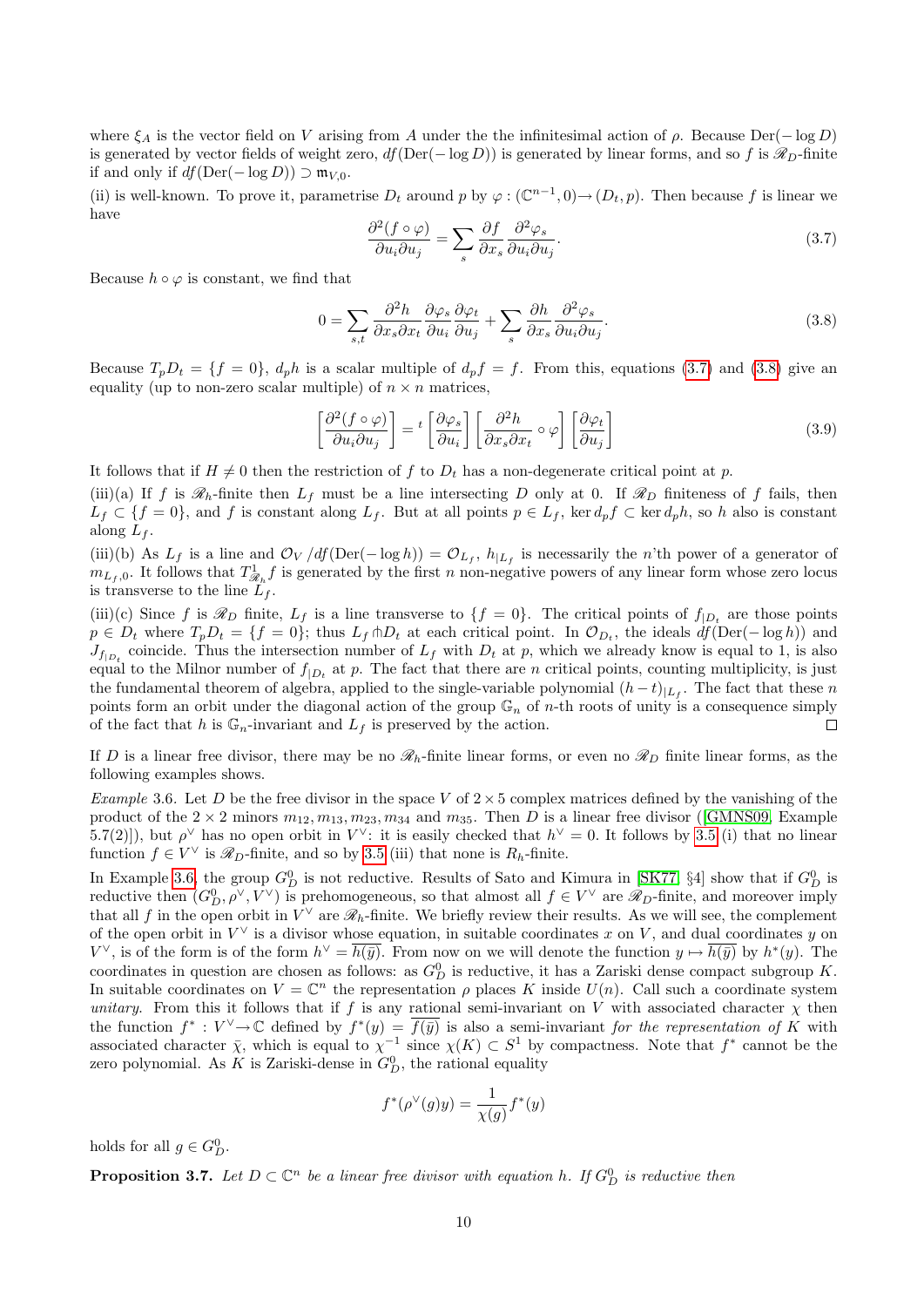- (i) The tuple  $(G_D^0, \rho^\vee, V^\vee)$  is a prehomogeneous vector space.
- (ii)  $D^{\vee}$ , the complement of the open orbit in  $V^{\vee}$ , has equation  $h^*$ , with respect to dual unitary coordinates on  $V^{\vee}.$
- (iii)  $D^{\vee}$  is a linear free divisor.

*Proof.* As C-basis of the Lie algebra  $\mathfrak{g}_D$  of  $G_D^0$  we can take a real basis of the Lie algebra of K. With respect to unitary coordinates,  $\rho$  represents K in  $U(n)$ , so  $d\rho(\mathfrak{g}_D) \subset \mathfrak{gl}_n(\mathbb{C})$  has C-basis  $A_1, \ldots, A_n$  such that  $A_i \in \mathfrak{u}_n$ , i.e.  ${}^tA_i = -\bar{A}_i$ , for  $i = 1, ..., n$ . It follows that the determinant of the matrix of coefficients of the matrix [\(3.4\)](#page-8-1) above is equal to  $h^*$ , and in particular is not zero. This proves (i) and (ii).

That $D^{\vee}$  is free follows from Saito's criterion ([\[Sai80\]](#page-36-2)): the *n* vector fields [\(3.4\)](#page-8-1) are logarithmic with respect to  $D^{\vee}$ , and  $h^*$ , the determinant of their matrix of coefficients, is not identically zero, and indeed is a reduced equation for  $D^{\vee}$  because h is reduced.  $\Box$ 

We now prove the main result of this section. In order to make the argument clear, we postpone some steps in the proof to lemmas [3.9](#page-10-0) and [3.10](#page-11-0) and to proposition [3.11,](#page-11-1) which we prove immediately afterwards.

**Theorem 3.8.** If  $G_D^0$  is reductive then  $f \in V^{\vee}$  is  $\mathscr{R}_h$ -finite if and only if it is  $\mathscr{R}_D$ -finite. In particular, f is  $\mathscr{R}_h$ -finite if and only if  $f \in V^{\vee} \backslash D^{\vee}$ .

*Proof.* Let  $p \in D_t$  (for  $t \neq 0$ ) and suppose that  $T_pD_t$  has equation f, i.e. that  $\nabla h(p)$  is a non-zero multiple of f. We claim that f is  $\mathscr{R}_h$ -finite. For by Lemma [\(3.10\)](#page-11-0) below,  $H(p) \neq 0$ , where H is the Hessian determinant of h. It follows by [3.5](#page-8-0) (ii) that the restriction of f to  $D_t$  has a non-degenerate critical point at p. The critical locus of  $f_{|D_t}$  is precisely  $L_f \cap D_t$ ; so  $L_f$  must be a line (recall that it is a linear subspace of V), and must meet  $D_t$  transversely at p. By the homogeneity of D, it follows that  $L_f \cap D = \{0\}$ , so f is  $\mathscr{R}_h$ -finite. Thus

$$
f \mathcal{R}_D
$$
-finite  $\stackrel{3.5}{\Longrightarrow}$   $f \in V^{\vee} \setminus D^{\vee}$   $\stackrel{3.11}{\Longrightarrow}$   $f = \nabla h(p)$  for some  $p \notin D$   $\implies$   $f \mathcal{R}_h$ -finite.

We have already proved the opposite implication, in [3.5.](#page-8-0)

<span id="page-10-0"></span>**Lemma 3.9.** Let  $D \subset \mathbb{C}^n$  be a linear free divisor with homogeneous equation h, let  $h^{\vee}$  be the determinant of the matrix of coefficients of  $(3.4)$ , and let, as before, H be the Hessian determinant of h. Then

$$
h^{\vee}\left(\frac{\partial h}{\partial x_1},\ldots,\frac{\partial h}{\partial x_n}\right)=(n-1)Hh.
$$

*Proof.* Choose the basis  $A_1 = I_n, \ldots, A_n$  for  $\mathfrak{gl}_D$  so that the associated vector fields  $\xi_2, \ldots, \xi_n$  are in Der(− log h). The matrix  $I_n$  gives rise to the Euler vector field E. Write  $A_i = [a_{ij}^k]$ , with the upper index k referring to columns and the lower index j referring to rows. Let  $\alpha_{ji} = \sum_k a_{ij}^k x_k$  denote the coefficient of  $\partial/\partial x_j$  in  $\xi_i$  for  $i = 2, \ldots, n - 1$ . Then

$$
0 = dh(\xi_i) = \sum_j \alpha_{ji} \frac{\partial h}{\partial x_j},
$$

so differentiating with respect to  $x_k$ ,

<span id="page-10-1"></span>
$$
0 = \sum_{j} \frac{\partial \alpha_{ji}}{\partial x_k} \frac{\partial h}{\partial x_j} + \sum_{j} \alpha_{ji} \frac{\partial^2 h}{\partial x_k \partial x_j} = \sum_{j} a_{ij}^k \frac{\partial h}{\partial x_j} + \sum_{j} \alpha_{ji} \frac{\partial^2 h}{\partial x_k \partial x_j}.
$$
 (3.10)

For the Euler field  $\xi_1$  we have

$$
nh = dh(E) = \sum_{j} \alpha_{j1} \frac{\partial h}{\partial x_j}
$$

so

<span id="page-10-2"></span>
$$
n\frac{\partial h}{\partial x_k} = \sum_j a_{1j}^k \frac{\partial h}{\partial x_j} + \sum_j \alpha_{j1} \frac{\partial^2 h}{\partial x_k \partial x_j} = \frac{\partial h}{\partial x_k} + \sum_j \alpha_{j1} \frac{\partial^2 h}{\partial x_k \partial x_j}.
$$
 (3.11)

Putting the *n* equations  $(3.10)$  and  $(3.11)$  together in matrix form we get

$$
\begin{bmatrix} {}^{t}E \\ {}^{t}\xi_{1} \\ \cdot \\ {}^{t}\xi_{n-1} \end{bmatrix} \begin{bmatrix} \frac{\partial^{2}h}{\partial x_{k}\partial x_{j}} \end{bmatrix} = - \begin{bmatrix} (n-1)\nabla h \cdot E \\ \nabla h \cdot A_{1} \\ \cdot \\ \nabla h \cdot A_{n-1} \end{bmatrix}.
$$

 $\Box$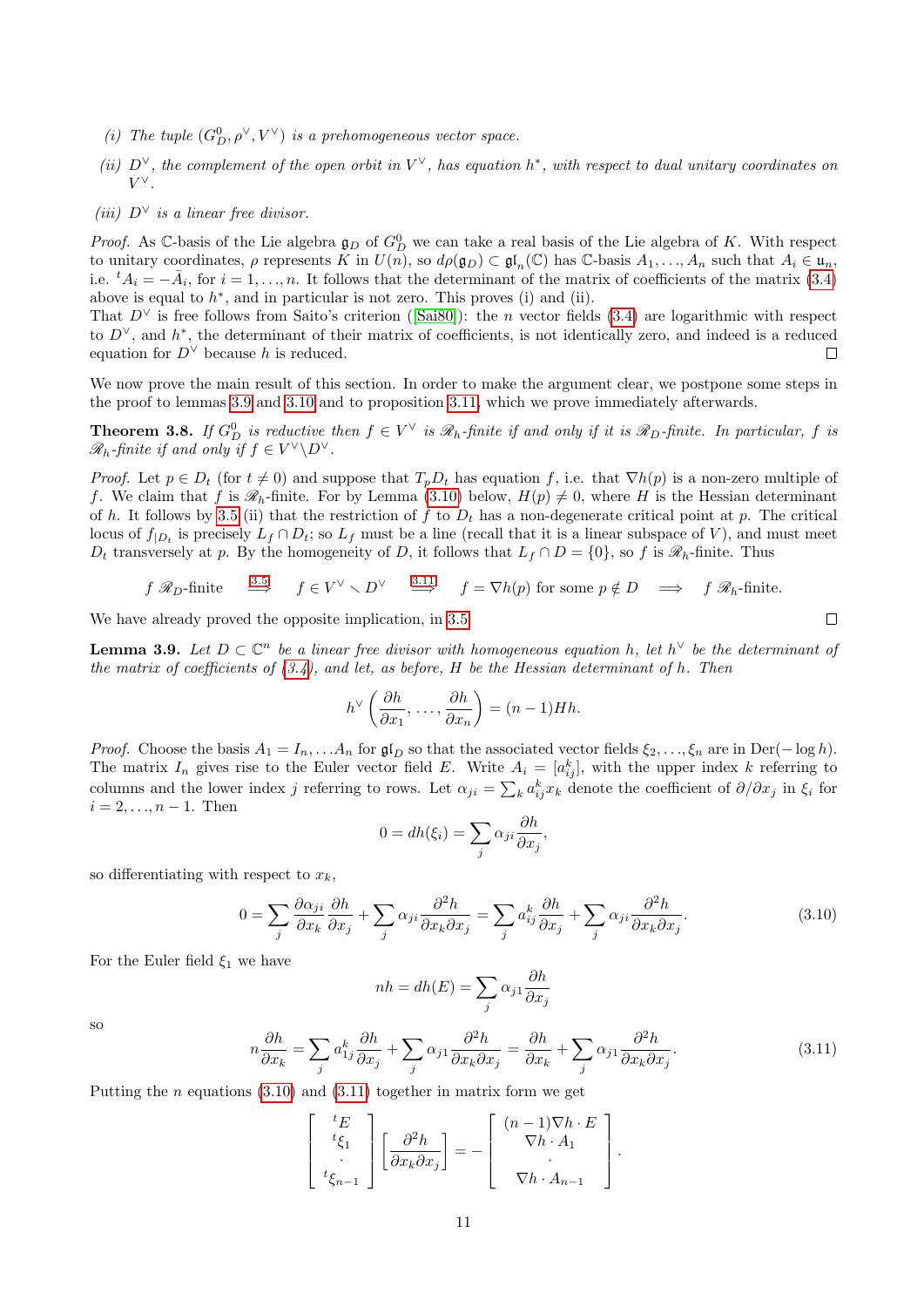Now take determinants of both sides. The determinant on the right hand side is

$$
(n-1)h^{\vee}\left(\frac{\partial h}{\partial x_1},\ldots,\frac{\partial h}{\partial x_n}\right).
$$

The determinants of the two matrices on the left are, respectively,  $h$  and  $H$ .

<span id="page-11-0"></span>**Lemma 3.10.** ([\[SK77\]](#page-36-0)) If D is a reductive linear free divisor, then for all  $p \in \mathbb{C}^n$ 

$$
h(p) \neq 0 \quad \implies \quad H(p) \neq 0.
$$

*Proof.* In [\[SK77,](#page-36-0) Page 72], Sato and Kimura show that if g is a homogeneous rational semi-invariant of degree r with associated character  $\chi_q$  then there is a polynomial  $b(m)$  of degree r (the b-function of g) such that, with respect to unitary coordinates on  $\mathbb{C}^n$ ,

$$
g^* \left( \frac{\partial}{\partial x_1}, \dots, \frac{\partial}{\partial x_n} \right) \cdot g^m = b(m) g^{m-1}
$$
\n(3.12)

This is proved by showing that the left hand side is a semi-invariant with associated character  $\chi_g^{m-1}$ , and noting that the semi-invariant corresponding to a given character is unique up to scalar multiple, since the quotient of two semi-invariants with the same character is an absolute invariant, and therefore must be constant (since  $G_D^0$ ) hasa dense orbit). From this it follows ([\[SK77,](#page-36-0) page 72]) that

<span id="page-11-2"></span>
$$
g^* \left( \frac{\partial g}{\partial x_1}, \dots, \frac{\partial g}{\partial x_n} \right) = b_0 g^{r-1}, \tag{3.13}
$$

where  $b_0$  is the (non-zero) leading coefficient of the polynomial  $b(m)$ , and hence that

$$
(n-1)H = b_0 h^{n-2},\tag{3.14}
$$

by lemma [3.9.](#page-10-0)

<span id="page-11-1"></span>**Proposition 3.11.** If D is a linear free divisor with reductive group  $G_D^0$  and homogeneous equation h with respect to unitary coordinates, then

- (i) the gradient map  $\nabla h$  maps the fibres  $D_t, t \neq 0$  of h diffeomorphically to the fibres of  $h^*$ .
- (ii) the gradient map  $\nabla h^*$  maps Milnor fibres of  $h^*$  diffeomorphically to Milnor fibres of h.

*Proof.* The formula [\(3.13\)](#page-11-2) shows that  $\nabla h$  maps fibres of h into fibres of  $h^*$ . Each fibre of h is a single orbit of the kernel of  $\chi_h: G_D^0 \to \mathbb{C}^*$ , and each fibre of  $h^*$  is a single orbit of the kernel of  $\chi_{h^*}$ . These two subgroups coincide because  $\chi_{h^*} = (\chi_h)^{-1}$ . The map is equivariant:  $\nabla h(\rho(g)x) = \rho^*(g)^{-1} \nabla h(x)$ . It follows that  $\nabla h$ maps  $D_t$  surjectively onto a fibre of  $h^*$ . By lemma [3.10,](#page-11-0) this mapping is a local diffeomorphism. It is easy to check that it is 1-1. Since  $(h^*)^* = h$  and dual unitary coordinates are themselves unitary, the same argument, interchanging the roles of  $h$  and  $h^*$ , gives (ii).  $\Box$ 

Question 3.12. If we drop the condition that  $D$  be a linear free divisor, what condition could replace reductivity to guarantee that for (linear) functions  $f \in \mathcal{O}_{\mathbb{C}^n}$ ,  $\mathscr{R}_D$ -finiteness implies  $\mathscr{R}_h$  finiteness?

<span id="page-11-3"></span>Remark 3.13. The following will be used in the proof of lemma [3.19.](#page-13-0) Let  $AT_xD_t := x + T_xD_t$  denote the affine tangent space at x. Proposition [3.11](#page-11-1) implies that the affine part  $D_t^{\vee} = \{AT_xD_t : x \in D_t\}$  of the projective dual of  $D_t$  is a Milnor fibre of  $h^*$ . This is because  $AT_xD_t$  is the set

$$
(y_1,\ldots,y_n)\in\mathbb{C}^n:d_xh(y_1,\ldots,y_n)=d_xh(x_1,\ldots,x_n);
$$

by homogeneity of h the right hand side is just nt, and thus in dual projective coordinates  $AT_xD_t$  is the point  $(-nt : \partial h/\partial x_1(x) : \cdots : \partial h/\partial x_n(x))$ . In affine coordinates on  $U_0$ , this is the point

$$
\left(\frac{-1}{nt}\frac{\partial h}{\partial x_1}(x),\cdot\cdot\cdot,\frac{-1}{nt}\frac{\partial h}{\partial x_n}(x)\right).
$$

By [\(3.13\)](#page-11-2), the function  $h^*$  takes the value  $b_0t^{n-1}/(nt)^n = b_0/n^nt$  at this point, independent of  $x \in D_t$ , and so  $D_t^{\vee} \subset (h^*)^{-1}(b_0/n^n t)$ . The opposite inclusion holds by openness of the map  $\nabla h$ , which, in turn, follows from lemma [3.9.](#page-10-0)

 $\Box$ 

 $\Box$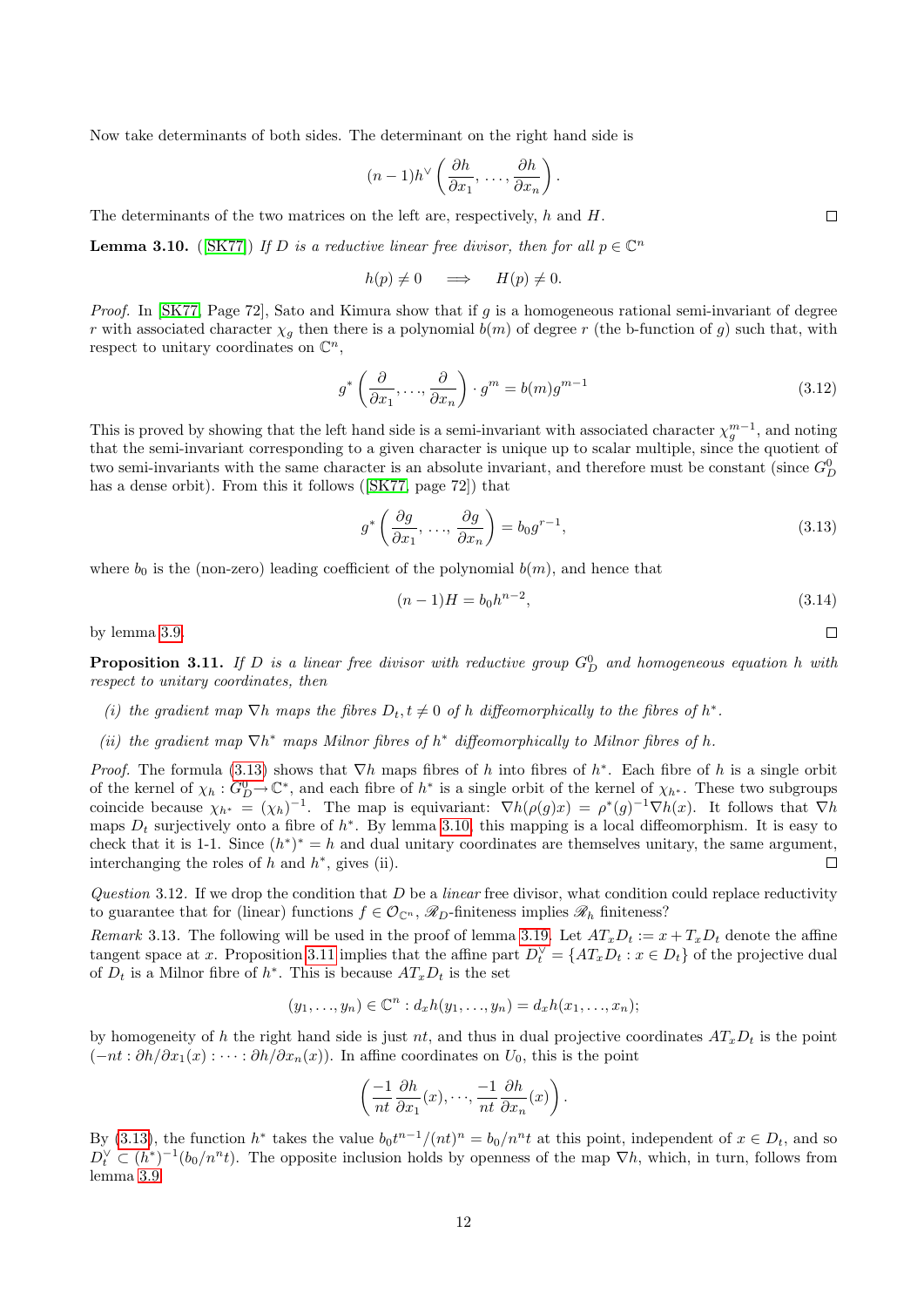#### <span id="page-12-0"></span>3.3 Tameness

In this subsection, we study a property of the polynomial functions  $f_{|D_t}$  known as tameness. It describes the topological behaviour of f at infinity, and is needed in order to use the general results from [\[Sab06\]](#page-35-9) and [\[DS03\]](#page-35-0) on the Gauß-Manin system and the construction of Frobenius structures. In fact we discuss two versions, cohomological tameness and M-tameness. Whereas the first will be seen to hold for all  $\mathcal{R}_h$ -finite linear functions on a linear free divisor  $D$ , we show M-tameness only if  $D$  is reductive. Cohomological tameness is all that is needed in our later construction of Frobenius manifolds, but we feel that the more evidently geometrical condition of M-tameness is of independent interest.

**Definition 3.14** ([\[Sab06\]](#page-35-9)). Let X be an affine algebraic variety and  $f : X \to \mathbb{C}$  a regular function. Then f is called cohomologically tame if there is a partial compactification  $X \stackrel{j}{\hookrightarrow} Y$  with Y quasiprojective, and a proper regular function  $F: Y \to \mathbb{C}$  extending f, such that for any  $c \in \mathbb{C}$ , the complex  $\varphi_{F-c}(\mathbb{R}j_*\mathbb{Q}_X)$  is supported in a finite number of points, which are contained in X. Here  $\varphi$  is the functor of vanishing cycles of Deligne, see, e.g., [\[Dim04\]](#page-34-5).

It follows in particular that a cohomologically tame function f has at most isolated critical points.

<span id="page-12-2"></span>**Proposition 3.15.** Let  $D \subset V$  be linear free and  $f \in \mathbb{C}[V]_1$  be an  $\mathcal{R}_h$ -finite linear section. Then the restriction of f to  $D_t := h^{-t}(t)$ ,  $t \neq 0$  is cohomologically tame.

Proof. A similar statement is actually given without proof in [\[NS99\]](#page-35-10) as an example of a so-called weakly tame function. We consider the standard graph compactification of f: Let  $\overline{\Gamma}(f)$  be the closure of the graph  $\Gamma(f) \subset D_t \times \mathbb{C}$  of f in  $\overline{D}_t \times \mathbb{C}$  (where  $\overline{D}_t$  is the projective closure of  $D_t$  in  $\mathbb{P}^n$ ), we identify f with the projection  $\Gamma(f) \to \mathbb{C}$ , and extend f to the projection  $F : \overline{\Gamma}(f) \to \mathbb{C}$ . Refine the canonical Whitney stratification of  $\overline{D}_t$  by dividing the open stratum, which consists of  $D_t \cup (B_h)_{\text{reg}}$ , into the two strata  $D_t$  and  $(B_h)_{\text{reg}}$ . Here  $B_h = \{(0, x_1, \ldots, x_n) \in \mathbb{P}^n \mid h(x_1, \ldots, x_n) = 0\}.$  Evidently this new stratification  $\mathscr{S}$  is still Whitney regular. From S we obtain a Whitney stratification S' of  $\overline{\Gamma}(f)$ , since  $\overline{\Gamma}(f)$  is just the transversal intersection of a hyperplane with  $\overline{D}_t \times \mathbb{C}$ . The isosingular locus of  $\overline{D}_t$  through any point  $(0 : x_1 : \ldots : x_n) \in B_h$  contains the projectivised isosingular locus of D through  $(x_1, \ldots, x_n)$ , and so by the  $\mathcal{R}_h$ -finiteness of  $f, \{f = 0\}$  is transverse to the strata of  $\mathscr S$ . This translates into the fact that the restriction of F (i.e., the second projection) to the strata of the stratification  $\mathscr{S}'$  (except the stratum over  $D_t$ ) is regular. It then follows from [\[Dim04,](#page-34-5) proposition 4.2.8] that the cohomology sheaves of  $\varphi_{F-c}(\mathbb{R}j_*\mathbb{Q}_{D_t})$  are supported in  $D_t$  in a finite number of points, namely the critical points of  $f_{|D_t}$ . Therefore f is cohomologically tame.  $\Box$ 

<span id="page-12-1"></span>**Definition 3.16** ([\[NS99\]](#page-35-10)). Let  $X \subset \mathbb{C}^n$  be an affine algebraic variety and  $f : X \to \mathbb{C}$  a regular function. Set

$$
M_f := \{ x \in X : f^{-1}(f(x)) \ \land S_{\|x\|} \},
$$

where  $S_{\|x\|}$  is the sphere in  $\mathbb{C}^n$  centered at 0 with radius  $\|x\|$ . We say that  $f : X \to \mathbb{C}$  is M-tame if there is no sequence  $(x^{(k)})$  in  $M_f$  such that

- (i) The sequence  $||x^{(k)}||$  tends to infinity as  $k \to \infty$ ,
- (ii) The sequence  $f(x^{(k)})$  tends to a limit  $\ell \in \mathbb{C}$  as  $k \to \infty$ .

Suppose  $x^{(k)}$  is a sequence in  $M_f$  satisfying (i) and (ii). After passing to a subsequence, we may suppose also that as  $k \rightarrow \infty$ ,

- (iii)  $(x^{(k)}) \to x^{(0)} \in H_\infty$ , where  $H_\infty$  is the hyperplane at infinity in  $\mathbb{P}^n$ ,
- (iv)  $T^{(k)} \to T^{(0)} \in G_{d-1}(\mathbb{P}^n)$  where  $T^{(k)}$  denotes the *affine* tangent space  $AT_{x^{(k)}}f^{-1}(f(x^{(k)}), d = \dim X$  and  $G_{d-1}(\mathbb{P}^n)$  is the Grassmannian of  $(d-1)$ -planes in  $\mathbb{P}^n$ .

Let f and h be homogeneous polynomials on  $\mathbb{C}^n$  and  $X = D_t = h^{-1}(t)$  for some  $t \neq 0$ . As before, let

$$
B_f = \{(0, x_1, \ldots, x_n) \in \mathbb{P}^n : f(x_1, \ldots, x_n) = 0\} \quad B_h = \{(0, x_1, \ldots, x_n) \in \mathbb{P}^n : h(x_1, \ldots, x_n) = 0\}.
$$

Note that  $B_f$  and  $B_h$  are contained in the projective closure of every affine fibre of f and h respectively. We continue to denote the restriction of f to  $D_t$  by f. Let  $x^{(k)}$  be a sequence satisfying [3.16\(](#page-12-1)i)–(iv).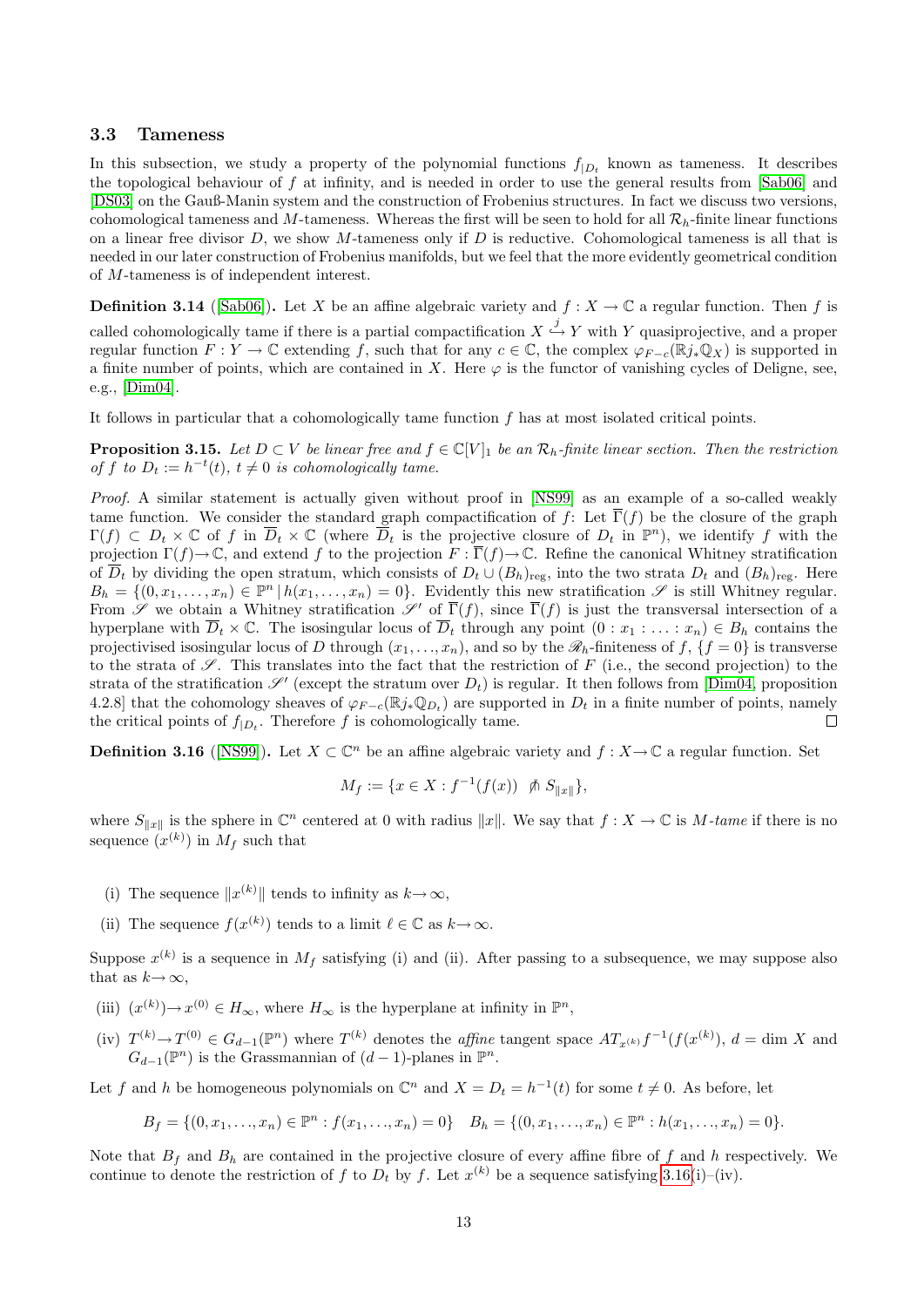${\bf Lemma \ 3.17.} \ \ x^{(0)}\in B_f\cap B_h.$ 

*Proof.* Evidently  $x^{(0)} \in \overline{D}_t \cap H_\infty = B_h$ . Let  $U_1 = \{(x_0, x_1, \ldots, x_n) \in \mathbb{P}^n : x_1 \neq 0\}$ . After permuting the coordinates  $x_1, \ldots, x_n$  and passing to a subsequence we may assume that  $|x_1^{(k)}| \ge |x_j^{(k)}|$  for  $j \ge 1$ . It follows that  $x^{(0)} \in U_1$ . In local coordinates  $y_0 = x_0/x_1, y_2 = x_2/x_1, \ldots, y_n = x_n/x_1$  on  $U_1$ ,  $B_f$  is defined by the two equations  $y_0 = 0, f(1, y_2, \ldots, y_n) = 0.$  Since  $f(x_1^{(k)}, \ldots, x_n^{(k)}) \to \ell$  and  $x_1^{(k)} \to \infty$ , we have  $f(1, x_2^{(k)}/x_1^{(k)}, \ldots, x_n^{(k)}/x_1^{(k)}) \to 0.$ It follows that  $f(x_1^{(0)},...,x_n^{(0)})=0$ , and  $x^{(0)} \in B_f$ .  $\Box$ 

<span id="page-13-1"></span>**Lemma 3.18.** If f is a linear function then  $T^{(0)} = B_f$ .

*Proof.* For all k we have  $T^{(k)} \subset AT_{x^{(k)}}S_{\Vert x^{(k)}\Vert}$ . Let  $x^{\perp}$  denote the Hermitian orthogonal complement of the vector x in  $\mathbb{C}^n$ . Then  $T^{(k)}$  is contained in  $(x^{(k)}+x^{(k)}^{\perp}) \cap AT_{x^{(k)}}D_t$ , since this is the maximal complex subspace of  $AT_{x^{(k)}}D_t \cap AT_{x^{(k)}}S_{\|x^{(k)}\|}$ . With respect to dual homogeneous coordinates on  $(\mathbb{P}^n)^{\vee}, x^{(k)} + x^{(k)}^{\perp} = (-\|x^{(k)}\|^2$ :  $x_1^{(k)}: \cdots : x_n^{(k)}$ ). So

$$
\lim_{k \to \infty} x^{(k)} + x^{(k)^{\perp}} = \lim_{k \to \infty} (1 : x_1^{(k)} / \|x^{(k)}\|^2 : \cdots : x_n^{(k)} / \|x^{(k)}\|^2) = (1 : 0 : \cdots : 0) = H_{\infty}.
$$

It follows that  $T^{(0)} \subset H_{\infty}$ . To see that  $T^{(0)} \subset B_f$ , note that  $T^{(k)} \subset f^{-1}(f(x^{(k)}))$ . Since  $f(x^{(k)}) \to \ell$ ,  $f^{-1}(f(x^{(k)})) \to f^{-1}(\ell)$  and so in the limit  $T^{(0)} \subseteq \overline{f^{-1}(\ell)}$ . Since  $T^{(0)} \subset H_{\infty}$ , we conclude that  $T^{(0)} \subset$  $\overline{f^{-1}(\ell)} \cap H_{\infty} = B_f$ . As dim  $B_f = \dim T^{(0)}$ , the two spaces must be equal.

By passing to a subsequence, we may suppose that  $AT_{x^{(k)}}D_t$  tends to a limit L as  $k \to \infty$ .

<span id="page-13-0"></span>**Lemma 3.19.** If  $D = h^{-1}(0)$  is a reductive linear free divisor then  $L \neq H_{\infty}$ .

*Proof.* It is only necessary to show that  $H_{\infty}$  does not lie in the projective closure of the dual  $D_t^{\vee}$  of  $D_t$ . By Remark [3.13,](#page-11-3)  $D_t^{\vee} = (h^*)^{-1}(c)$  for some  $c \neq 0$ . Its projective closure is thus  $\{(y_0 : y_1 : \cdots : y_n) \in (\mathbb{P}^n)^{\vee} :$  $h^*(y_1, ..., y_n) = cy_0^n$ , which does not contain  $H_{\infty} = (1:0: \cdots:0)$ .

Let  $\{X_\alpha\}_{\alpha\in A}$  be a Whitney stratification of  $\overline{D}_t$ , with regular stratum  $D_t$ , and suppose  $x^{(0)} \in X_\alpha$ . By Whitney regularity,  $L \supseteq AT_{x^{(0)}}X_{\alpha}$ . Clearly  $T^{(0)} \subset L$ . As  $L \neq H_{\infty}$  then since  $T^{(0)} \subset H_{\infty}$ , for dimensional reasons we must have  $T^{(0)} = L \cap H_{\infty}$ . It follows that  $T^{(0)} \supset AT_{x^{(0)}}X_{\alpha}$ , and thus, by Lemma [3.18,](#page-13-1)

$$
B_f \supset AT_{x^{(0)}}X_{\alpha}.
$$

We have proved

<span id="page-13-3"></span>**Proposition 3.20.** If  $D = \{h = 0\}$  is a reductive linear free divisor,  $D_t = h^{-1}(t)$  for  $t \neq 0$ , and  $f : D_t \to \mathbb{C}$  is not M-tame, then  $B_f$  is not transverse to the Whitney stratification  $\{X_\alpha\}_{\alpha \in A}$  of  $\overline{D}_t$ .

Now we can prove the result concerning M-tameness of (reductive) linear free divisors.

**Theorem 3.21.** If D is a reductive linear free divisor with homogeneous equation h, and if the linear function f is  $\mathcal{R}_h$ -finite, then the restriction of f to  $D_t$ ,  $t \neq 0$  is M-tame.

*Proof.*  $\mathcal{R}_h$ -finiteness of f implies that for all  $x \in D \cap \{f = 0\} \setminus \{0\},\$ 

<span id="page-13-2"></span>
$$
T_x\{f=0\} + \text{Der}(-\log h)(x) = T_x \mathbb{C}^n. \tag{3.15}
$$

The strata of the canonical Whitney stratification  $\mathscr{S}$  ([\[Tei82\]](#page-36-3) and [\[TT83,](#page-36-4) Corollary 1.3.3]) of D are unions of isosingular loci. So for any  $x \in X_\alpha \in \mathscr{S}$ ,  $T_x X_\alpha \supset \text{Der}(-\log D)(x)$ . It follows from  $(3.15)$  that  $\{f = 0\} \wedge \mathscr{S}$ . Because D is homogeneous, the strata of  $\mathscr S$  are homogeneous too, and so we may form the projective quotient stratification  $\mathbb{P} \mathscr{S}$  of  $B_h$ . Transversality of  $\{f = 0\}$  to D outside 0 implies that  $B_f$  is transverse to  $\mathbb{P} \mathscr{S}$ . The conclusion follows by Proposition [3.20.](#page-13-3)  $\Box$ 

Remark 3.22. Reductivity is needed in Lemma [3.19](#page-13-0) to conclude that  $L \neq H_{\infty}$ . Indeed, consider the example given by Broughton in [\[Bro88,](#page-34-6) Example 3.2] of a non-tame function on  $\mathbb{C}^2$ , defined as  $g(x_1, x_2) = x_1(x_1x_2 - 1)$ . Homogenising this equation, we obtain  $h(x_1, x_2, x_3) = x_1(x_1x_2 - x_3^2)$ , which is exactly the defining equation of the non-reductive linear free divisor [\(2.2\)](#page-2-3). The sequence  $x^{(k)} = (1/k, k^2, \sqrt{2k})$  lies in  $D_{-1}$  and tends to  $x^{(0)} = (0:0:1:0)$  in  $\mathbb{P}^3$ , and  $AT_{x^{(k)}}D_{-1}$  has dual projective coordinates  $(3:0:1/n^2:-2n^{-1/2})$  and thus tends to  $H_{\infty}$  as  $n \to \infty$ .

Notice that M-tameness might also hold for  $\mathcal{R}_h$ -finite linear functions for non-reductive linear free divisors, but, as just explained, the above proof does not apply.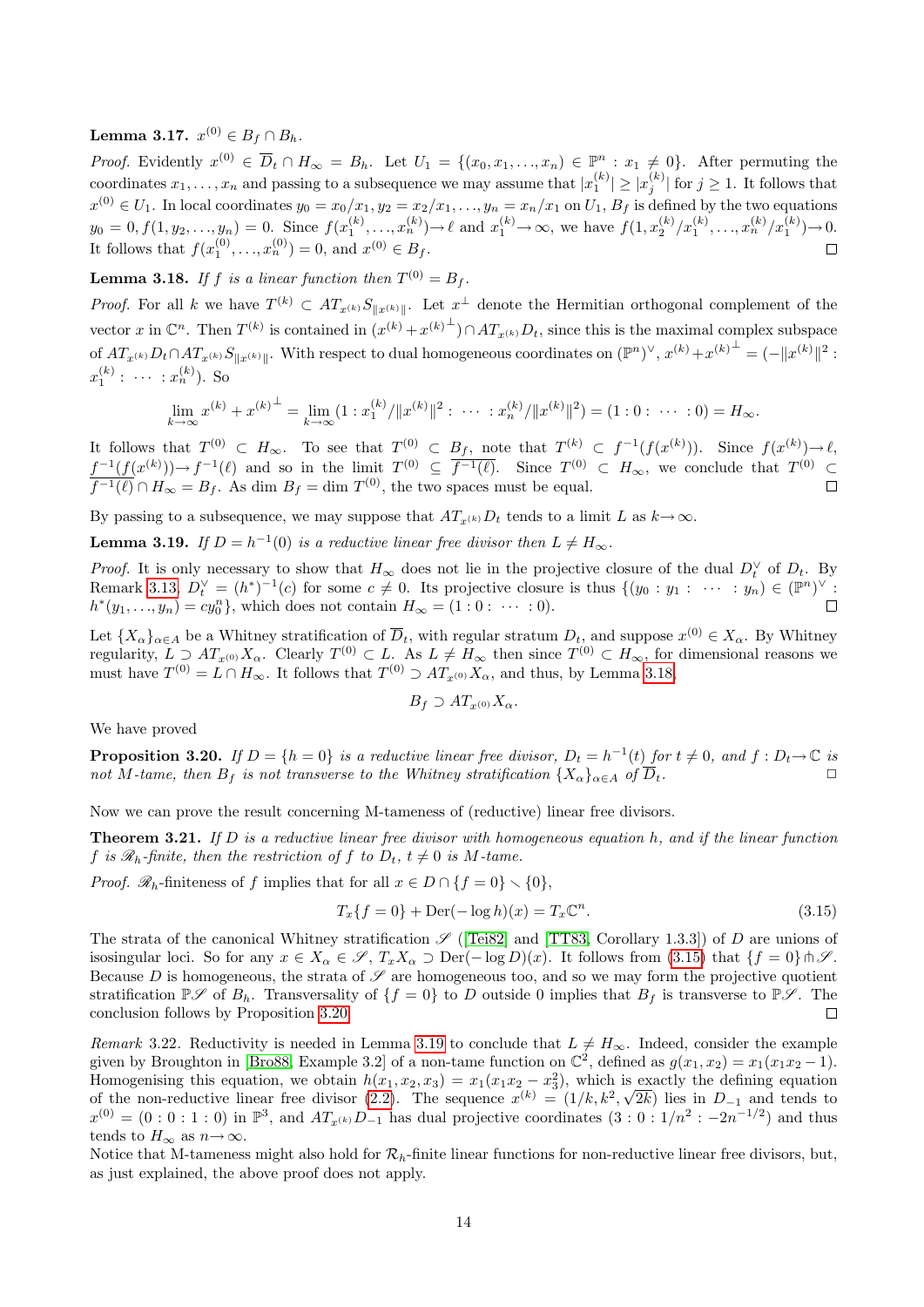# <span id="page-14-0"></span>4 Gauß-Manin systems and Brieskorn lattices

In this section we introduce the family of Gauß-Manin systems and Brieskorn lattices attached to an  $\mathcal{R}_b$ -finite linear section of the fibration defined by the equation  $h$ . All along this section, we suppose that  $h$  defines a linear free divisor.

Under this hypothese, we show the freeness of the Brieskorn lattice, and prove that a particular basis can be found yielding a solution of the so-called Birkhoff problem. The proof of the freeness relies on two facts, first, we need that the deformation algebra  $T_{\mathscr{R}_h/\mathbb{C}}^1 f$  is generated by the powers of f (this would follow only from the hypotheses of lemma [3.1\)](#page-6-3) and second on a division theorem, whose essential ingredient is lemma [4.3](#page-15-0) below, which in turn uses the relative logarithmic de Rham complex associated to a linear free divisor which was studied in subsection [2.2.](#page-3-0) The particular form of the connection that we obtain on the Brieskorn lattice allows us to prove that a solution to the Birkhoff problem always exists. This solution defines an extension to infinity (i.e., a family of trivial algebraic bundles on  $\mathbb{P}^1$ ) of the Brieskorn lattice. However, these solutions miss a crucial property needed in the next section: The extension is not compatible with the canonical V -filtration at infinity, in other words, it is not a  $V^+$ -solution in the sense of [\[DS03,](#page-35-0) Appendix B]. We provide a very explicit algorithm to compute these  $V^+$ -solutions. In particular, this gives the spectral numbers at infinity of the functions  $f_{|D_t}$ . Using the tameness of the functions  $f_{|D_t}$  it is shown in [\[Sab06\]](#page-35-9) that the Gauß-Manin systems are equipped with a non-degenerate pairing with a specific pole order property on the Brieskorn lattices. A solution to the Birkhoff problem compatible with this pairing is called S-solution in [\[DS03,](#page-35-0) Appendix B]. One needs such a solution in order to construct Frobenius structures, see the next section. We prove that our solution is a  $(V^+, S)$ -solution under an additional hypothesis, which is nevertheless satisfied for many examples.

Let us start by defining the two basic objects we are interested in this section. We recall that we work in the algebraic category.

**Definition 4.1.** Let D be a linear free divisor with defining equation  $h \in \mathbb{C}[V]_n$  and  $f \in \mathbb{C}[V]_1$  linear and  $\mathcal{R}_h$ -finite. Let

$$
\mathbf{G} := \frac{\Omega^{n-1}(\log h)[\tau, \tau^{-1}]}{(d - \tau df \wedge)(\Omega^{n-2}(\log h)[\tau, \tau^{-1}])}
$$

be the family of *algebraic* Gauß-Manin systems of  $(f, h)$  and

$$
G := \text{Image of } \Omega^{n-1}(\log h)[\tau^{-1}] \text{ in } \mathbf{G} = \frac{\Omega^{n-1}(\log h)[\tau^{-1}]}{(\tau^{-1}d - df \wedge)(\Omega^{n-2}(\log h)[\tau^{-1}])}
$$

be the family of *algebraic* Brieskorn lattices of  $(f, h)$ .

<span id="page-14-1"></span>**Lemma 4.2.** G is a free  $\mathbb{C}[t, \tau, \tau^{-1}]$ -module of rank n, and G is free over  $\mathbb{C}[t, \tau^{-1}]$  and is a lattice inside G, i.e.,  $\mathbf{G} = G \otimes_{\mathbb{C}[t,\tau^{-1}]} \mathbb{C}[t,\tau,\tau^{-1}].$  A  $\mathbb{C}[t,\tau,\tau^{-1}]$ -basis of  $\mathbf{G}$  (resp. a  $\mathbb{C}[t,\tau^{-1}]$ -basis of  $G$ ) is given by  $(f^i\alpha)_{i\in\{0,\ldots,n-1\}}$ , where  $\alpha := n \cdot vol/dh = \iota_F(vol/h)$ .

*Proof.* As it is clear that  $\mathbf{G} = G \otimes \mathbb{C}[t, \tau, \tau^{-1}]$ , we only have to show that the family  $(f^i \alpha)_{i \in \{0, ..., n-1\}}$  freely generates G. This is done along the line of [\[dG07,](#page-34-7) proposition 8]. Remember from the discussion in subsection [2.2](#page-3-0) that  $\Omega^{n-1}(\log h)$  is  $\mathbb{C}[V]$ -free of rank one, generated by the form  $\alpha$ . If we denote, as before, by  $\xi_1,\ldots,\xi_n$  a linear basis of  $Der(-log h)$ , then we have that

$$
G/\tau^{-1}G \cong \frac{\Omega^{n-1}(\log h)}{df \wedge \Omega^{n-2}(\log h)} \cong \left(h_*\mathcal{T}^1_{\mathscr{R}_h/\mathbb{C}}f\right)\alpha = \left(\frac{\mathbb{C}[V]}{\xi_1(f),\ldots,\xi_{n-1}(f)}\right)\alpha
$$

which is a graded free  $\mathbb{C}[t]$ -module of rank  $n = \deg(h)$  by proposition [3.4](#page-7-3) and proposition [3.5.](#page-8-0) Let  $1, f, f^2, \ldots, f^{n-1}$ be the homogeneous  $\mathbb{C}[t]$ -basis of  $h_* \mathcal{I}_{\mathscr{R}_h/\mathbb{C}}^1 f$  constructed in proposition [3.5,](#page-8-0) and  $\omega = g\alpha$  be a representative for a section  $[\omega]$  of G, where  $g \in \mathbb{C}[V]_l$  is a homogeneous polynomial of degree l. Then g can be written as  $g(x) = \tilde{g}(h) \cdot f^i + \eta(f)$  where  $\tilde{g} \in \mathbb{C}[t]_{\lfloor l/n \rfloor}, i = l \mod n$  and  $\eta \in \text{Der}(-\log h)$ . Using the basis  $\xi_1, \ldots, \xi_{n-1}$ , we find homogeneous functions  $k_i \in \mathbb{C}[V]_{\lfloor l+i}$ ,  $i = 1, \ldots, n-1$  such that find homogeneous functions  $k_j \in \mathbb{C}[V]_{l-1}, j = 1, \ldots, n-1$  such that

$$
\omega = \widetilde{g}(h)f^{i}\alpha + \sum_{j=1}^{n-1} k_{j}\xi_{j}(f)\alpha
$$

It follows from the next lemma that in G we have

$$
[\omega] = \tilde{g}(h)f^{i}\alpha + \tau^{-1} \sum_{j=1}^{n-1} (\xi_j(k_j) + \text{trace}(\xi_j) \cdot k_j) \alpha
$$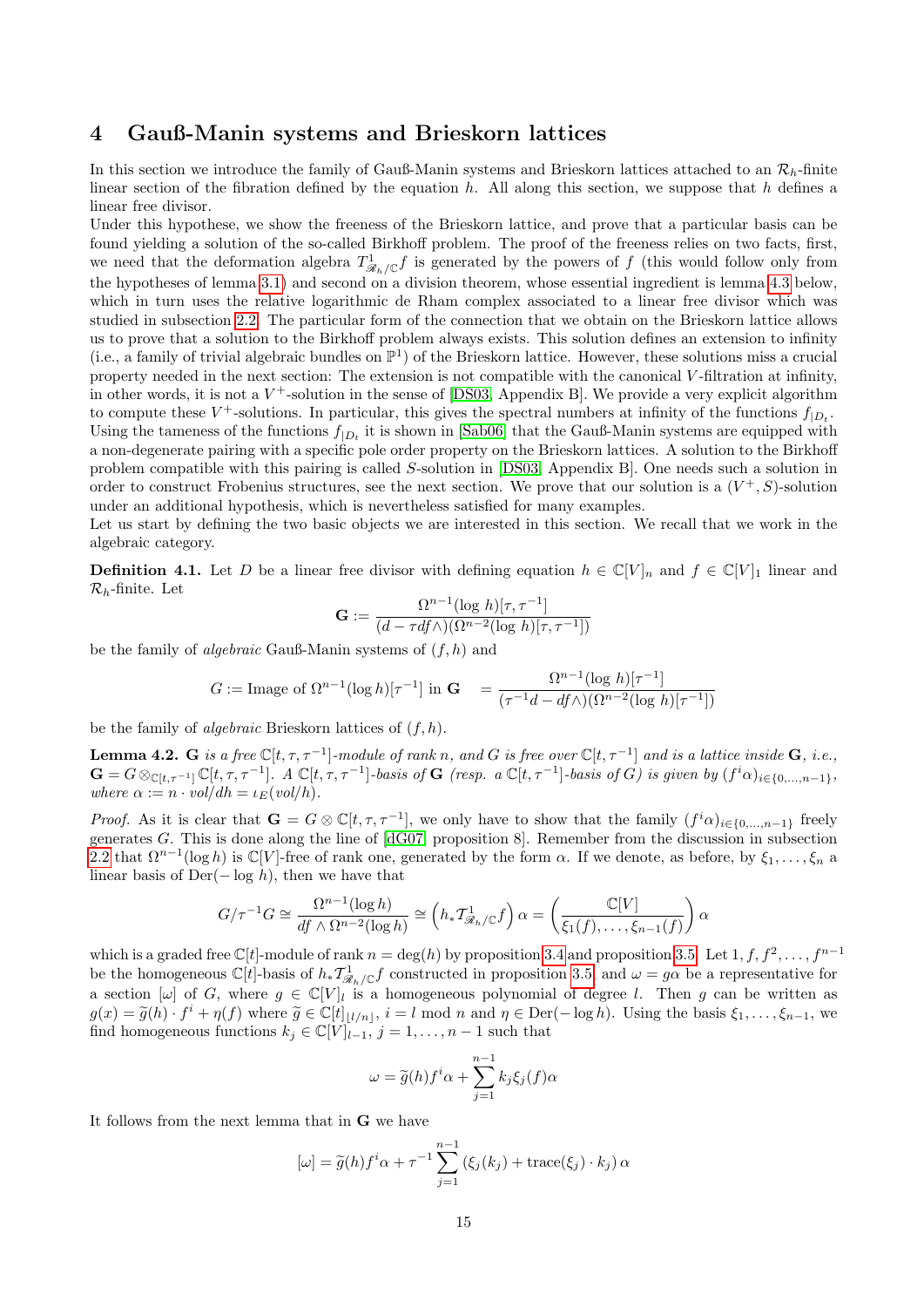As  $\deg(\xi_i(k_i) + \text{trace}(\xi_i) \cdot k_i) = \deg(g) - 1$ , we see by iterating the argument (i.e., applying it to all the classes  $[(\xi_j(k_j) + \text{trace}(\xi_j) \cdot k_j)\alpha] \in G$  that  $(f^i\alpha)_{i=0,\dots,n-1}$  gives a system of generators for G over  $\mathbb{C}[t, \tau^{-1}]$ . To show that they freely generate, let us consider a relation

$$
\sum_{j=0}^{n-1} a_j(t, \tau^{-1}) f^j \alpha = (d - \tau df \wedge) \sum_{i=l}^{L} \tau^i \omega_i, \ \omega_i \in \Omega^{n-2}(\log h)
$$

where  $l \leq L \leq 0$ . Rewriting the left-hand side as a polynomial in  $\tau^{-1}$  with coefficients in  $\Omega^{n-1}(\log h)$ , the above equation becomes

$$
\sum_{i=l}^{L+1} \tau^i \eta_i = (d - \tau df \wedge) \sum_{i=l}^{L} \tau^i \omega_i
$$
\n(4.1)

where we have written  $\eta_i = \sum_{j=0}^{n-1} b_{ij}(t) (f^j \alpha)$ . It follows that  $\eta_{L+1} = df \wedge \omega_L \in df \wedge \Omega^{n-2}(\log h)$ . Since  $(f^j \alpha)_{j=0,\dots,n-1}$  form a  $\mathbb{C}[t]$ -basis of the quotient  $\Omega^{n-1}(\log h)/df \wedge \Omega^{n-2}(\log h)$ , it follows that  $b_{L+1,j}=0$  for  $j = 0, \ldots, n-1$ . Hence  $\eta_{L+1} = 0$ , and we see by descending induction on L that  $\eta_i = 0$  for any  $i \in \{l, \ldots, L+1\}$ . This shows  $a_j = 0$  for all  $j = 0, \ldots, n-1$ , so that the relation is trivial, showing the  $\mathbb{C}[t, \tau^{-1}]$ -freeness of G.

<span id="page-15-0"></span>**Lemma 4.3.** For any  $\xi$  in Der( $-\log h$ )<sub>0</sub> and  $g \in \mathbb{C}[V]$ , the following relation holds in G

$$
\tau g\xi(f)\alpha = (\xi(g) + g \cdot \text{trace}(\xi))\alpha
$$

Proof. We have that

$$
\tau g\xi(f)\alpha = \tau gi_{\xi}(df)\alpha = \tau g(i_{\xi}(df \wedge \alpha) + df \wedge i_{\xi}\alpha) = \tau g df \wedge i_{\xi}\alpha
$$
  
=  $d(g i_{\xi}\alpha) = dg \wedge i_{\xi}\alpha + g di_{\xi}\alpha = i_{\xi}(dg \wedge \alpha) + dg \wedge i_{\xi}\alpha + g di_{\xi}\alpha$   
=  $i_{\xi}(dg)\alpha + g di_{\xi}\alpha = \xi(g)\alpha + g di_{\xi}\alpha$   
=  $(\xi(g) + g \cdot \text{trace}(\xi)) \alpha$ .

In this computation, we have twice used the fact that for any function  $r \in \mathbb{C}[V]$ , the class  $i_{\xi}(dr \wedge \alpha)$  is zero in  $\Omega^{n-1}(\log h)$ . This holds because for  $\xi \in \text{Der}(-\log h)$  and for  $r \in \mathbb{C}[V]$  the operations  $i_{\xi}$  and  $dr \wedge$  are well defined on  $\Omega^{\bullet}(\log h)$  and moreover,  $\Omega^{n}(\log h) = 0$ , so that already  $dr \wedge \alpha = 0 \in \Omega^{\bullet}(\log h)$ .  $\Box$ 

We denote by  $T := \text{Spec } \mathbb{C}[t]$  the base of the family defined by h. Then G corresponds to a rational vector bundle of rank n over  $\mathbb{P}^1 \times T$ , with poles along  $\{0,\infty\} \times T$ . Here we consider the two standard charts of  $\mathbb{P}^1$ where  $\tau$  is a coordinate centered at infinity. The module G defines an extension over  $\{0\} \times T$ , i.e., an algebraic bundle over  $\mathbb{C} \times T$  of the same rank as **G**.

We define a (relative) connection operator on G by

$$
\nabla_{\partial_{\tau}}\left(\sum_{i=i_0}^{i_1}\omega_i\tau^i\right) := \sum_{i=i_0-1}^{i_1}\left((i+1)\omega_{i+1} - f \cdot \omega_i\right)\tau^i
$$

where  $\omega_{i_1+1} := 0, \omega_{i_0-1} := 0$ . Then it is easy to check that this gives a well defined operator on the quotient G, and that it satisfies the Leibniz rule, so that we obtain a relative connection

$$
\nabla : \mathbf{G} \longrightarrow \mathbf{G} \otimes \Omega^1_{\mathbb{C} \times T/T} (* \{0\} \times T).
$$

As multiplication with f leaves invariant the module  $\Omega^{n-1}(\log h)$ , we see that the operator  $-\nabla_{\partial_{\tau}}$  sends G to itself, in other words, G is stable under  $-\nabla_{\partial_{\tau}} = \tau^{-2} \nabla_{\partial_{\tau^{-1}}} = \theta^2 \nabla_{\partial_{\theta}}$ , where we write  $\theta := \tau^{-1}$ . This shows that the relative connection  $\nabla$  has a pole of order at most two on G along  $\{0\} \times T$  (i.e., along  $\tau = \infty$ ).

Consider, for any  $t \in T$ , the restrictions  $\mathbf{G}_t := \mathbf{G}/\mathfrak{m}_t\mathbf{G}$  and  $G_t := G/\mathfrak{m}_tG$ . Then  $\mathbf{G}_t$  is a free  $\mathbb{C}[\tau, \tau^{-1}]$ -module and  $G_t$  is a  $\mathbb{C}[\tau^{-1}]$ -lattice in it. It follows from the definition that if  $t \neq 0$ , this is exactly the (localized partial Fourier-Laplace transformation of the) Gauß-Manin system (resp. the Brieskorn lattice) of the function  $f: D_t \to \mathbb{C}$ , as studied in [\[Sab06\]](#page-35-9). We will make use of the results of loc.cit. applied to  $f_{|D_t}$  in the sequel. Let us remark that the freeness of the individual Brieskorn lattices  $G_t$  (and consequently also of the Gauß-Manin systems $\mathbf{G}_t$ ) follows from the fact that  $f_{|D_t}$  is cohomological tame ([\[Sab06,](#page-35-9) theorem 10.1]). In our situation we have the stronger statement of lemma [4.2,](#page-14-1) which gives the  $\mathbb{C}[\tau^{-1}, t]$ -freeness of the whole module G.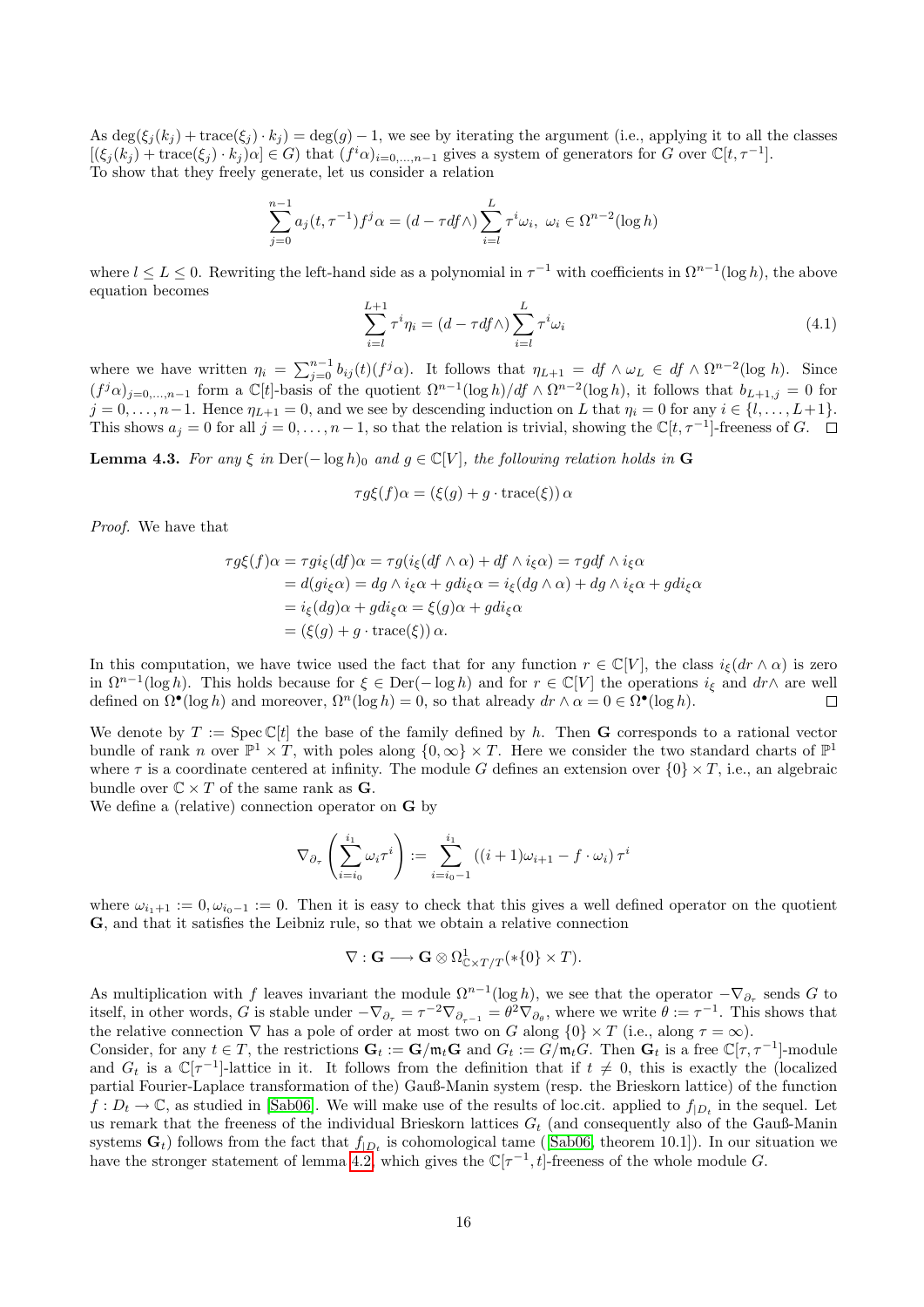Our next aim is to consider the so-called Birkhoff problem, that is, to find a basis  $\omega^{(1)}$  of G such that the connection take the particularly simple form

$$
\partial_{\tau}(\underline{\omega}^{(1)}) = \underline{\omega}^{(1)} \cdot (\Omega_0 + \tau^{-1} A_{\infty}),
$$

(from now on, we write  $\partial_{\tau}$  instead of  $\nabla_{\partial_{\tau}}$  for short) where we require additionally that  $A_{\infty}$  is diagonal. We start with the basis  $\underline{\omega}^{(0)}$ , defined by

$$
\omega_i^{(0)} := (-f)^{i-1} \cdot \alpha \quad \forall i \in \{1, \dots, n\}.
$$
\n
$$
(4.2)
$$

Then we have  $\partial_{\tau}(\omega_i^{(0)}) = \omega_{i+1}^{(0)}$  for all  $i \in \{1, ..., n-1\}$  and

$$
\partial_{\tau}(\omega_n^{(0)}) = (-f)^n \alpha.
$$

As deg( $(-f)^n$ ) = n,  $(-f)^n$  is a non-zero multiple of h in the Jacobian algebra  $\mathbb{C}[V]/(df(Der(-\log h)))$ , so that we have an expression  $(-f)^n = c_0 \cdot h + \sum_{j=1}^{n-1} d_j^{(1)} \xi_j(f)$ , where  $c_0 \in \mathbb{C}^*$ ,  $d_j^{(1)} \in \mathbb{C}[V]_{n-1}$ . This gives by using lemma [4.3](#page-15-0) again that

$$
\partial_{\tau}(\omega_n^{(0)}) = (-f)^n \alpha = \left( c_0 t + \sum_{j=1}^{n-1} d_j^{(1)} \xi_j(f) \right) \alpha = \left( c_0 t + \tau^{-1} \sum_{j=1}^{n-1} \left( \xi_j(d_j^{(1)}) + \text{trace}(\xi_j) \right) \right) \alpha.
$$

As  $\deg \left( \xi_j(d_j^{(1)}) + \text{trace}(\xi_j) \right) = n - 1$ , there exist  $c_1 \in \mathbb{C}$  and  $d_r^{(2)} \in \mathbb{C}[V]_{n-2}$  such that

$$
\left(\sum_{j=1}^{n-1} \left(\xi_j(d_j^{(1)}) + \text{trace}(\xi_j)\right)\right) \alpha = \left(c_1(-f)^{n-1} + \sum_{r=1}^{n-1} d_r^{(2)} \xi_r(f)\right) \alpha
$$

$$
= \left(c_1(-f)^{n-1} + \tau^{-1} \sum_{r=1}^{n-1} \left(\xi_r(d_r^{(2)}) + \text{trace}(\xi_r)d_r^{(2)}\right)\right) \alpha,
$$

and deg  $(\xi_r(d_r^{(2)}) + \text{trace}(\xi_r)d_r^{(2)}) = n-2$ . We see by iteration that the connection operator  $\partial_{\tau}$  takes the following form with respect to  $\underline{\omega}^{(0)}$ :

$$
\partial_{\tau}(\underline{\omega}^{(0)}) = \underline{\omega}^{(0)} \cdot \begin{pmatrix} 0 & 0 & \dots & 0 & c_0 t + c_n \tau^{-n} \\ 1 & 0 & \dots & 0 & c_{n-1} \tau^{-n+1} \\ \vdots & \vdots & \vdots & \vdots \\ 0 & 0 & \dots & 0 & c_2 \tau^{-2} \\ 0 & 0 & \dots & 1 & c_1 \tau^{-1} \end{pmatrix} =: \underline{\omega}^{(0)} \cdot \Omega =: \underline{\omega}^{(0)} \cdot \left( \sum_{k=0}^n \Omega_k \tau^{-k} \right). \tag{4.3}
$$

Notice that if D is special then  $c_n = 0$ , i.e.,  $\Omega_n = 0$ .

The matrix  $\Omega_0$  has a very particular form, due to the fact that the jacobian algebra  $h_*\mathcal{T}^1_{\mathcal{R}_h/\mathbb{C}}f$  is generated by the powers of f. Notice also that the restriction  $(\Omega_0)|_{t=0}$  is nilpotent, with a single Jordan block with eigenvalue zero. This reflects the fact that  $(G_0, \nabla)$  is *regular singular* at  $\tau = \infty$ , which is not the case for any  $t \neq 0$ . Remember that although D is singular itself, so that it is not quite true that there is only one critical value of f on D, we have that f is regular on  $D\setminus\{0\}$  in the stratified sense (see the proof of proposition [3.15\)](#page-12-2). The particular form of the matrix  $\Omega_0$  is the key ingredient to solve the Birkhoff problem, which can actually be done by a triangular change of basis.

<span id="page-16-0"></span>Lemma 4.4. There exists a base change

<span id="page-16-1"></span>
$$
\omega_j^{(1)} := \omega_j^{(0)} + \sum_{i=1}^{j-1} b_i^j \tau^{-i} \omega_{j-i}^{(0)}, \tag{4.4}
$$

such that the matrix of the connection with respect to  $\underline{\omega}^{(1)}$  is given by

$$
\Omega_0 + \tau^{-1} A_\infty,
$$

where  $A_{\infty}^{(1)}$  is diagonal. Moreover, if D is special, then  $b_i^j$  can be chosen such that  $b_i^{i+1} = 0$  for  $i = 1, \ldots, n-1$ .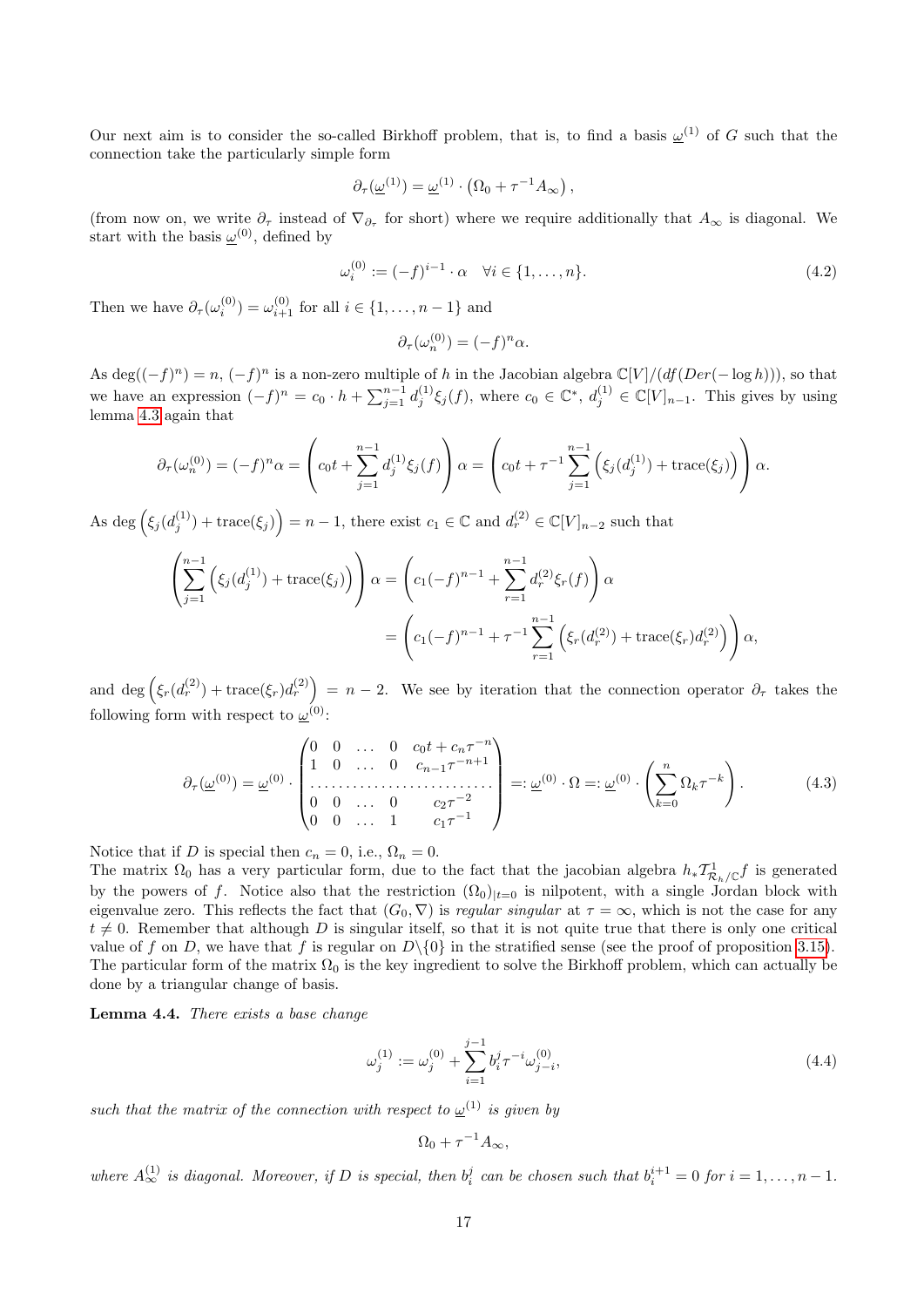*Proof.* Let us regard  $b_i^j$  as unknown constants to be determined and then let

$$
B := (b_{j-k}^j \tau^{k-j})_{kj} =: \sum_{i=0}^{n-1} B_i \tau^{-i} = \text{Id} + \sum_{i=1}^{n-1} B_i \tau^{-i}.
$$

Here  $b_j^i = 0$  for  $j < 0$ . Notice that  $B_i$  is a matrix whose only non-zero entries are in the position  $(j, j + i)$  for  $j = 1, \ldots, n - i.$ 

The matrix of the action of  $\partial_{\tau}$  changes according to the formula:

$$
X := B^{-1} \cdot \frac{dB}{d\tau} + B^{-1} \Omega B =: \sum_{i=0}^{n} X_i \tau^{-i}.
$$
\n(4.5)

Multiplying by  $B$  both sides of the above equation we find

$$
BX = \sum_{i=0}^{n} \left( \sum_{j=0}^{i} B_j X_{i-j} \right) \tau^{-i} = \sum_{i=1}^{n} \left( -(i-1)B_{i-1} + \Omega_0 B_i + \Omega_i \right) \tau^{-i} + \Omega_0.
$$
 (4.6)

where  $B_{-1} := 0$ . Let  $N = (n_{ij})$  be the matrix with  $n_{ij} = 1$  if  $j = i - 1$  or 0 otherwise. Hence  $\Omega_0 = N + C_0$ where  $C_0$  is the matrix whose only non-zero entry is  $c_0t$  in the right top corner. It follows that  $X_0 = \Omega_0$  and that

$$
X_i = -\sum_{j=1}^{i-1} B_j X_{i-j} - [B_i, N] - (i-1)B_{i-1} + \Omega_i.
$$
\n(4.7)

We are looking for a solution to the system  $X_1 = A_{\infty}^{(1)}$ ,  $X_i = 0$ ,  $i = 2, \ldots, n$ , where  $A_{\infty}^{(1)}$  is diagonal with entries yet to be determined. In view of the above, this system is equivalent to:

<span id="page-17-0"></span>
$$
X_1 = -[B_1, N] + \Omega_1 = A_{\infty}^{(1)},
$$
  
\n
$$
[B_{i+1}, N] = -B_i X_1 - iB_i + \Omega_{i+1}, \ i = 1, ..., n-1.
$$
\n(4.8)

We are going to show that this system of polynomial equations in the variables  $b_i^j$  can always be reduced to a triangular system in  $b_1^j$ , so that there exists a solution. In particular, this determines the entries of the diagonal matrix  $-[B_1, N] + \Omega_1$ , i.e., the matrix  $A_\infty^{(1)}$  we are looking for.

A direct calculation shows that if we substitute the first equation of [\(4.8\)](#page-17-0) into the right hand side of the second one, we obtain  $[B_{i+1}, N] = B_i([B_1, N] - \Omega_1 + i\text{Id}) + \Omega_{i+1} =: P^i$ , where the only non-zero coefficients of the matrix  $P^i$  are  $P^i_{j,i+j}$ , namely:

$$
P_{j,i+j}^{i} = b_{i}^{i+j} (b_{1}^{i+j+1} - b_{1}^{i+j} + i), j = 1, ..., n-i-1,
$$
  
\n
$$
P_{n-i,n}^{i} = b_{i}^{n} (-b_{1}^{n} - c_{1} + i) + c_{i+1}.
$$
\n(4.9)

A matrix  $B_{i+1}$  satisfying  $[B_{i+1}, N] = P^i$  exists if and only if  $Q^i := \sum_{j=1}^{n-i} P^i_{j,i+j} = 0$ , and if this is case, the solution is given by setting:

<span id="page-17-2"></span><span id="page-17-1"></span>
$$
b_{i+1}^{i+k+1} = -\sum_{j=k+1}^{n-i} P_{j,j+i}^i, \ k = 1, \dots, n-i-1.
$$
 (4.10)

For  $i = 1$  and  $j = 1, ..., n - 1$ , we have from [\(4.9\)](#page-17-1)

$$
P^1_{j,j+1} = - (b_1^{j+1})^2
$$
 + lower degree terms in  $b_1^{j+1}$  with coefficients in  $b_1^k, k > j+1$ 

so that substituting  $(4.10)$  in  $(4.9)$  for  $i = 2$ 

$$
P^2_{j,2+j} = - (b_1^{j+2})^3
$$
 + lower degree terms in  $b_1^{j+2}$  with coefficients in  $b_k^1$ ,  $k > j+2$ 

By induction we see that after substitution we have

$$
P_{j,i+j}^{i} = -(b_1^{i+j})^{i+1} +
$$
lower degree terms in  $b_1^{i+j}$  with coefficients in  $b_1^k$ ,  $k > i + j$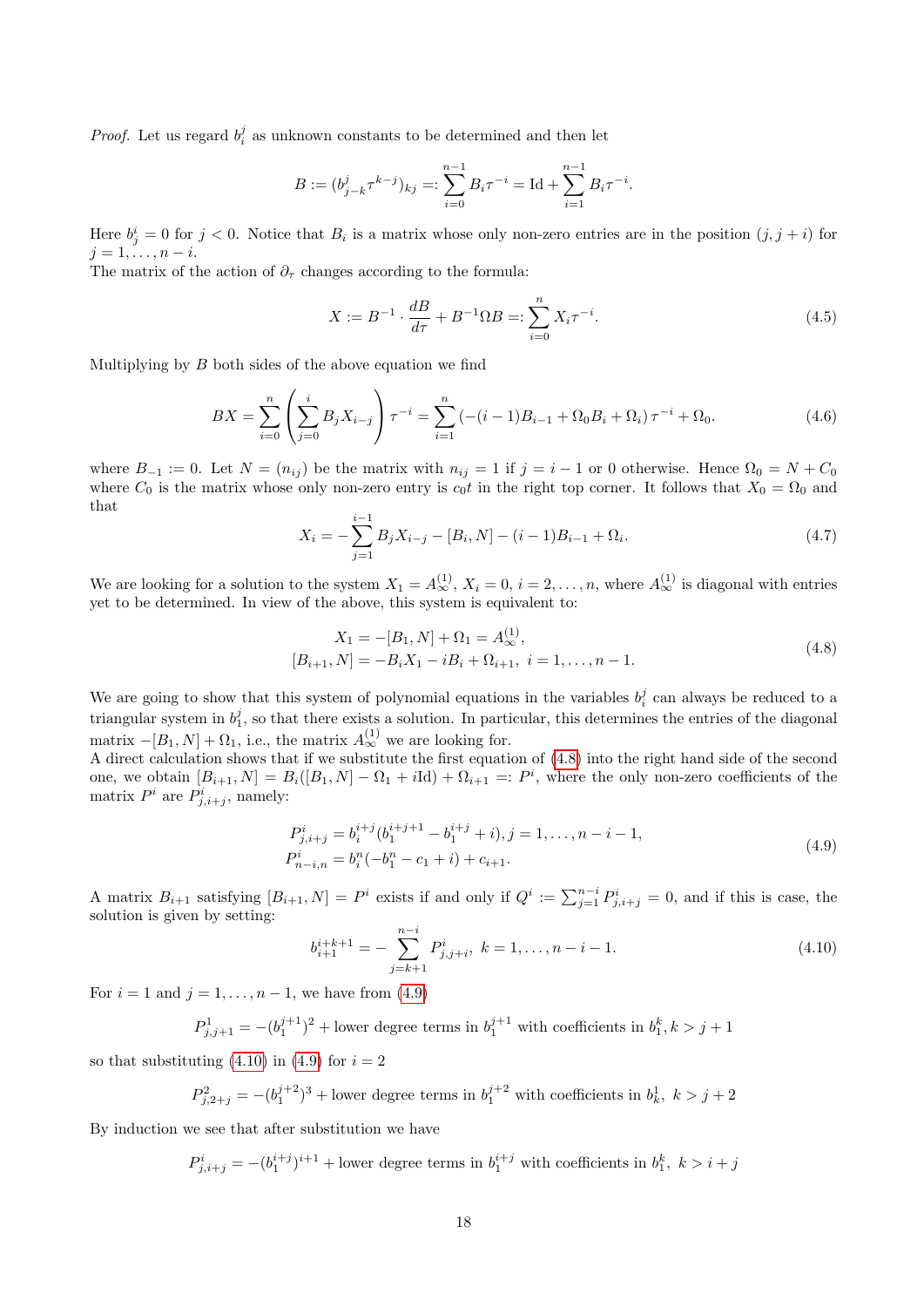from which it follows that

$$
Q^{i} = -(b_1^{i+1})^{i+1}
$$
 + lower degree terms in  $b_1^{i+1}$  with coefficients in  $b_1^k$ ,  $k > i+1$ 

The system  $Q^i = 0, i = 1, \ldots, n - 1$  is triangular  $(e.g., Q^{n-1} \in \mathbb{C}[b_1^n])$  and thus has a solution. In the case where D is special, the vanishing of  $\Omega_n$  can be used to set  $b_i^{i+1} = 0$  from the start. The above proof then works verbatim.

Notice that we can assume by a change of coordinates on  $T$  that the non-zero constant  $c_0$  is actually normalized to 1. We will make this assumption from now on.

In the next section, we are interested in constructing Frobenius structures associated to the tame functions  $f_{|D_t}$ and to study their limit behaviour when t goes to zero. For that purpose, it is desirable to complete the relative connection  $\nabla$  from above to an absolute one, which will acquire an additional pole at  $t = 0$ . Although such a definition exists in general, we will give it in the reductive case only. The reason for this is that in order to obtain an explicit expression for this connection, we will need the special form of the relative connection in the basis  $\underline{\omega}^{(1)}$  as well as theorem [2.7,](#page-5-0) which is valid in the reductive case only. It is, however, true that formula  $(4.11)$  defines an integrable connection on **G** in all cases, more precisely, it defines the (partial Fourier-Laplace transformation of the) Gauß-Manin connection for the complete intersection given by the two functions  $(f, h)$ . We will not discuss this in detail here.

The completion of the relative connection  $\nabla$  on **G** refered to above is given by the formula

<span id="page-18-0"></span>
$$
\nabla_{\partial_t}(\omega) := \frac{1}{n \cdot t} \left( L_E(\omega) - \tau L_E(f) \cdot \omega \right),\tag{4.11}
$$

for any  $[\omega] \in \Omega^{n-1}(\log h)$  and extending  $\tau$ -linearly. One checks that

$$
(t\nabla_{\partial_t})\left((\tau^{-1}d - df \wedge)(\Omega^{n-2}(\log h)[\tau^{-1}])\right) \subset (\tau^{-1}d - df \wedge)(\Omega^{n-2}(\log h)[\tau^{-1}]),
$$

so that we obtain operator

<span id="page-18-1"></span>
$$
\nabla: G \longrightarrow G \otimes \tau \Omega^1_{\mathbb{C} \times T}(\log \mathcal{D}),\tag{4.12}
$$

where  $\mathcal D$  is the divisor  $({0} \times T) \cup (\mathbb C \times {0}) \subset \mathbb C \times T$ .

<span id="page-18-2"></span>Proposition 4.5. Let D be reductive. Then:

- (i) The elements of the basis  $\underline{\omega}^{(1)}$  constructed above can be represented by differential forms  $\omega_i^{(1)} = [g_i \alpha]$  with  $g_i$  homogeneous of degree  $i = 0, \ldots, n - 1$ , i.e., by elements outside of  $\tau^{-1} \Omega^{n-1} (\log h)[\tau^{-1}]$ .
- (ii) The connection operator defined above is flat outside  $\theta = 0, t = 0$ . We denote by  $G^{\nabla}$  the corresponding local system and by  $G^{\infty}$  its space of multivalued flat sections.
- (iii) Consider the Gauß-Manin system, localized at  $t = 0$ , i.e.

$$
\mathbf{G}[t^{-1}]:=\mathbf{G}\otimes_{\mathbb{C}[\tau,\tau^{-1},t]}\mathbb{C}[\tau,\tau^{-1},t,t^{-1}]\cong\frac{\Omega_{V/T}^{n-1}(*D)[\tau,\tau^{-1}]}{(d-\tau df\wedge)\Omega_{V/T}^{n-2}(*D)[\tau,\tau^{-1}]}.
$$

and similarly, the localized Brieskorn lattice

$$
G[t^{-1}]:=G\otimes_{\mathbb{C}[\tau^{-1},t]}\mathbb{C}[\tau^{-1},t,t^{-1}]\cong \frac{\Omega_{V/T}^{n-1}(*D)[\tau^{-1}]}{(\tau^{-1}d-df\wedge)\Omega_{V/T}^{n-2}(*D)[\tau^{-1}]}\subset \mathbf{G}[t^{-1}].
$$

Then  $\underline{\omega}^{(1)}$  provides a solution to the Birkhoff problem for  $(G[t^{-1}], \nabla)$  "in a family", i.e., an extension to a trivial algebraic bundle  $\widehat{G}[t^{-1}] \subset \widetilde{i}_* G[t^{-1}]$  (here  $\widetilde{i}: \mathbb{C} \times (T \setminus \{0\}) \to \mathbb{P}^1 \times (T \setminus \{0\})$ ) on  $\mathbb{P}^1 \times (T \setminus \{0\})$ , on which the connection has a logarithmic pole along  $\{\infty\} \times (T\backslash \{0\})$  and, as before, a pole of type one along  $\{0\} \times (T \setminus \{0\})$  (remember that  $\{0\} \times T = \{\theta = 0\}$ ).

(iv) Let  $\gamma$  resp.  $\gamma'$  be a small counterclockwise loop around the divisor  $\{0\} \times T$  resp.  $\mathbb{C} \times \{0\}$  in  $\mathbb{C} \times T$ . Let M resp. M' denote the mondromy endomorphisms on  $\mathbf{G}^{\infty}$  corresponding to  $\gamma$  resp.  $\gamma'$ . Then

$$
M^{-1} = (M')^n.
$$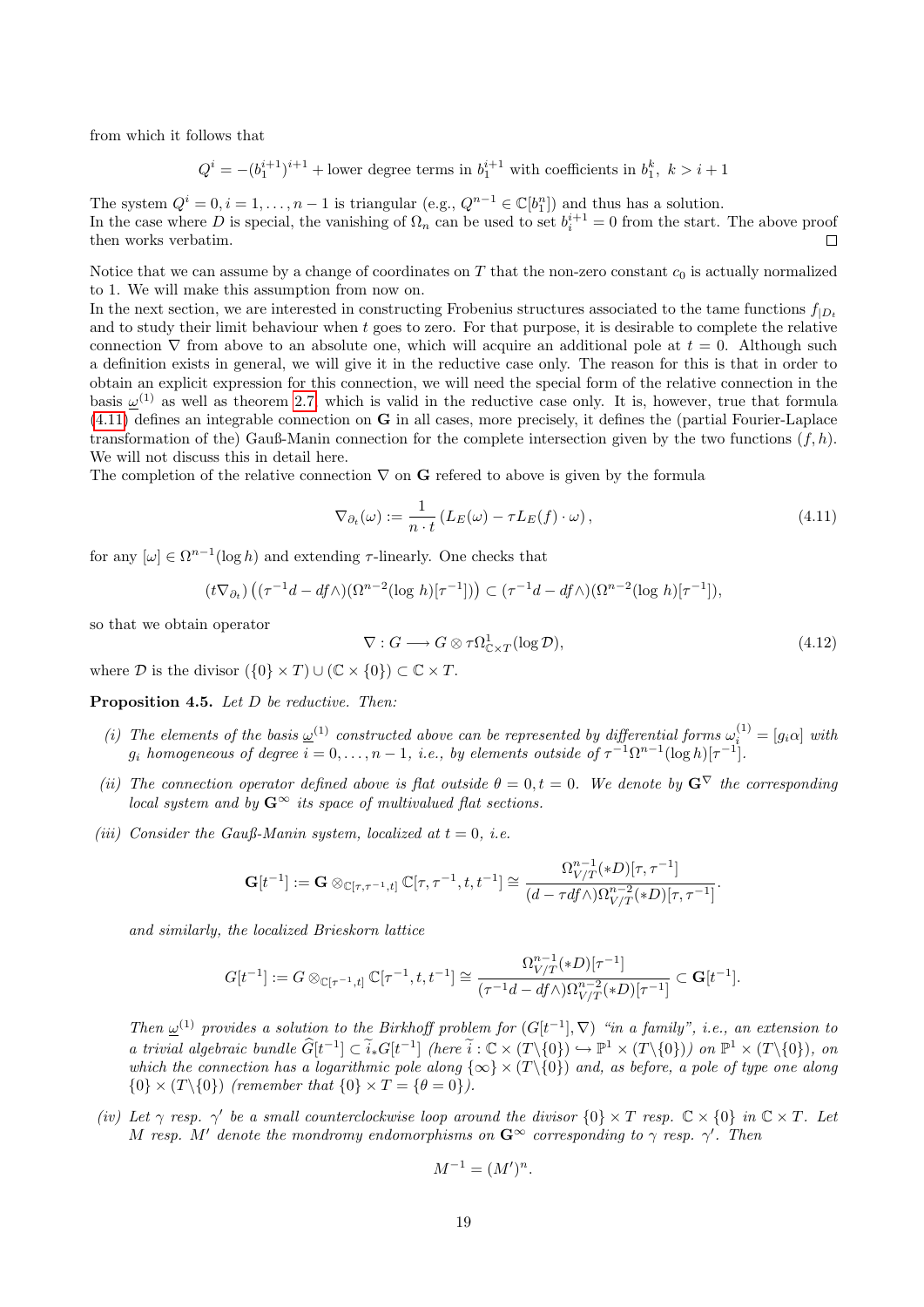- (v) Let  $u : \mathbb{C}^2 \to \mathbb{C} \times T$ ,  $(\theta, s) \mapsto (\theta, s^n)$ . Consider the pullback  $u^*(G, \nabla)$  and denote by  $(\widetilde{G}, \nabla)$  the restriction to  $\mathbb{C} \times \mathbb{C}^*$  of the analytic bundle corresponding to  $u^*(G, \nabla)$ . Then  $\widetilde{G}$  underlies a Sabbah-orbit of TERPstructures, as defined in [\[HS07,](#page-35-11) definition 4.1].
- *Proof.* (i) It follows from theorem [2.7](#page-5-0) that for  $g \in \mathbb{C}[V]_i$  with  $1 < i < n$ , the  $n-1$ -form  $g\alpha$  is exact in the complex  $\Omega^{\bullet}(\log h)$ . Therefore in **G** we have  $\tau^{-1}g\alpha = \tau^{-1}d\omega' = df \wedge \omega' = g'\alpha$  for some  $\omega' \in \Omega^{n-2}(\log h)$ and  $g' \in \mathbb{C}[V]$ . Note that necessarily  $g' \in \mathbb{C}[V]_{i+1}$ . Moreover, in the above constructed base change matrix we had  $B_{1l} = \delta_{1l}$  (as D is reductive hence special), which implies that for all  $i > 0$ ,  $\omega_i^{(1)}$  is represented we had  $D_1 l = o_1 l$  (as *D* is reductive hence special), which implies that for all  $l > 0$ ,  $\omega_i$  is represented<br>by an element in  $fC[V]\alpha[\tau^{-1}]$ , i.e, by a sum of terms of the form  $\tau^{-k}g\alpha$  with  $g \in C[V]_{\geq 1}$ . This prove that we can successively erase all negative powers of  $\tau$ , i.e., represent all  $\omega_i^{(1)}$ ,  $i > 0$  by pure forms (i.e., without  $\tau^{-1}$ 's), and  $\omega_0^{(1)} = \omega_0^{(0)} = \alpha$  is pure anyhow.
	- (ii) From (i) and the definition of  $\nabla_{\partial_t}$  in [\(4.11\)](#page-18-0) we obtain

$$
\nabla(\underline{\omega}^{(1)}) = \underline{\omega}^{(1)} \cdot \left[ (\Omega_0 + \tau^{-1} A_{\infty}^{(1)}) d\tau + (\text{diag}(0, \ldots, n-1) + \tau \Omega_0 + A_{\infty}^{(1)}) \frac{dt}{nt} \right].
$$

The flatness conditions of an arbitrary connection of the form

$$
\nabla(\underline{\omega}^{(1)}) = \underline{\omega}^{(1)} \cdot \left[ (\tau A + B) \frac{d\tau}{\tau} + (\tau A' + B') \frac{dt}{t} \right]
$$

with  $A, A' \in M(n \times n, \mathbb{C}[t])$  and  $B, B' \in M(n \times n, \mathbb{C})$  is given by the following system of equations:

$$
[A,A']=0\quad;\quad [B,B']=0\quad;\quad (t\partial_t)A-A'=[A,B']-[A',B]
$$

One checks that for  $A = \Omega_0$ ,  $A' = \frac{1}{n}\Omega_0$ ,  $B = A_{\infty}^{(1)}$  and  $B' = \frac{1}{n}(A_{\infty}^{(1)} + \text{diag}(0, \ldots, n-1))$ , these equations are satisfied.

- (iii) The extension defined by  $\underline{\omega}^{(1)}$ , i.e.,  $\widehat{G}[t^{-1}] := \bigoplus_{i=1}^n \mathcal{O}_{\mathbb{P}^1 \times T}[t^{-1}]\omega_i^{(1)}$  provides the solution in a family to the Birkhoff problem, i.e., we have  $\nabla_X \widehat{G}[t^{-1}] \subset \widehat{G}[t^{-1}]$  for any  $X \in \text{Der}(-\log(\{\infty\} \times (T \setminus \{0\})))$ .
- (iv) If we restrict  $(G, \nabla)$  to the curve  $C := \{ (\tau, t) \in (\mathbb{C}^*)^2 \mid \tau^n t = 1 \}$  we obtain

$$
\nabla_{|C} = -\text{diag}(0,\ldots,n-1)\frac{d\tau}{\tau}.
$$

As the diagonal this connection matrix are integers, the monodromy of  $(G, \nabla)_{C}$  is trivial which implies the result (notice that the composition of  $\gamma_1$  and  $\gamma_2^n$  is homotopic to a loop around the origin in C).

(v) That the restriction to  $\mathbb{C} \times (T \setminus \{0\})$  of (the analytic bundle corresponding to) G underlies a variation of pure polarized TERP-structures is a general fact, due to the tameness of the functions  $f_{|D_t}$  (see [\[Sab06\]](#page-35-9) and [\[Sab08\]](#page-36-5), [\[HS07,](#page-35-11) theorem 11.1]). Using the connection matrix from (ii), it is an easy calculation that  $\nabla_{s\partial_s - \tau \partial_\tau}(\tilde{\omega}^{(1)}) = 0$ , where  $\tilde{\omega}^{(1)} := u^* \omega^{(1)} \cdot s^{-\text{diag}(0,\dots,n-1)}$  so that  $(\tilde{G}, \nabla)$  satisfies condition 2.(a) in [\[HS07,](#page-35-11) definition 4.1].

For the purpose of the next section, we need to find a much more special solution to the Birkhoff problem, which is called  $V^+$ -solution in [\[DS03\]](#page-35-0). It takes into account the Kashiwara-Malgrange filtration of **G** at infinity (i.e., at  $\tau = 0$ ). We briefly recall the notations and explain how to construct the  $V^+$ -solution starting from our basis  $\underline{\omega}^{(1)}$ .

Fix  $t \in T$  and consider, as before, the restrictions  $G_t$  (resp.  $G_t$ ) of the family of Gauß-Manin-systems (resp. Brieskorn) lattices G resp. G. As already pointed out, for  $t \neq 0$ , these are the Gauß-Manin-system resp. the Brieskorn lattice of the tame of the function  $f_{|D_t}$ . The meromorphic bundle  $\mathbf{G}_t$  is known to be a holonomic left  $\mathbb{C}[\tau]\langle\partial_{\tau}\rangle$ -module, with singularities at  $\tau = 0$  and  $\tau = \infty$  only. The one at infinity, i.e.  $\tau = 0$  is regular singular, but not necessarily the one at zero (at  $\tau = \infty$ ). Similarly to the notation used above, we have the local system  $\mathbf{G}_t^{\nabla}$  and its space of multivalued global flat sections  $\mathbf{G}_t^{\infty}$ . Recall that for any  $t \neq 0$ , the monodromy of  $\mathbf{G}_t^{\nabla}$  is quasi-unipotent, so any logarithm of any of its eigenvalues is a rational number. As we will see in section [6,](#page-31-0) the same is true in all examples for  $t = 0$ , but this is not proved for the moment. Let K be either  $\mathbb C$  or  $\mathbb Q$ , depending on whether  $t = 0$  or  $t \neq 0$ . In the former case, we chose the lexicographic ordering on C which extends the usual ordering of R. Recall that there is a unique increasing exhaustive filtration  $V_{\bullet}G_t$  indexed by K, called the Kashiwara-Malgrange or canonical V-filtration on  $\mathbf{G}_t$  with the properties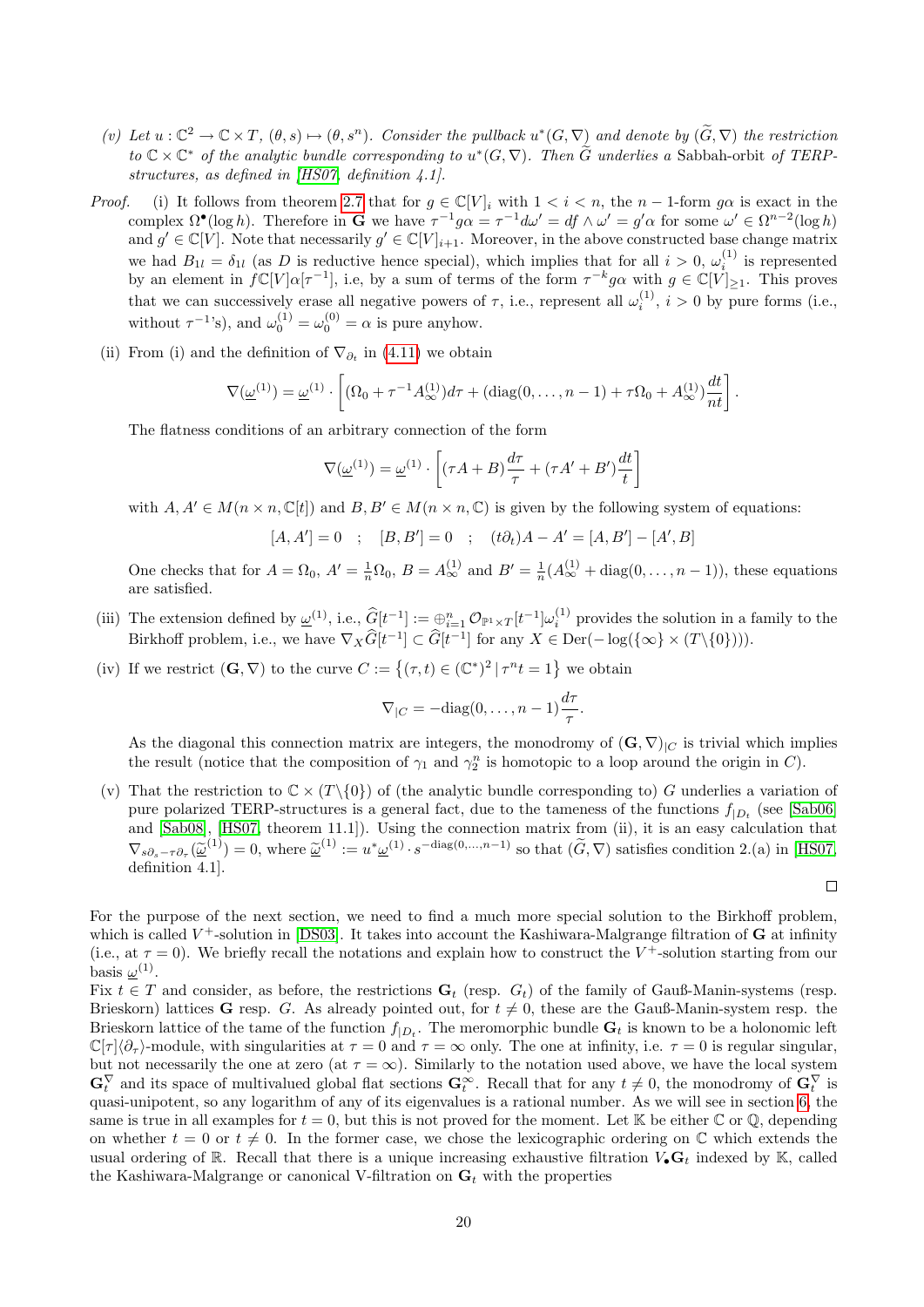- (i) It is a good filtration with respect to the V-filtration  $V_{\bullet} \mathbb{C}[\tau] \langle \partial_{\tau} \rangle$  of the Weyl-algebra, i.e. it satisfies  $V_k\mathbb{C}[\tau]\langle\partial_\tau V_k\mathbf{G}_t \subset V_{k+l}\mathbf{G}_t$  and this is an equality for any  $k \leq 0, l \leq -l_0$  and  $k \geq 0, l \geq l_0$  for some sufficiently large positive integer  $l_0$ .
- (ii) For any  $\alpha \in \mathbb{K}$ , the operator  $\tau \partial_{\tau} + \alpha$  is nilpotent on the quotient  $gr^V_{\alpha} \mathbf{G}_t$

We have an induced V-filtration on the Brieskorn lattice  $G_t$ , and we denote by

$$
\operatorname{Sp}(G_t, \nabla) := \sum_{\alpha \in \mathbb{K}} \dim_{\mathbb{C}} \left( \frac{V_{\alpha} \cap G_t}{V_{<\alpha} \cap G_t + \tau^{-1} G_t \cap V_{\alpha}} \right) \alpha \in \mathbb{Z}[\mathbb{K}]
$$

the spectrum of  $G_t$  at infinity (for  $t \neq 0$  it is also called the spectrum at infinity associated to  $f_{|D_t}$ ). We also write it as an ordered tuple of (possibly repeated) numbers  $\alpha_1 \leq \ldots \leq \alpha_n$ . We recall the following notions from [\[DS03,](#page-35-0) appendix B].

<span id="page-20-0"></span>**Lemma and Definition 4.6.** (i) The following conditions are equivalent.

- (a) There is a solution to the Birkhoff problem, i.e, a basis  $\omega$  of  $G_t$  with  $\partial_{\tau}(\omega) = \omega(\Omega_0 + \tau^{-1}A_{\infty})$  (where  $A_{\infty}$  is not necessarily semi-simple).
- (b) There is a  $\mathbb{C}[\tau]$ -lattice  $G'_t$  of  $\mathbf{G}_t$  which is stable under  $\tau \partial_{\tau}$ , and such that  $G_t = (G_t \cap G'_t) \oplus \tau^{-1} G_t$ .
- (c) There is an extension to a free  $\mathcal{O}_{\mathbb{P}^1}$ -module  $\widehat{G}_t \subset \widetilde{i}_*G_t$  (where  $\widetilde{i}: \mathbb{C} \hookrightarrow \mathbb{P}^1$ ) with the property that  $(\tau \nabla_{\tau}) \ddot{G_t} \subset \ddot{G_t}.$
- (ii) A solution to the Birkhoff problem  $G'_{t}$  is called a V-solution if

$$
G_t \cap V_{\alpha} \mathbf{G}_t = (G_t \cap G'_t \cap V_{\alpha} \mathbf{G}_t) \oplus (\tau^{-1} G_t \cap V_{\alpha} \mathbf{G}_t).
$$

(iii) It is is called a  $V^+$ -solution if moreover we have

$$
(\tau\partial_{\tau}+\alpha)(G_t\cap G'_t\cap V_{\alpha}\mathbf{G}_t)\subset (G_t\cap G'_t\cap V_{<\alpha}\mathbf{G}_t)\oplus \tau(G_t\cap G'_t\cap V_{\alpha+1}\mathbf{G}_t).
$$

In this case, a basis as in (i) (a) can be chosen such that the matrix  $A_{\infty}$  is diagonal, and the diagonal entries, multiplied by  $-1$ , are the spectral numbers of  $(G_t, \nabla)$  at infinity.

- (iv) Suppose that we are moreover given a non-degenerate flat Hermitian pairing on  $\mathbf{G}_t$  which has weight n−1 on  $G_t$ , more precisely (see [\[DS03,](#page-35-0) section 1.f.] or [\[DS04,](#page-35-4) section 4]) a morphism  $S: G_t \otimes_{\mathbb{C}[\tau,\tau^{-1}]} \overline{G}_t \to$  $\mathbb{C}[\tau,\tau^{-1}]$  (where  $\overline{\mathbf{G}}_t$  denotes the module  $\mathbf{G}_t$  on which  $\tau$  acts as  $-\tau$ ) with the following properties
	- (a)  $\tau \partial_{\tau} S(a, \overline{b}) = S(\tau \partial_{\tau} a, \overline{b}) + S(a, \tau \partial_{\tau} \overline{b}).$
	- (b)  $S: V_0 \otimes \overline{V}_{\leq 1} \to \mathbb{C}[\tau],$
	- (c)  $S(G_t, \overline{G}_t) \subset \tau^{-n+1} \mathbb{C}[\tau^{-1}]$ , and the induced symmetric pairing  $G_t/\tau^{-1}G_t \otimes G_t/\tau^{-1}G_t \to \tau^{-n+1} \mathbb{C}$  is non-degenerate.

In particular, the spectral numbers then obey the symmetry  $\alpha_1 + \alpha_{n+1-i} = n-1$ . A V<sup>+</sup>-solution  $G'_t$  is called  $(V^+, S)$ -solution if  $S(G_t \cap G'_t, \overline{G}_t \cap \overline{G}'_t)$  $t'$ )  $\subset$   $\mathbb{C}\tau^{-n+1}$ .

We will see in the sequel (theorem [4.13\)](#page-23-0) that under a technical hypothesis (which is however satisfied in many examples) we are able to construct directly a  $(V^+, S)$ -solution. Without this hypothesis, we can for the moment only construct a  $V^+$ -solution. In order to obtain Frobenius structures in all cases, we need the following general result, which we quote from [\[Sab06\]](#page-35-9) and [\[DS03\]](#page-35-0).

<span id="page-20-2"></span>**Theorem 4.7.** Let Y be a smooth affine complex algebraic variety and  $f: Y \to \mathbb{C}$  be a cohomologically tame function. Then the Gauß-Manin system of f is equipped a pairing S as above, and there is a canonical  $(V^+, S)$ . solution to the Birkhoff problem for the Brieskorn lattice of f, defined by a (canonical choice of an) opposite filtration to the Hodge filtration of the mixed Hodge structure associated to f.

<span id="page-20-1"></span>The key tool to compute the spectrum and to obtain such a  $V^+$ -solution to the Birkhoff problem is the following result.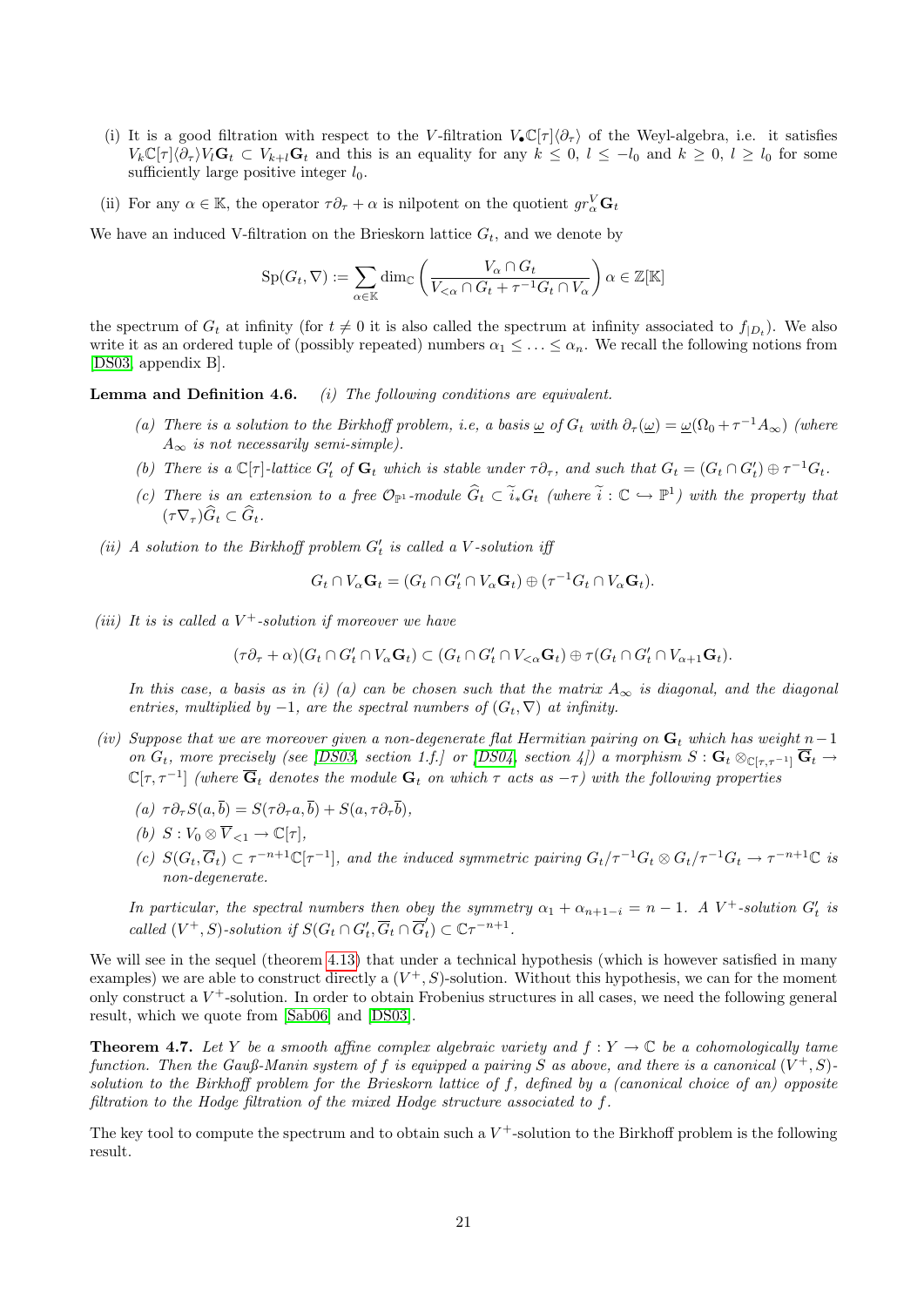**Proposition 4.8.** Let  $t \in T$  be arbitrary,  $G_t \subset \mathbf{G}_t$  as before and consider any solution to the Birkhoff problem for  $(G_t, \nabla)$ , given by a basis  $\omega$  of  $G_t$  such that  $\partial_{\tau}(\omega) = \omega(\Omega_0 + \tau^{-1}A_{\infty})$  with  $\Omega_0$  as above and such that  $A_\infty=\mathrm{diag}(-\nu_1,\ldots,-\nu_n)$  is diagonal. Suppose moreover that  $\nu_i-\nu_{i-1}\leq 1$  for all  $i\in\{1,\ldots,i\}$  and additionally that  $\nu_1 - \nu_n \leq 1$  if  $t \neq 0$ .

Then  $\underline{\omega}$  is a V<sup>+</sup>-solution to the Birkhoff problem and the numbers  $(\nu_i)_{i=1,\dots,n}$  give the spectrum  $Sp(G_t, \nabla)$  of  $G_t$  at infinity.

*Proof.* The basic idea is similar to [\[DS04\]](#page-35-4) and [\[dG07\]](#page-34-7), namely, that the spectrum of  $A_{\infty}$  can be used to define a filtration which turns out to coincide with the V-filtration using that the latter is unique with the above properties. More precisely, we define a K-grading on  $\mathbf{G}_t$  by  $\text{deg}(\tau^{\overline{k}}\omega_i) := \nu_i - k$  and consider the associated increasing filtration  $\widetilde{V}_\bullet\mathbf{G}_t$  given by

$$
\widetilde{V}_{\alpha} \mathbf{G}_{t} := \left\{ \sum_{i=1}^{n} c_{i} \tau^{k_{i}} \omega_{i} \in \mathbf{G}_{t} \mid \max_{i} (\nu_{i} - k_{i}) \leq \alpha \right\}
$$
\n
$$
\widetilde{V}_{<\alpha} \mathbf{G}_{t} := \left\{ \sum_{i=1}^{n} c_{i} \tau^{k_{i}} \omega_{i} \in \mathbf{G}_{t} \mid \max_{i} (\nu_{i} - k_{i}) < \alpha \right\}.
$$

By definition  $\partial_{\tau} \widetilde{V}_{\bullet} \mathbf{G}_t \subset \widetilde{V}_{\bullet+1} \mathbf{G}_t$  and  $\tau \widetilde{V}_{\bullet} \mathbf{G}_t \subset \widetilde{V}_{\bullet-1} \mathbf{G}_t$  and moreover,  $\tau$  is obviously bijective on **G**. Thus to verify that  $V_{\bullet}G_t = \tilde{V}_{\bullet}G_t$ , we only have to show that  $\tau \partial_{\tau} + \alpha$  is nilpotent on  $gr^V_{\alpha}G_t$ . This will prove both statements of the proposition: the conditions in definition [4.6](#page-20-0) for  $\omega$  to be a V<sup>+</sup>-solution are trivially satisfied if we replace V by  $\tilde{V}$ . The nilpotency of  $\tau \partial_{\tau} + \alpha \in End_{\mathbb{C}}(gr_{\alpha}^V \mathbf{G}_t)$  follows from the assumption  $\nu_i - \nu_{i-1} \leq 1$ : First define a block decomposition of the ordered tuple  $(1, \ldots, n)$  by putting  $(1, \ldots, n) = (I_1, \ldots, I_s)$ , where  $I_r = (i_r, i_r + 1, \ldots, i_r + l_r = i_{r+1} - 1)$  such that  $\nu_{i_r+l+1} - \nu_{i_r+l} = 1$  for all  $l \in \{0, \ldots, l_r - 1\}$  and  $\nu_{i_r} - \nu_{i_r-1} < 1$ ,  $\nu_{i_{r+1}} - \nu_{i_r+l_r} < 1$ . Then in  $\mathbf{G}_t$  we have  $(\tau \partial_\tau + (\nu_i - k_i))(\tau^{k_i} \omega_i) = \tau^{k_i+1} \omega_{i+1}$  for  $i \in \{1, ..., n-1\}$  and  $(\tau \partial_\tau + (\nu_n - k_n))(\tau^{k_n} \omega_n) = t \tau^{k_n+1} \omega_1$ , so that  $(\tau \partial_\tau + (\nu_i - k_i))^{i_{r+1}-i} (\tau^{k_i} \omega_i) = 0$  in  $gr_{\nu_i - k_i}^V \mathbf{G}_t$  for all  $i \in I_r$  (here we put  $i_{s+1} := n + 1$ , note also that if  $t \neq 0$  we suppose that  $\nu_1 - \nu_n \leq 1$ .

As a by-product, a solution with the above properties also makes it possible to compute the monodromy of  $G_t$ . Consider the local system  $G_t^{\nabla}$  and the space  $G_t^{\infty}$  of its multivalued flat sections. There is a natural isomorphism  $\oplus_{\alpha\in(0,1]}gr^V_\alpha\mathbf{G}_t\stackrel{\psi}{\rightarrow}\mathbf{G}_t^\infty.$  The monodromy  $M\in Aut(\mathbf{G}_t^\infty),$  which corresponds to a counter-clockwise loop around  $\tau = \infty$ , decomposes as  $M = M_s \cdot M_u$  into semi-simple and unipotent part, and we write  $N := \log(M_u)$  for the nilpotent part of M. The endomorphism N corresponds under the isomorphism  $\psi$ , up to a constant factor, to the operator  $\bigoplus_{\alpha\in(0,1]}(\tau\partial_\tau+\alpha)\in\bigoplus_{\alpha\in(0,1]}End_{\mathbb{C}}(gr_{\alpha}^V\mathbf{G})$ . This gives the following result, notice that a similar statement and proof are given in [\[DS04,](#page-35-4) end of section 3].

<span id="page-21-1"></span>**Corollary 4.9.** Consider the basis of  $\mathbf{G}_t^{\infty}$  induced from a basis  $\underline{\omega}$  as above, i.e.,

$$
\mathbf{G}_t^{\infty} = \bigoplus_{i=1}^n \mathbb{C} \psi^{-1}([\tau^{l_i} \omega_i]),
$$

where  $l_i = \lfloor \nu_i \rfloor + 1$ . Then  $M_s \psi^{-1} [\tau^{l_i} \omega_i] = e^{-2\pi i \nu_i} \cdot \psi^{-1} [\tau^{l_i} \omega_i]$  and

$$
N(\psi^{-1}[\tau^{l_i}\omega_i]) = \begin{cases} 2\pi i\psi^{-1}[\tau^{l_i}\omega_{i+1}] & \text{if } \nu_{i+1} - \nu_i = 1\\ 0 & \text{else,} \end{cases}
$$

where  $\omega_{n+1} = \omega_1$  if  $t \neq 0$  and  $\omega_{n+1} = 0$  if  $t = 0$ . Thus the Jordan blocks of N are exactly the blocks appearing above in the decomposition of the tuple  $(1, \ldots, n)$ .

We can now use proposition [4.8](#page-20-1) to compute a  $V^+$ -solution and the spectrum of  $G_t$ . We give an explicit algorithm, which we split into two parts for the sake of clarity. Once again it should be emphasized that the special form of the matrix  $\Omega_0$  is the main ingredient for this algorithm.

Algorithm 1. Given  $\underline{\omega}^{(1)}$  from lemma [4.4,](#page-16-0) i.e.,  $\partial_{\tau}(\underline{\omega}^{(1)}) = \underline{\omega}^{(1)}(\Omega_0 + \tau^{-1}A_{\infty}^{(1)})$  and  $A_{\infty}^{(1)} = \text{diag}(-\nu_1^{(1)}, \dots, -\nu_n^{(1)}),$ whenever there is  $i \in \{2, ..., n\}$  with  $\nu_i^{(1)} - \nu_{i-1}^{(1)} > 1$ , put

<span id="page-21-0"></span>
$$
\widetilde{\omega}_{i}^{(1)} := \omega_{i}^{(1)} + \tau^{-1}(\nu_{i}^{(1)} - \nu_{i-1}^{(1)} - 1)\omega_{i-1}^{(1)} \n\widetilde{\omega}_{j}^{(1)} := \omega_{j}^{(1)} \quad \forall j \neq i
$$
\n(4.13)

so that  $\partial_{\tau}(\underline{\tilde{\omega}}^{(1)}) = \underline{\tilde{\omega}}^{(1)}(\Omega_0 + \tau^{-1}\tilde{A}_{\infty}^{(1)})$  and  $\tilde{A}_{\infty}^{(1)} = \text{diag}(-\tilde{\nu}_1^{(1)}, \ldots, -\tilde{\nu}_n^{(1)})$ , where  $\tilde{\nu}_i^{(1)} = \nu_{i-1}^{(1)} + 1$ ,  $\tilde{\nu}_{i-1}^{(1)} = \nu_i^{(1)} - 1$ and  $\widetilde{\nu}_j^{(1)} = \nu_j^{(1)}$  for any  $j \notin \{i, i-1\}$ . Restart algorithm 1 with input  $\underline{\widetilde{\omega}}^{(1)}$ .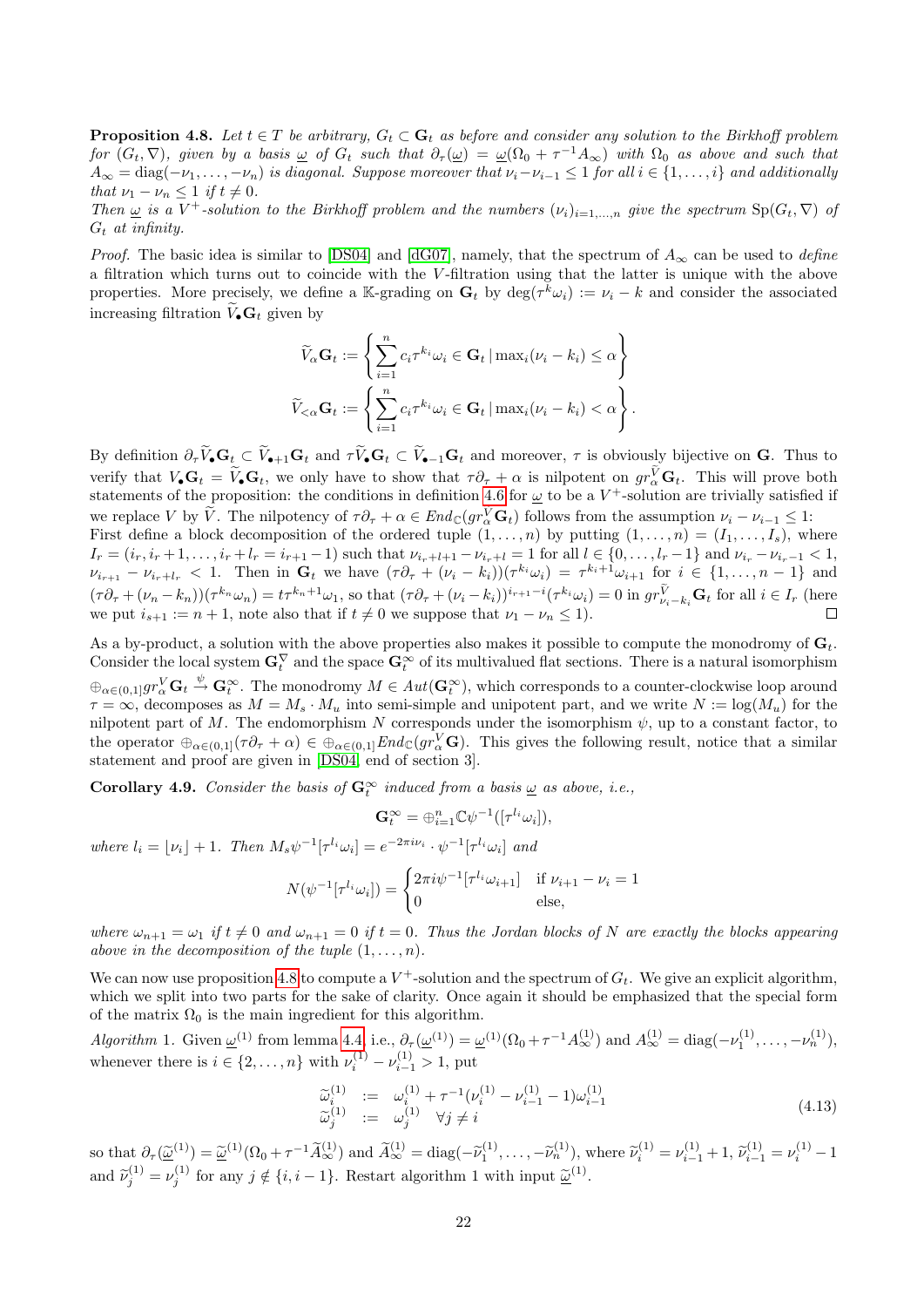<span id="page-22-1"></span>Now we have

**Lemma 4.10.** Given any basis  $\underline{\omega}^{(1)}$  of  $G_t$  as above, algorithm 1 terminates. Its output  $\underline{\omega}^{(2)}$  is a V<sup>+</sup>-solution for  $G_t$  if  $t = 0$ .

*Proof.* The first statement is a simple analysis on the action of the algorithm on the array  $(\nu_1^{(1)}, \ldots, \nu_n^{(1)})$ , namely, if  $(\nu_1^{(1)}, \ldots, \nu_k^{(1)})$  $(k)$  is ordered (i.e.,  $\nu_i^{(1)} - \nu_{i-1}^{(1)} \leq 1$  for all  $i \in \{2, \ldots k\}$ ), then after a finite number of steps the array  $(\tilde{\nu}_1^{(1)}, \ldots, \tilde{\nu}_{k+1}^{(1)})$  will be ordered. This shows that the algorithm will eventually terminate. Its output is then a  $V^{\dagger}$  solution for  $C_k$  if  $t = 0$  by proposition 4.8 is then a  $V^+$ -solution for  $G_t$  if  $t = 0$  by proposition [4.8.](#page-20-1)

If we want to compute the spectrum and a  $V^+$ -solution of  $G_t$  for  $t \neq 0$ , we also have to make sure that  $\nu_1 - \nu_n \leq 1$ . This is done by the following procedure.

Algorithm 2. Run algorithm 1 on the input  $\underline{\omega}^{(1)}$  with output  $\underline{\omega}^{(2)}$  where  $A_{\infty}^{(2)} = (-\nu_1^{(2)}, \ldots, -\nu_n^{(2)})$ . As long as  $\nu_1^{(2)} - \nu_n^{(2)} > 1$ , put

<span id="page-22-0"></span>
$$
\widetilde{\omega}_1^{(2)} := t\omega_1^{(2)} + \tau^{-1}(\nu_1^{(2)} - \nu_n^{(2)} - 1)\omega_n^{(2)} \n\widetilde{\omega}_i^{(2)} := t\omega_i^{(2)} \quad \forall i \neq 1.
$$
\n(4.14)

so that  $\partial_{\tau}(\underline{\tilde{\omega}}^{(2)}) = \underline{\tilde{\omega}}^{(2)}(\Omega_0 + \tau^{-1}\tilde{A}_{\infty}^{(2)})$  with  $\tilde{A}_{\infty}^{(2)} = \text{diag}(-\tilde{\nu}_1^{(2)}, \ldots, -\tilde{\nu}_n^{(2)}),$  where  $\tilde{\nu}_1^{(2)} = \nu_n^{(2)} + 1$ ,  $\tilde{\nu}_n^{(2)} = \nu_1^{(2)} - 1$ and  $\widetilde{\nu}_i^{(2)} = \nu_i^{(2)}$  for any  $i \notin \{1, n\}$ . Run algorithm 2 again on input  $\underline{\widetilde{\omega}}^{(2)}$ .

<span id="page-22-2"></span>**Lemma 4.11.** Let  $t \neq 0$ , given any solution  $\underline{\omega}^{(1)}$  to the Birkhoff problem for  $G_t$ , such that  $\partial_{\tau}(\underline{\omega}^{(1)}) = \underline{\omega}^{(1)}(\Omega_0 +$  $\tau^{-1}A_\infty^{(1)}$ ) with  $\Omega_0$  as above and  $A_\infty^{(1)}$  diagonal, then algorithm 2 with input  $\underline{\omega}^{(1)}$  terminates and yields a basis  $\underline{\omega}^{(3)}$  with  $\partial_{\tau}(\underline{\omega}^{(3)}) = \underline{\omega}^{(3)}(\Omega_0 + \tau^{-1}A_{\infty}^{(3)})$ , where  $A_{\infty}^{(3)} = (-\nu_1^{(3)}, \ldots, -\nu_n^{(3)})$  with  $\nu_{i+1}^{(3)} - \nu_i^{(3)} \leq 1$  for  $i \in \{1, \ldots n\}$ (here  $\nu_{n+1}^{(3)} := \nu_1^{(3)}$ ).

Proof. We only have to prove that algorithm 2 terminates. This is easily be done by showing that in each step, the number  $\tilde{\nu}_1^{(2)} - \tilde{\nu}_n^{(2)}$  does not increase, that it strictly decreases after a finite number of steps, and that the possible values for this number are contained in the set  $\{a - b \mid a, b \in \{-\nu_1^{(1)}, \ldots, -\nu_n^{(1)}\$  $\tilde{\nu}_n^{(2)} - \tilde{\nu}_n^{(2)}$  does not increase, that it strictly decreases after a finite number of steps, and that the accumulation points), so that after a finite number of steps we necessarily have  $\tilde{\nu}_1^{(2)} - \tilde{\nu}_n^{(2)} \le 1$ .

Note that for any fixed  $t \neq 0$ , algorithm 2 produces a base change of  $G_t$ , but this does not lift to a base change of G itself, i.e.,  $G^{(3)} := \bigoplus_{i=1}^{n} \mathbb{C}[\tau^{-1}, t] \omega_i^{(3)}$  is a proper free submodule of G which coincides with G only after localization off  $t = 0$ . In other words, it is a  $\mathbb{C}[t]$ -lattice of  $G[t^{-1}]$  which is in general different from G. Summarizing the above calculations, we have shown the following.

- <span id="page-22-3"></span>**Corollary 4.12.** (i) Let  $D \subset V$  be a linear free divisor with defining equation  $h \in \mathbb{C}[V]_n$ , seen as a morphism  $h: V \to T$ . Let  $f \in \mathbb{C}[V]_1$  be linear and  $\mathcal{R}_h$ -finite. Then for any  $t \in T$ , there is a  $V^+$ -solution of the Birkhoff problem for  $(G_t, \nabla)$ , defined by bases  $\underline{\omega}^{(2)}$  if  $t = 0$  resp.  $\underline{\omega}^{(3)}$  if  $t \neq 0$  as constructed above. If  $\nu_1^{(2)} - \nu_n^{(2)} \leq 1$  then  $\underline{\omega}^{(3)} = \underline{\omega}^{(2)}$ . Moreover, we have that  $\underline{\omega}_i^{(2)} - (-f)^{i-1}\alpha$  and  $\omega_i^{(3)} - (-f)^{i-1}\alpha$  lie in  $\tau^{-1}G_t$  for all  $i \in \{1, \ldots, n\}.$
- (ii) Let D be reductive. Then the integrable connection  $\nabla$  on  $\mathbf{G}[t^{-1}]$  defined by formula [\(4.11\)](#page-18-0) takes the following form in the basis  $\underline{\omega}^{(3)}$ :

$$
\nabla(\underline{\omega}^{(3)}) = \underline{\omega}^{(3)} \cdot \left[ (\Omega_0 + \tau^{-1} A_{\infty}^{(3)}) d\tau + (\widetilde{D} + \tau \Omega_0 + A_{\infty}^{(3)}) \frac{dt}{nt} \right]
$$

where  $\hat{D} := \text{diag}(0, \ldots, n-1) + k \cdot n \cdot Id$ , here k is the number of times the (meromorphic) base change [\(4.14\)](#page-22-0) in algorithm 2 is performed.

Hence, in the reductive case,  $\underline{\omega}^{(3)}$  gives a V<sup>+</sup>-solution  $\widehat{G}[t^{-1}]$  to the Birkhoff problem for  $(G[t^{-1}], \nabla)$ .

*Proof.* Starting with the basis  $\omega_i^{(0)} = (-f)^{i-1}\alpha$  of  $G_t$ , we construct  $\underline{\omega}^{(2)}$  resp.  $\underline{\omega}^{(3)}$  using lemma [4.4,](#page-16-0) proposition [4.8](#page-20-1) and lemma [4.10](#page-22-1) resp. lemma [4.11.](#page-22-2) In both cases, the base change matrix  $P \in Gl(n, \mathbb{C}[\tau^{-1}])$  defined by  $\underline{\omega}^{(2)} = \underline{\omega}^{(0)} \cdot P$  resp.  $\underline{\omega}^{(3)} = \underline{\omega}^{(0)} \cdot P$  has the property that  $P - \text{Id} \in \tau^{-1} \text{Gl}(n, \mathbb{C}[\tau^{-1}])$  which shows the second statement of the first part. As to the second part, one checks that the base change steps [\(4.13\)](#page-21-0) performed in algorithm 1 have the effect that  $n \cdot t\partial_t(\underline{\tilde{\omega}}^{(1)}) = \underline{\tilde{\omega}}^{(1)}(\tau\Omega_0 + \text{diag}(0,\ldots,n-1) + \tilde{A}_{\infty}^{(1)})$ , whereas step [\(4.14\)](#page-22-0) in algorithm 2 gives  $n \cdot t \partial_t(\underline{\tilde{\omega}}^{(2)}) = \underline{\tilde{\omega}}^{(2)}(\tau \Omega_0 + \text{diag}(0, \ldots, n-1) + n \cdot Id + \tilde{A}_{\infty}^{(2)}).$  $\Box$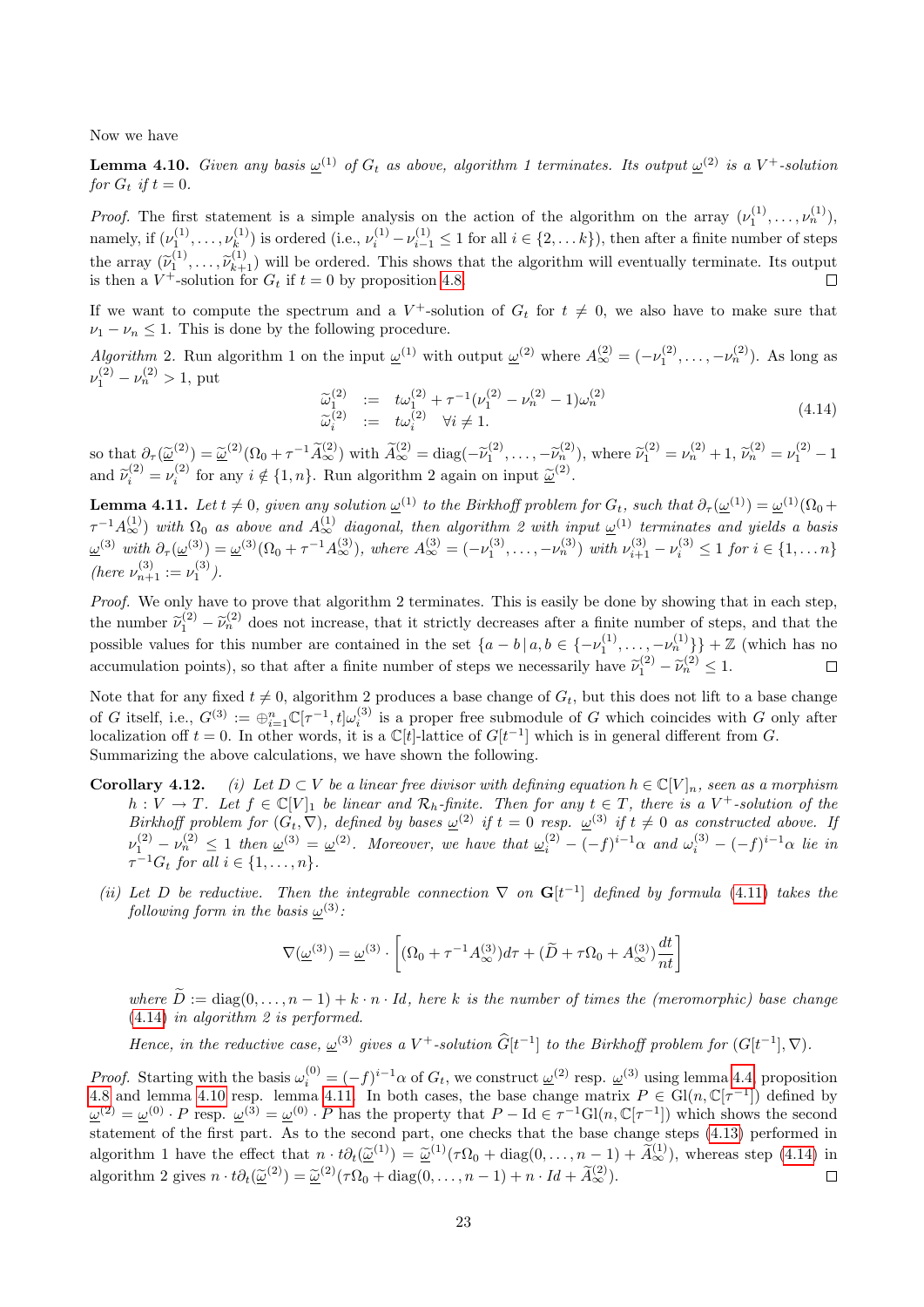As already indicated above, we can show that the solution obtained behaves well with respect to the pairing S, provided that a technical hypothesis holds true. More precisely, we have the following statement.

<span id="page-23-0"></span>**Theorem 4.13.** Let  $t \neq 0$ . Suppose that the minimal spectral number of the tame function  $f_{|D_t}$  is of multiplicity one, i.e., there is a unique  $i \in \{1, \ldots, n\}$  such that  $\nu_i^{(3)} = \min_{j \in \{1, \ldots, n\}} (\nu_j^{(3)})$ . Then  $\underline{\omega}^{(3)}$  is a  $(V^+, S)$ -solution of the Birkhoff problem for  $(G_t, \nabla), i.e., S(G_t \cap G'_t, \overline{G}_t \cap \overline{G}'_t)$  $t_{t}'$ )  $\subset \mathbb{C} \tau^{-n+1}$ , where  $G_{t}' := \bigoplus_{i=1}^{n} \mathcal{O}_{\mathbb{P}^1 \setminus \{0\} \times \{t\}} \omega_i^{(3)}$ .

Proof. The proof is essentially a refined version of the proof of the similar statement [\[DS04,](#page-35-4) lemma 4.1]. Denote by  $\alpha_1, \ldots, \alpha_n$  a non-decreasing sequence of rational numbers such that we have an equality of sets  $\{\nu_1^{(3)}, \ldots, \nu_n^{(3)}\} = \{\alpha_1, \ldots, \alpha_n\}.$  Then, as was stated in lemma [4.6](#page-20-0) (iv), we have  $\alpha_i + \alpha_{n+1-i} = n-1$  for all  $k \in \{1, \ldots, n\}.$ 

Let *i* be the index of the smallest spectral number  $\nu_i^{(3)}$ . The symmetry  $\alpha_k + \alpha_{n+1-k} = n-1$  implies that there is a unique  $j \in \{1, \ldots, n\}$  such that  $\nu_i^{(3)} + \nu_j^{(3)} = n - 1$ , or, equivalently, that  $\nu_j^{(3)} = \max_{l \in \{1, \ldots, n\}} (\nu_l^{(3)})$  $l_l^{(3)}$ ). Then, as in the proof of loc.cit., we have that for all  $l \in \{1, \ldots, n\}$ 

$$
S(\omega_i^{(3)}, \overline{\omega}_l^{(3)}) = \begin{cases} 0 & \text{if } l \neq j \\ c \cdot \tau^{-n+1}, c \in \mathbb{C} & \text{if } l = j \end{cases}
$$

This follows from the compatibility of S with the V-filtration and the pole order property of S on the Brieskorn lattice  $G_t$  (i.e., properties (iv) (b) and (c) in definition [4.6\)](#page-20-0). Suppose without loss of generality that  $i < j$ , if  $i = j$ , i.e., if there is only one spectral number, then the result is clear. Now the proof of the theorem follows from the next lemma.  $\Box$ 

<span id="page-23-1"></span>**Lemma 4.14.** Let  $i$  and  $j$  as above. Then

(i) For any  $k \in \{i, \ldots, j\}$ , we have

$$
S(\omega_k^{(3)}, \overline{\omega}_l^{(3)}) = \begin{cases} 0 & \text{for all} \quad l \neq i+j-k \\ S(\omega_i^{(3)}, \overline{\omega}_j^{(3)}) & \text{and } \nu_k^{(3)} + \nu_l^{(3)} = n-1 & \text{for} \quad l = i+j-k \end{cases}
$$

(ii) For any  $k \in \{1, \ldots, n\} \backslash \{i, \ldots, j\}$ , we have that

$$
S(\omega_k^{(3)}, \overline{\omega}_l^{(3)}) = \begin{cases} 0 & \text{for all } l \neq i+j-k \\ c_{kl} \cdot S(\omega_i^{(3)}, \overline{\omega}_j^{(3)}) & \text{and } \nu_k^{(3)} + \nu_l^{(3)} = n-1 & \text{for } l = i+j-k \end{cases}
$$

where  $c_{kl} \in \mathbb{C}$ .

*Proof.* (i) We will prove the statement by induction over k. It is obviously true for  $k = i$  by the hypothesis above. Hence we suppose that there is  $r \in \{i, \ldots, j\}$  such that statement in (i) is true for all k with  $i \leq k \leq r \leq j$ . The following identity is a direct consequence of property (iv) (a) in definition [\(4.6\)](#page-20-0).

$$
(\tau \partial_{\tau} + (n-1))S(\omega_k^{(3)}, \overline{\omega}_l^{(3)}) = S(\tau \partial_{\tau} \omega_k^{(3)}, \overline{\omega}_l^{(3)}) + S(\omega_k^{(3)}, \tau \partial_{\tau} \overline{\omega}_l^{(3)}) + (n-1)S(\omega_k^{(3)}, \overline{\omega}_l^{(3)})
$$
  

$$
= S(\tau \partial_{\tau} \omega_k^{(3)}, \overline{\omega}_l^{(3)}) + S(\omega_k^{(3)}, \overline{\tau \partial_{\tau} \omega}_l^{(3)}) + (n-1)S(\omega_k^{(3)}, \overline{\omega}_l^{(3)}) =
$$
  

$$
S(\tau \omega_{k+1}^{(3)} - \nu_k^{(3)} \omega_k^{(3)}, \overline{\omega}_l^{(3)}) + S(\omega_k^{(3)}, \overline{\tau \omega_{l+1}^{(3)} - \nu_l^{(3)} \omega_k^{(3)}}) + (n-1)S(\omega_k^{(3)}, \overline{\omega}_l^{(3)}) =
$$
  

$$
(n-1-\nu_k^{(3)} - \nu_l^{(3)})S(\omega_k^{(3)}, \overline{\omega}_l^{(3)}) + \tau \left(S(\omega_{k+1}^{(3)}, \overline{\omega}_l^{(3)}) - S(\omega_k^{(3)}, \overline{\omega}_{l+1}^{(3)})\right).
$$

By induction hypothesis, we have that  $(\tau \partial_{\tau} + (n-1))S(\omega_k^{(3)})$  $\bar{w}_k^{(3)}, \overline{\omega}_l^{(3)}$  $l_l^{(3)}$  = 0 for all  $l \in \{1, ..., n\}$ .

Now we distinguish several cases depending on the value of l: If  $l \notin \{i + j - k, i + j - k - 1\}$ , then by the induction hypothesis, both  $S(\omega_k^{(3)})$  $\bar{\omega}_k^{(3)}, \overline{\omega}_l^{(3)}$  $l_0^{(3)}$  and  $S(\omega_k^{(3)})$  $(k, \overline{\omega}_{l+1}^{(3)})$  are zero. Hence it follows that  $S(\omega_{k+1}^{(3)}, \overline{\omega}_{l}^{(3)})$  $i_l^{(3)} = 0$ in this case.

If  $l = i + j - k$  then again by the induction hypothesis we know that  $(n - 1) - \nu_k^{(3)} - \nu_l^{(3)} = 0$  and that moreover  $S(\omega_k^{(3)}$  $(k^{(3)}, \overline{\omega}_{l+1}^{(3)}) = 0$ . Thus we have  $S(\omega_{k+1}^{(3)}, \overline{\omega}_{i+1}^{(3)})$  $i_{j+k}^{(0)}(i_{j-k})=0.$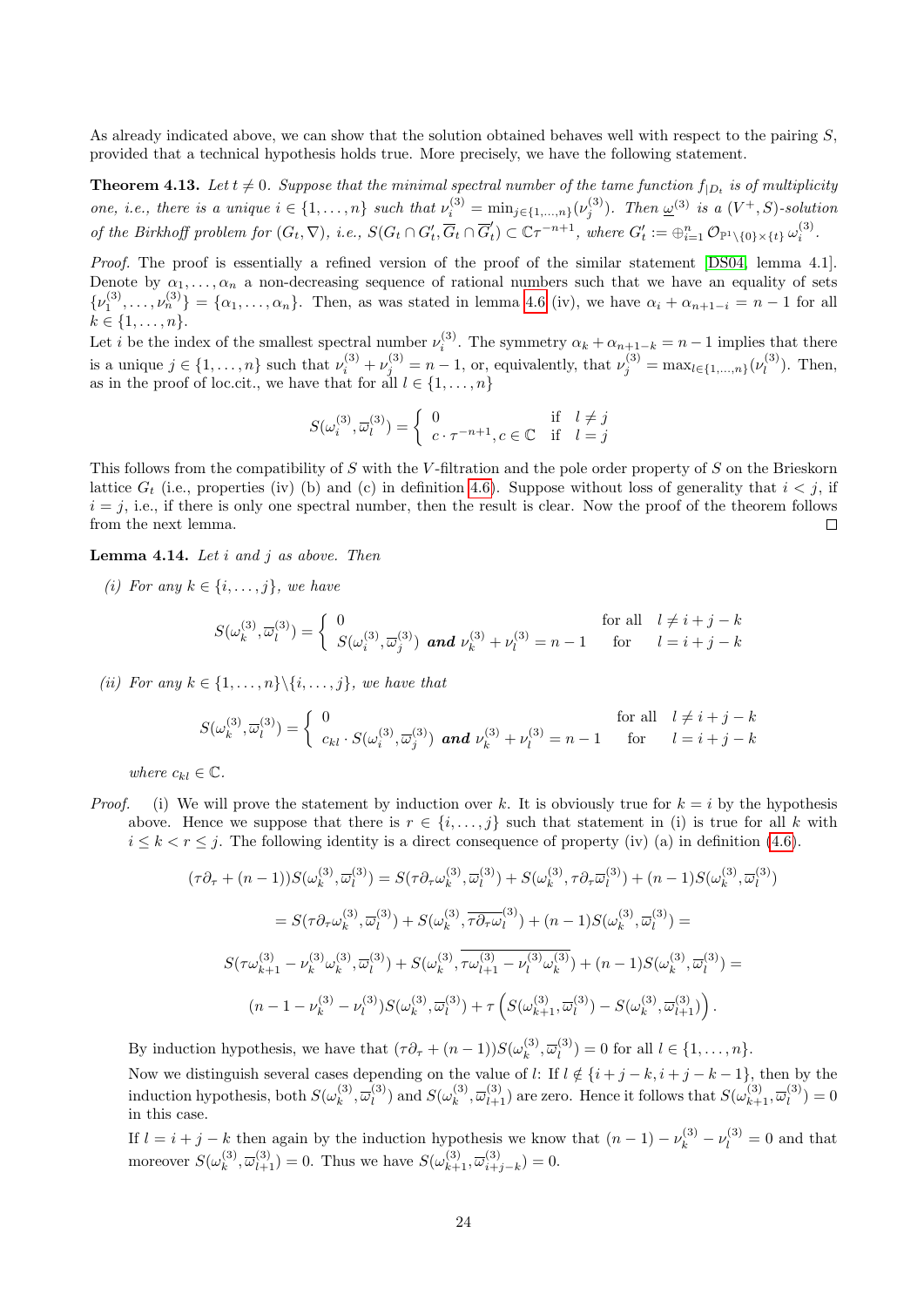Finally, if  $l = i + j - k - 1$ , then  $S(\omega_k^{(3)})$  $\bar{w}_k^{(3)}, \overline{\omega}_l^{(3)}$  $l_1^{(3)}$ ) = 0, and so  $S(\omega_{k+1}^{(3)}, \overline{\omega}_l^{(3)})$  $l_1^{(3)}$ ) =  $S(\omega_k^{(3)})$  $(\mathbf{k}^{(3)}, \overline{\omega}_{l+1}^{(3)})$  in other words:  $S(\omega_{k+1}^{(3)}, \overline{\omega}_{i+j-(k+1)}^{(3)}) = S(\omega_k^{(3)})$  $\bar{\omega}^{(3)}_{k}, \overline{\omega}^{(3)}_{i+1}$  $\binom{5}{i+j-k}$ . In conclusion, we obtain that

$$
S(\omega_{k+1}^{(3)}, \overline{\omega}_l^{(3)}) = \begin{cases} 0 & \text{if } l \neq i+j-(k+1) \\ S(\omega_k^{(3)}, \overline{\omega}_{i+j-k}^{(3)}) & \text{if } l = i+j-(k+1). \end{cases}
$$

In order to make the induction work, it remains to show that  $\nu_{k+1}^{(3)} + \nu_{i+j-(k+1)}^{(3)} = n-1$ . It is obvious that  $\nu_{k+1}^{(3)} + \nu_{i+j-(k+1)}^{(3)} \ge n-1$  for otherwise we would have  $S(\omega_{k+1}^{(3)}, \overline{\omega}_{i+j-(k+1)}^{(3)}) = 0$ . (Remember that it follows from the flatness of S, i.e. from condition (iv) (a) in [4.6,](#page-20-0) that  $S: V_{\alpha} \otimes \overline{V}_{\leq 1-\alpha+m} \to \tau^{-m}\mathbb{C}[\tau]$  for any  $\alpha \in \mathbb{Q}, m \in \mathbb{Z}$ , so that  $S(\omega_{k+1}^{(3)}, \overline{\omega}_{i+j-(k+1)}^{(3)}) \in \tau^{-n+2}\mathbb{C}[\tau]$  if  $\nu_{k+1}^{(3)} + \nu_{i+j-(k+1)}^{(3)} < n-1$ , which is impossible since  $S: G_t \otimes_{\mathbb{C}[\tau^{-1}]} \overline{G}_t \to \tau^{-n+1}\mathbb{C}[\tau^{-1}].$  Thus the only case to exclude is  $\nu_{k+1}^{(3)} + \nu_{i+j-(k+1)}^{(3)} > n-1$ . First notice that it follows from property (iv) (c) of definition [4.6](#page-20-0) that  $S$  induces an isomorphism

$$
\overline{\tau^{n-1}G}_t \cong G_t^* := Hom_{\mathbb{C}[\tau^{-1}]}(G_t, \mathbb{C}[\tau^{-1}]).
$$

On the other hand, we deduce from [\[Sab06,](#page-35-9) remark 3.6] that for any  $\alpha \in {\{\nu_1^{(3)}, \dots, \nu_n^{(3)}\}}$ ,

$$
gr_{\alpha}^{V^*}(G_t^*/\tau^{-1}G_t^*) \cong gr_{-\alpha}^V(G_t/\tau^{-1}G_t),
$$

where  $V^*$  denotes the canonical V-filtration on the dual module  $(G_t, \nabla)^*$ . In conclusion, S induces a non-degenerate pairing

$$
S: gr^V_{\alpha}(G_t/\tau^{-1}G_t) \otimes gr^V_{n-1-\alpha}(G_t/\tau^{-1}G_t) \to \tau^{-n+1}\mathbb{C}
$$

which yields a non-degenerate pairing on the sum  $gr^V_{\bullet}(G_t/\tau^{-1}G_t) := \bigoplus_{\alpha \in \mathbb{Q}} gr^V_{\alpha}(G_t/\tau^{-1}G_t)$ . However, we know that  $\underline{\omega}^{(3)}$  induces a basis of  $gr^V_{\bullet}(G_t/\tau^{-1}G_t)$ , compatible with the above decomposition. This, together with the fact that  $S(\omega_{k+1}^{(3)}, \overline{\omega}_l^{(3)})$ (3) ∈  $\tau^{-n+1}$ C $\delta_{i+j,k+1+l}$ , yields that  $\nu_{k+1}^{(3)} + \nu_{i+j-(k+1)}^{(3)} = n-1$ , as required.

(ii) For this second statement, we consider the constant (in  $\tau^{-1}$ ) base change given by  $\omega'^{(3)}_{k+1} := \omega^{(3)}_{j+1}$  $j+k$  for all  $k \in \{0, \ldots, n-j\}$  and  $\omega'^{(3)}_{k+1}$  $\iota_{k+1+n-j}^{(3)} := t\omega_k^{(3)}$  for all  $k \in \{1, ..., j-1\}$ . Then we have

$$
\partial_{\tau}(\underline{\omega}'^{(3)}) = \underline{\omega}'^{(3)} \cdot (\Omega_0 + \tau^{-1}(A_{\infty}^{(3)})'),
$$

where  $(A_{\infty}^{(3)})' = \text{diag}(-\nu_j^{(3)}, -\nu_{j+1}^{(3)}, \ldots, -\nu_n^{(3)}, -\nu_1^{(3)}, \ldots, -\nu_{j-1}^{(3)}).$  Now the proof of (i) works verbatim for the basis  $\omega^{(3)}$ , with the index i from above replaced by 1 and the index j from above replaced by  $n - j + i + 2$ . Notice that then the spectral number corresponding to 1 is the biggest one and the one corresponding to  $n - j + i + 2$  is the smallest one, but this does not affect the proof. Depending on the value of the indices k and l, we have that  $c_{kl}(t)$  is either  $t^{-1}$ , 1 or t.

 $\Box$ 

# <span id="page-24-0"></span>5 Frobenius structures

#### <span id="page-24-1"></span>5.1 Frobenius structures for linear functions on Milnor fibres

In this subsection, we derive one of the main results of this paper: the existence of a Frobenius structure on the unfolding space of the function  $f_{|D_t}, t \neq 0$ . Depending on whether we restrict to the class of examples satisfying the hypotheses of theorem [4.13,](#page-23-0) the Frobenius structure can be derived directly from the  $(V^+, S)$ -solution  $\underline{\omega}^{(3)}$ of the Birkhoff problem constructed in the last section, or otherwise is obtained by appealing to theorem [4.7.](#page-20-2) We refer to [\[Her02\]](#page-35-12) or [\[Sab07\]](#page-36-6) for the definition of a Frobenius manifold. It is well known that a Frobenius structure on a complex manifold  $M$  is equivalent to the following set of data (sometimes called first structure connection).

(i) a holomorphic vector bundle E on  $\mathbb{P}^1 \times M$  such that rank $(E) = \dim(M)$ , which is fibrewise trivial, i.e.  $\mathcal{E} = p^*p_*\mathcal{E}$ , (where  $p : \mathbb{P}^1 \times M \to M$  is the projection) equipped with an integrable connection with a logarithmic pole along  $\{\infty\} \times M$  and a pole of type one along  $\{0\} \times M$ ,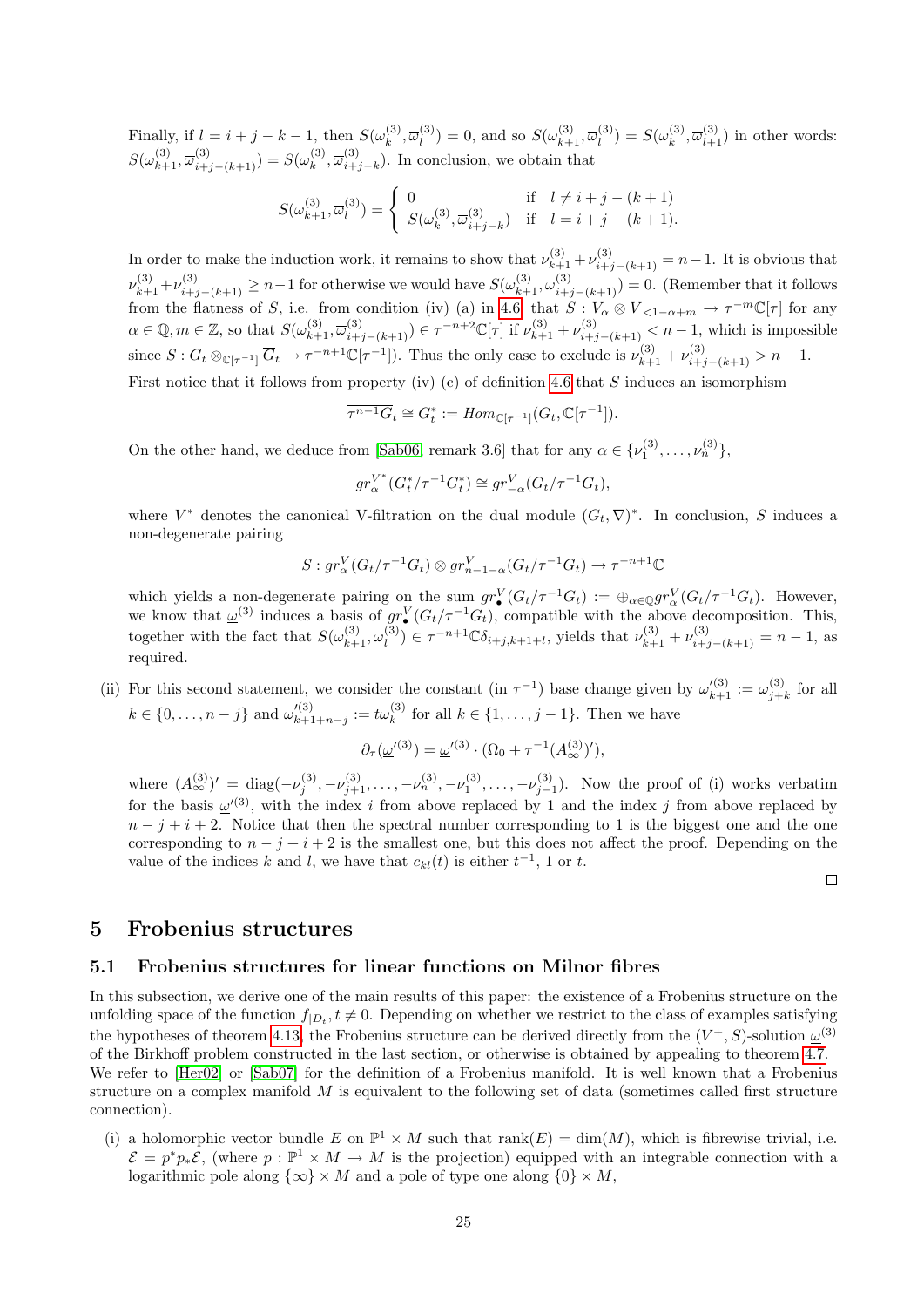- (ii) an integer  $w$ ,
- (iii) A non-degenerate,  $(-1)^w$ -symmetric pairing  $S : \mathcal{E} \otimes j^* \mathcal{E} \to \mathcal{O}_{\mathbb{P}^1 \times M}(-w, w)$  (here  $j(\tau, u) = (-\tau, u)$ , with, as before,  $\tau$  a coordinate on  $\mathbb{P}^1$  centered at infinity and u a coordinate on M and we write  $\mathcal{O}_{\mathbb{P}^1\times M}(a, b)$ for the sheaf of meromorphic functions on  $\mathbb{P}^1 \times M$  with a pole of order a along  $\{0\} \times M$  and order b along  $\{\infty\} \times M$ ) the restriction of which to  $\mathbb{C}^* \times M$  is flat,
- (iv) A global section  $\xi \in H^0(\mathbb{P}^1 \times M, \mathcal{E})$ , whose restriction to  $\{\infty\} \times M$  is flat with respect to the residue connection  $\nabla^{res}: \mathcal{E}/\tau \mathcal{E} \to \mathcal{E}/\tau \mathcal{E} \otimes \Omega^1_M$  with the following two properties
	- (a) The morphism

$$
\Phi_{\xi}: \mathcal{T}_M \longrightarrow \mathcal{E}/\tau^{-1} \mathcal{E} \cong p_* \mathcal{E}
$$

$$
X \longmapsto -[\tau^{-1} \nabla_X](\xi)
$$

is an isomorphism of vector bundles (a section  $\xi$  with this property is called primitive),

(b)  $\xi$  is an eigenvector of the residue endomorphism  $[\tau \nabla_{\tau}] \in \mathcal{E}nd_{\mathcal{O}_M}(p_*\mathcal{E}) \cong \mathcal{E}nd_{\mathcal{O}_M}(\mathcal{E}/\tau \mathcal{E})$  (a section with this property is called homogeneous).

In many application one is only interested in constructing a Frobenius structure on a germ at a given point, in that case  $M$  is a sufficiently small representative of such a germ.

We now come back to our situation of a  $\mathcal{R}_h$ -finite linear section f on the Milnor fibration  $h: V \to T$ . In this subsection, we are interested to construct Frobenius structures on the (germ of a) semi-universal unfolding of the function  $f_{|D_t}, t \neq 0$ . It is well known that in contrast to the local case, such an unfolding does not have obvious universality properties. One defines, according to [\[DS03,](#page-35-0) 2.a.], a deformation

$$
F = f + \sum_{i=1}^{n} u_i g_i : B_t \times M \to D
$$

of the restriction  $f_{|B_t}$  to some intersection  $D_t \cap B_t$  such that the critical locus C of F is finite over M via the projection  $q : B_t \times M \to M$  to be a semi-universal unfolding if the Kodaira-Spencer map  $\mathcal{T}_M \to q_* \mathcal{O}_C$ ,  $X \mapsto [X(F)]$  is an isomorphism.

From proposition [3.4](#page-7-3) we know that any basis  $g_1, \ldots, g_n$  of  $T_{\mathscr{R}_h}^1 f$  gives a representative

$$
F = f + \sum_{i=1}^{n} u_i g_i : B_t \times M \to D
$$

of this unfolding, where M is a sufficiently small neighborhood of the origin in  $\mathbb{C}^n$ , with coordinates  $u_1, \ldots, u_n$ . In order to exhibit Frobenius structures via the approach sketched in the beginning of this section, one has to find a  $(V^+, S)$ -solution to the Birkhoff problem for  $G_t$ . If the minimal spectral number of  $(G_t, \nabla)$  has multiplicity one, then, according to corollary [4.12](#page-22-3) and theorem [4.13,](#page-23-0) the basis  $\omega^{(3)}$  yields such a solution, which we denote by  $\widehat{G}_t$  (which is, if D is reductive, the restriction of  $\widehat{G}[t^{-1}]$  from corollary [4.12](#page-22-3) (ii) to  $\mathbb{P}^1 \times \{t\}$ ). Otherwise, we consider the canonical solution from theorem [4.7,](#page-20-2) which is denoted by  $\hat{G}_t^{can}$ . The bundle called  $\mathcal{E}$  in the beginning of this subsection is then obtained by *unfolding* the solution  $\hat{G}_t$  resp.  $\hat{G}_t^{can}$ . We will not describe  $\mathcal{E}_t$ explicitly, but use a standard result due to Dubrovin which gives directly the corresponding Frobenius structure provided that one can construct a homogenous and primitive form for  $\hat{G}_t$  resp.  $\hat{G}_t^{can}$ , i.e., a section called  $\xi$ above at the point  $t$ .

<span id="page-25-0"></span>We can now state and prove the main result of this section.

**Theorem 5.1.** Let  $f \in \mathbb{C}[V]_1$  be an  $\mathcal{R}_h$ -finite linear function. Write  $M_t$  for the parameter space of a semiuniversal unfolding  $F: B_t \times M_t \to D$  of  $f_{|B_t}$ ,  $t \neq 0$  as described above. Let  $\alpha_{\min} = \alpha_1$  be the minimal spectral number of  $(G_t, \nabla)$ .

(i) Suppose that  $\alpha_{\min}$  has multiplicity one, i.e.,  $\alpha_2 > \alpha_1$ . Then any of the sections  $\omega_i^{(3)} \in H^0(\mathbb{P}^1, \widehat{G}_t)$  is primitive and homogeneous. Any choice of such a section yields a Frobenius structure  $(M_t, \circ, q, e, E)$ which we denote by  $M_t^{(i)}$ .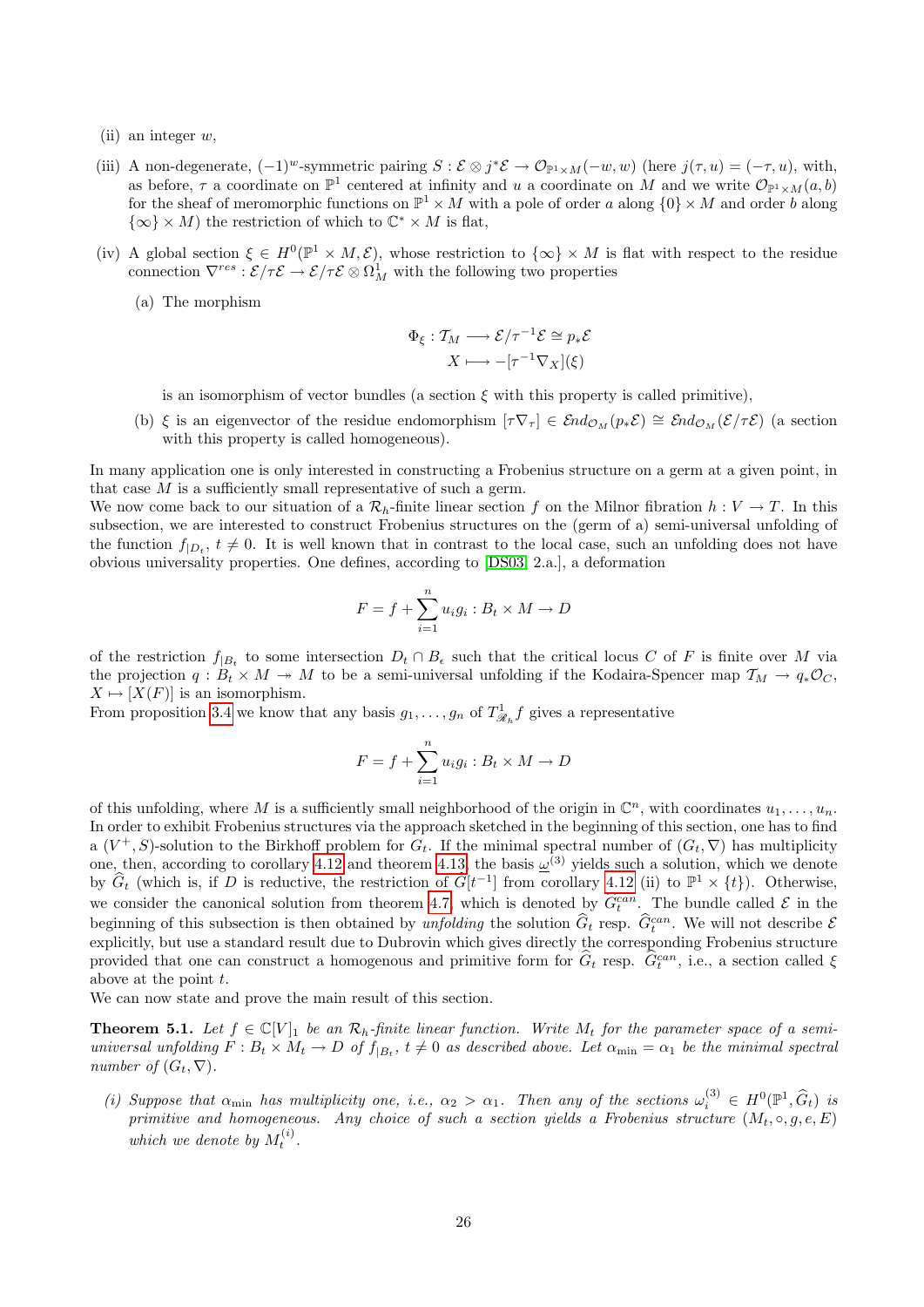(ii) Let  $i \in \{1, ..., n\}$  such that  $\nu_i^{(3)} = \alpha_{min}$ . Then  $\omega_i^{(3)} \in H^0(\mathbb{P}^1, \widehat{G}_i^{can})$  (remember that  $\widehat{G}_t^{can}$  is the canonical  $(H + \widehat{G}_i^{can})$ )  $(V^+, S)$ -solution to the Birkhoff problem for  $G_t$  described in theorem [4.7\)](#page-20-2), and this section is primitive and homogeneous (with respect to  $\widehat{G}_t^{can}$ ) and hence yields a Frobenius structure  $(M_t, \circ, g, e, E)$ , denoted by  $M_t^{(i),can}.$ 

**Remark:** It is obvious that under the hypotheses of (i), any non-zero constant multiple of the sections  $\omega_i^{(3)}$  is also primitive and homogeneous. In particular, this is true for the sections  $t^{-k}\omega_i^{(3)}$ . We will later need to work with these rescaled sections, rather than with  $\omega_i^{(3)}$  (see proposition [5.4](#page-27-1) and theorem [5.9\)](#page-30-0).

Proof. In both cases, we use the universal semi-simple Frobenius structure defined by a finite set of given initial dataas constructed by Dubrovin ([\[Dub96\]](#page-35-13), see also [\[Sab07,](#page-36-6) théorème VII.4.2]). The initial set of data we need to construct is

- (i) an *n*-dimensional complex vector space  $W$ ,
- (ii) a symmetric, bilinear, non-degenerate pairing  $g: W \otimes_{\mathbb{C}} W \to \mathbb{C}$ ,
- (iii) two endomorphisms  $B_0, B_\infty \in \text{End}_{\mathbb{C}}(W)$  such that  $B_0$  is semi-simple with distinct eigenvalues and gselfadjoint and such that  $B_{\infty} + B_{\infty}^* = (n-1)$ Id, where  $B_{\infty}^*$  is the *g*-adjoint of  $B_{\infty}$ .
- (iv) an eigenvector  $\xi \in W$  for  $B_{\infty}$ , which is a cyclic generator of W with respect to  $B_0$ .

In both cases of the theorem, the vector space W will be identified with  $G_t/\tau^{-1}G_t$ . Dubrovin's theorem yields a germ of a universal Frobenius structure on a certain  $n$ -dimensional manifold such that its first structure connection restricts to the data  $(W, B_0, B_{\infty}, g, \xi)$  over the origin. The universality property then induces a Frobenius structure on the germ  $(M_t, 0)$ , as the tangent space of the latter at the origin is canonically identified with  $T_{\mathscr{R}_h/\mathbb{C}}^1 f/\mathfrak{m}_t \cdot T_{\mathscr{R}_h/\mathbb{C}}^1 f \cong (T_{\mathscr{R}_h/\mathbb{C}}^1 f/\mathfrak{m}_t \cdot T_{\mathscr{R}_h/\mathbb{C}}^1 f) \cdot \alpha \cong G_t/\tau^{-1} G_t$ .

Let us show how to construct the initial data needed in case (i) and (ii) of the theorem:

- (i) We put  $W := H^0(\mathbb{P}^1, \widehat{G}_t)$ ,  $g := \tau^{n-1}S$  (notice that this is possible due to theorem [4.13\)](#page-23-0),  $B_0 := [\nabla_{\tau}] \in$  $\text{End}_{\mathbb{C}}(G_t/\tau^{-1}G_t) \cong \text{End}_{\mathbb{C}}(W)$  and  $B_{\infty} := [\tau \nabla_{\tau}] \in \text{End}_{\mathbb{C}}(\widehat{G}_t/\tau \widehat{G}_t) \cong \text{End}_{\mathbb{C}}(W)$ . In order to verify the conditions from above on these initial data, consider the basis  $\underline{\omega}^{(3)}$  of W. Then  $B_0$  is given by the matrix  $\Omega_0$ , which is obviously semi-simple with distinct eigenvalues (these are the critical values of  $f_{|D_t}$ ). It is self-adjoint due to the flatness of S. The endomorphism  $B_{\infty}$  corresponds to the matrix  $A_{\infty}^{(3)}$ , so that the symmetry of the spectrum as well as the proof of lemma [4.14](#page-23-1) show that  $B_{\infty} + B_{\infty}^* = (n-1)$ Id. Finally, it follows from corollary [4.12](#page-22-3) that for all  $i \in \{1, \ldots, n\}$ , the class of  $\omega_i^{(3)}$  in  $G_t/\tau^{-1}G_t$  is equal to the class of  $(-f)^{i-1}\alpha$ . By definition,  $B_0 = [\nabla_\tau]$  is the multiplication by  $-f$  on  $W \cong G_t/\tau^{-1}G_t$ , hence, any of the classes of the sections  $\omega_i^{(3)}$  is a cyclic generator of W with respect to  $[\nabla_\tau]$ . It is homogenous, i.e., an eigenvector of  $B_{\infty}$  by construction. This proves the theorem in case (i).
- (ii) First notice that it follows from [\[DS03,](#page-35-0) appendix B.b.] that the space  $H^0(\mathbb{P}^1, \widehat{G}_t) \cap V_{\alpha_{min}}$  is independent of the choice of the  $V^+$ -solution  $\widehat{G}_t$  of the Birkhoff problem for  $(G_t, \nabla)$ . In particular, we have  $\omega_i^{(3)} \in$  $H^0(\mathbb{P}^1, \widehat{G}^{can}_{t})$  if  $\nu_i^{(3)} = \alpha_{min}$ . Now put  $W := H^0(\mathbb{P}^1, \widehat{G}^{can}_{t})$  and again  $g := \tau^{n-1}S$ ,  $B_0 := [\nabla_{\tau}] \in$  $\text{End}_{\mathbb{C}}(G_t/\tau^{-1}G_t) \cong \text{End}_{\mathbb{C}}(W)$  and  $B_{\infty} := [\tau \nabla_{\tau}] \in \text{End}_{\mathbb{C}}(\widehat{G}_t^{can}/\tau \widehat{G}_t^{can}) \cong \text{End}_{\mathbb{C}}(W)$ . The eigenvalues of the endomorphism  $B_0$  are always the critical values of  $f_{|D_t}$  so as in (i) it follows that  $B_0$  is semi-simple with distinct eigenvalues. It is g-self-adjoint by the same argument as in (i). The endomorphism  $B_{\infty}$  is also semi-simple, as  $\hat{G}_t^{can}$  is a  $V^+$ -solution. The section  $\omega_i^{(3)}$  is an eigenvalue of  $B_{\infty}$ , i.e. homogeneous. The property  $B_{\infty} + B_{\infty}^* = (n-1)$ Id follows as in (i) by the fact that  $\hat{G}_t$  is also a  $(V^+, S)$ -solution (more precisely, by choosing a basis  $\underline{w}$  of W such that  $B_{\infty}$  is again given by the matrix  $A_{\infty}^{(3)}$  and such that  $g(w_i, w_j) = 1$  if  $\nu_i^{(3)} + \nu_j^{(3)} = n - 1$  and  $g(w_i, w_j) = 0$  otherwise). Finally, the fact that  $\omega_i^{(3)}$  is primitive also follows by the argument given in (i).

 $\Box$ 

The previous theorem yields for fixed i Frobenius structures  $M_t^{(i)}$  for any  $t \neq 0$ . One might ask whether they are related in some way. It turns out that for a specific choice of the index  $i$  they are (at least in the reductive case), namely, one of them can be seen as analytic continuation of the other. The proof relies on the fact that it is possible to construct a Frobenius structure from the bundle  $G$  simultaneously for all values of  $t$  at least on a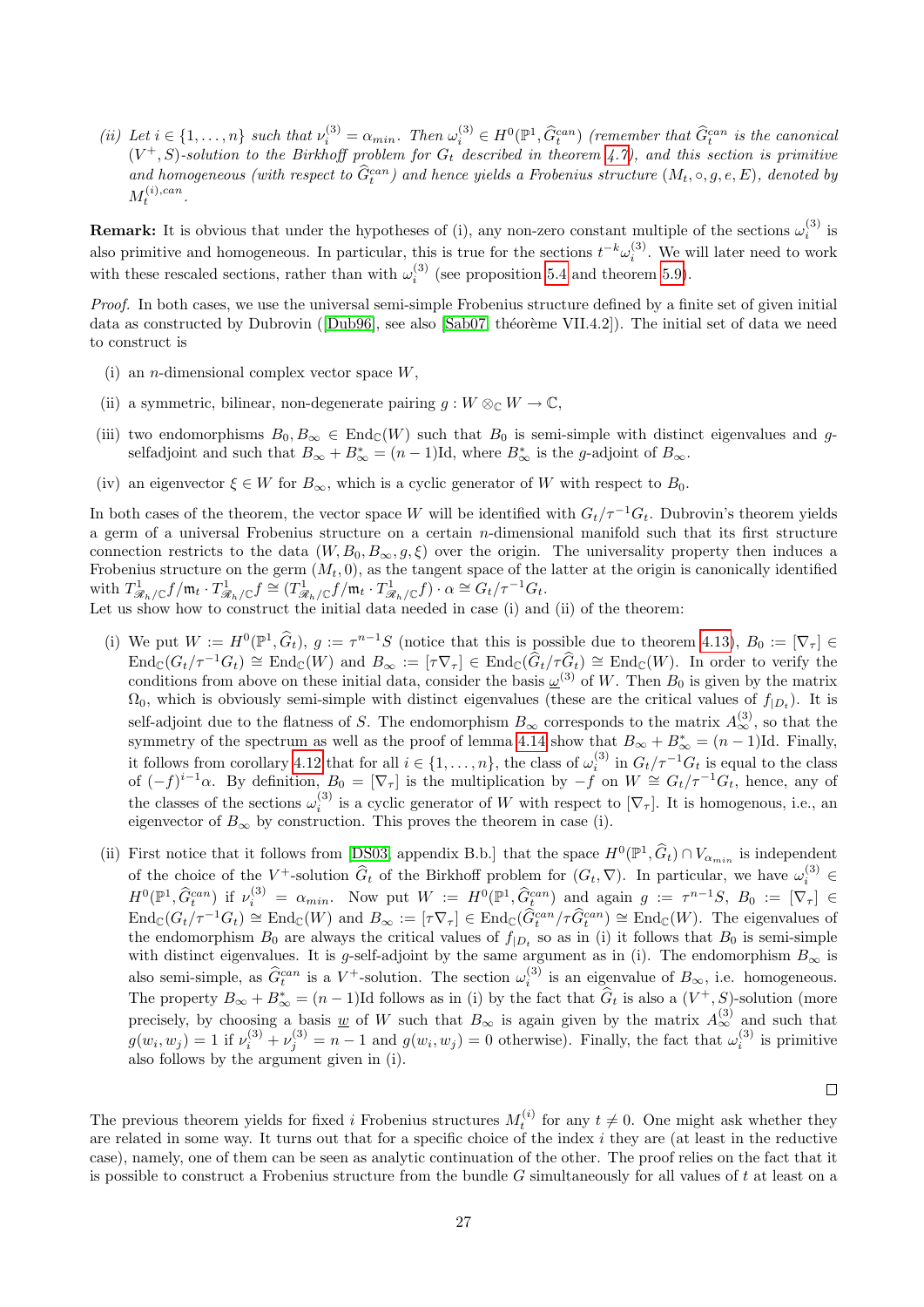small disc outside of  $t = 0$ . This is done using a generalization of Dubrovins theorem, due to Hertling and Manin [\[HM04,](#page-35-14) theorem 4.5]. In loc.cit., Frobenius manifolds are constructed from so-called "trTLEP-structures". The following result shows how they arise in our situation.

<span id="page-27-2"></span>**Lemma 5.2.** Suppose that D is reductive. Fix  $t \in T \setminus \{0\}$  and suppose that the minimal spectral number  $\alpha_{min}$ of  $(G_t, \nabla)$  has multiplicity one, so that theorem [4.13](#page-23-0) applies. Let  $\Delta_t$  be a sufficiently small disc centered at t. Denote by  $\hat{H}^{(t)}$  the restriction to  $\Delta_t$  of the analytic bundle corresponding to  $\hat{G}[t^{-1}]$ . Then  $\hat{H}^{(t)}$  underlies a trTLEP-structure on  $\Delta_t$ , and any of the sections  $t^{-k}\omega_i^{(3)}$  satisfy the conditions (IC), (GC) and (EC) of [\[HM04,](#page-35-14) theorem 4.5]. Hence, the construction in loc.cit. yields a universal Frobenius structure on a germ  $(\widetilde{M}^{(i)}, t) := (\Delta_t \times \mathbb{C}^{n-1}, (t, 0)).$ 

*Proof.* That  $\hat{H}^{(t)}$  underlies a trTLEP-structure is a consequence of corollary [4.12](#page-22-3) (i) and theorem [4.13.](#page-23-0) We have already seen that the sections  $t^{-k}\omega_i^{(3)}$  are homogenous and primitive, i.e., satisfy conditions (EC) and (GC) of loc.cit. It follows from the connection form computed in corollary [4.12](#page-22-3) (ii), that they also satisfy condition (IC). Thus the theorem of Hertling and Manin gives a universal Frobenius structure on  $\tilde{M}^{(i)}$  such that its first structure connection restricts to  $\widehat{H}^{(t)}$  on  $\Delta_t$ .  $\Box$ 

In order to apply this lemma we need to find a homogenous and primitive section of  $\hat{H}^{(t)}$  which is also  $\nabla_t^{res}$ -flat. This is done in the following lemma.

<span id="page-27-4"></span>**Lemma 5.3.** Let D be reductive. Consider the V<sup>+</sup>-solution to the Birkhoff-problem for  $(G_0, \nabla)$  resp.  $(G_t, \nabla)$ given by  $\underline{\omega}^{(2)}$  resp.  $\underline{\omega}^{(3)}$ . Then there is an index  $j \in \{1,\ldots,n\}$  such that  $\deg(\omega_j^{(2)}) = \nu_i^{(2)}$  and an index  $i \in \{1,\ldots,n\}$  such that  $\deg(\omega_i^{(3)}) = \nu_i^{(3)} + k \cdot n$ . In particular,  $\nu_j^{(2)}, \nu_i^{(3)} \in \mathbb{N}$ . Moreover,  $\nabla_t^{res}(t^{-k}\omega_i^{(3)}) = 0$ , where  $\nabla_t^{res} : \widehat{G}/\tau \widehat{G} \to \widehat{G}/\tau \widehat{G}$  is the residue connection.

*Proof.* By construction we have  $\omega_1^{(1)} = \omega_1^{(0)} = \alpha$ , so in particular  $\deg(\omega_1^{(1)}) = 0$ . We also have  $\nu_1^{(1)} = 0$ . Now it suffices to remark that in algorithm 1 (formula [\(4.13\)](#page-21-0)), whenever we have an index  $l \in \{1, \ldots, n\}$  with  $\deg(\omega_l^{(1)}) = \nu_l^{(1)}$ , then either  $\deg(\widetilde{\omega}_l^{(1)}) = \widetilde{\nu}_l^{(1)}$  (this happens if the index i in formula [\(4.13\)](#page-21-0) is different from l  $\tilde{\nu}_l^{(1)} = \nu_l^{(1)}$ , then either deg $(\tilde{\omega}_l^{(1)}) = \tilde{\nu}_l^{(1)}$ and  $l + 1$ ) or  $\deg(\widetilde{\omega}_{l-1}^{(1)})$  $\widetilde{\nu}_{l-1}^{(1)} = \widetilde{\nu}_{l-1}^{(1)}$  $\widetilde{l}_{l-1}^{(1)}$  (if  $i = l$ ) or  $\deg(\widetilde{\omega}_{l+1}^{(1)}) = \widetilde{\nu}_{l+1}^{(1)}$  (if  $i = l + 1$ ). It follows that we always conserve some index j with  $\deg(\widetilde{\omega}_j^{(1)}) = \widetilde{\nu}_j^{(1)}$ . A similar argument works for algorithm 2, which gives the second statement of the first part. The residue connection is given by the matrix  $\frac{1}{nt}(\tilde{D}+A_{\infty}^{(3)})$  in the basis  $\underline{\omega}^{(3)}$  of  $\hat{G}/\tau\hat{G}$  (see corollary [4.12](#page-22-3) (ii)). This yields the  $\nabla^{res}$ -flatness of  $t^{-k}\omega_i^{(3)}$ .  $\Box$ 

Finally, the comparison result can be stated as follows.

<span id="page-27-1"></span>**Proposition 5.4.** Let i be the index from the previous lemma such that  $\nabla^{res}(t^{-k}\omega_i^{(3)}) = 0$ . Then for any  $t' \in \Delta_t$ , the germs of Frobenius structures  $(M^{(i)}, t')$  (from lemma [5.2\)](#page-27-2) and  $(M^{(i)}, t')$  (from theorem [5.1\)](#page-25-0) are isomorphic.

*Proof.* We argue as in [\[Dou08,](#page-34-8) proposition 5.5.2]: The trTLEP-structure  $\hat{H}^{(t)}$  is a deformation (in the sense of [\[HM04,](#page-35-14) definition 2.3]) of the fibre  $\hat{G}/t'\hat{G}$ , hence contained in the universal deformation of the latter. Thus the (germs at t' of the) universal deformations of  $\hat{H}^{(t)}$  and  $\hat{G}/t'\hat{G}$  are isomorphic. This gives the result as the homogenous and primitive section  $t^{-k}\omega_i^{(3)}$  of  $\widehat{H}^{(t)}$  that we choose in order to apply lemma [5.2](#page-27-2) is  $\nabla^{res}$ -flat.

### <span id="page-27-0"></span>5.2 Frobenius structures at  $t = 0$

In the last subsection, we constructed Frobenius structures on the unfolding spaces  $M_t$  for any  $t \neq 0$ . It is a natural question to know whether there is a way to attach a Frobenius structure to the restriction of f on  $D$ . In order to carry this out, one is faced with the difficulty that the pairing  $S$  from theorem [4.7](#page-20-2) is not, a priori, defined on  $\mathbf{G}_0$ . Hence a more precise control over this pairing on  $\mathbf{G}[t^{-1}]$  is needed in order to make a statement at  $t = 0$ . The following conjecture provides exactly this additional information.

<span id="page-27-3"></span>**Conjecture 5.5.** The pairing S from theorem [4.7](#page-20-2) is defined on  $G[t^{-1}]$  and meromorphic at  $t = 0$ , i.e., induces a pairing  $S: G[t^{-1}] \otimes \overline{G}[t^{-1}] \to \mathbb{C}[\tau, \tau^{-1}, t, t^{-1}]$ . Moreover, consider the natural grading of G resp. on  $G[t^{-1}]$ induced from the grading of  $\Omega^{n-1}(\log h)$  by putting  $\deg(\tau) = -1$  and  $\deg(t) = n$ . Then

(i) S is homogenous, i.e., it sends  $(\mathbf{G}[t^{-1}])_k \otimes (\overline{\mathbf{G}[t^{-1}]})_l$  into  $\mathbb{C}[\tau, \tau^{-1}, t, t^{-1}]_{k+l}$ .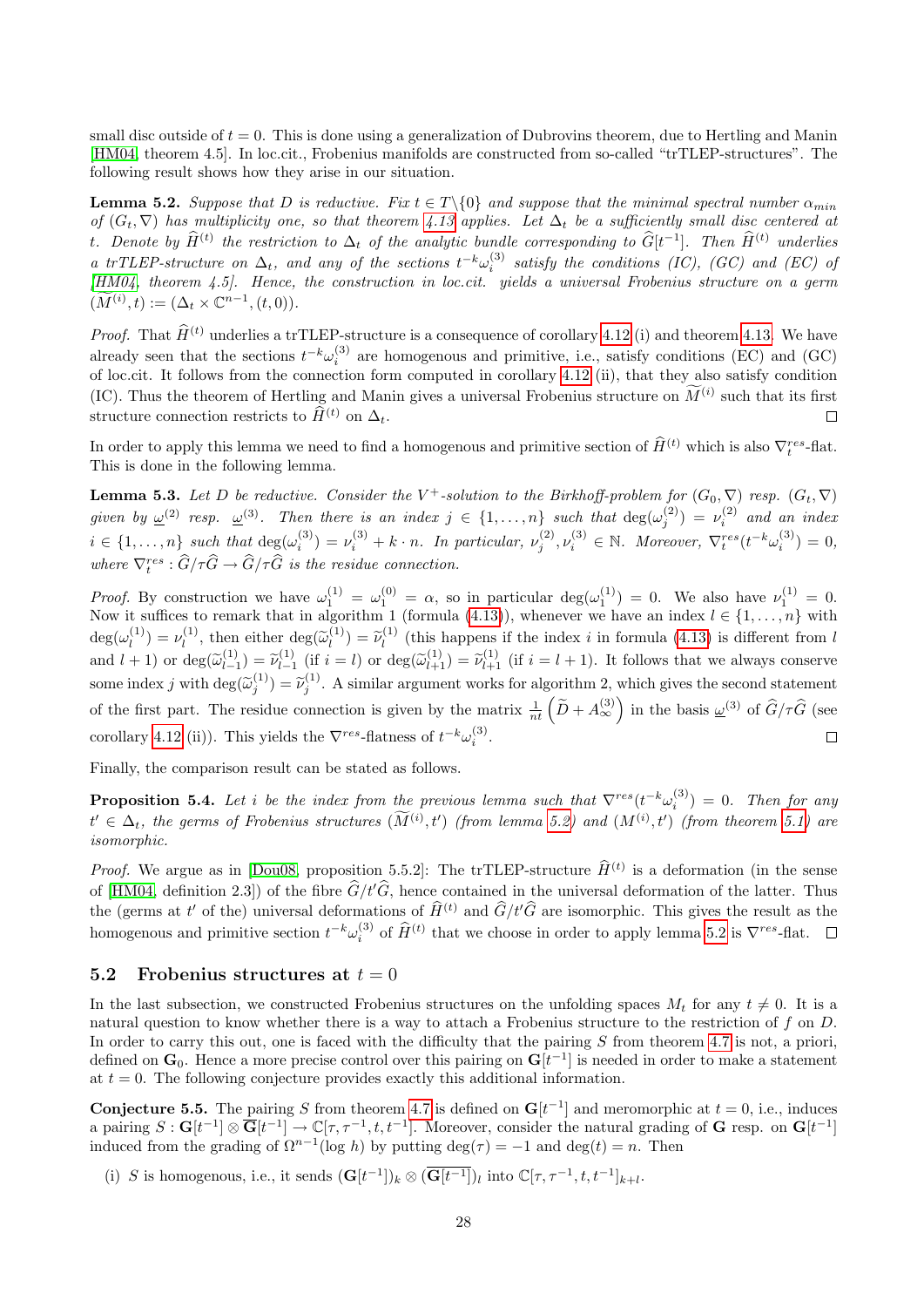(ii) S sends  $G \otimes \overline{G}$  into  $\tau^{-n+1} \mathbb{C}[\tau^{-1}, t]$ .

Some evidence supporting the first part of this conjecture comes from the computation of the examples in section [6.](#page-31-0) Namely, it appears that in all cases, there is an extra symmetry satisfied by the spectral numbers, i.e., we have  $\nu_k^{(3)} + \nu_{n+1-k}^{(3)} = n-1$ , and not only  $\alpha_k + \alpha_{n+1-k} = n-1$  for all  $k \in \{1, ..., n\}$  (Remember that  $\alpha_1, \ldots, \alpha_n$  was the ordered sequence of spectral numbers). Moreover, the eigenvalues of the residue of  $t\partial_t$  on  $(G/tG)|_{\tau\neq0}$  are constant in  $\tau$  and symmetric around zero, which indicates that S extends without poles and as a non-degenerate pairing to  $G$ . In particular, one obtains a pairing on  $G_0$ , which would explain the symmetry  $\nu_k^{(2)} + \nu_{n+1-k}^{(2)} = n-1$  observed in the examples (notice that even the symmetry of the spectral numbers at  $t = 0$ , written as an ordered sequence, is not a priori clear). Notice also that in the case where  $D$  is a normal crossing divisor (i.e., the first example studied in section [6\)](#page-31-0), the conjecture is true. This follows from the explicit form of the pairing S in this case, which can be found in  $[Dou08]$ , based on  $[DS04]$ .

The following corollary draws some consequences of the above conjecture.

<span id="page-28-0"></span>**Corollary 5.6.** Suppose that conjecture [5.5](#page-27-3) holds true and that the minimal spectral number  $\alpha_{min}$  of  $(G_t, \nabla)$ ,  $t \neq 0$  has multiplicity one so that theorem [4.13](#page-23-0) holds. Then

(i) The pairing S is expressed in the basis  $\omega^{(3)}$  as

$$
S(\omega_i^{(3)}, \overline{\omega}_j^{(3)}) = \begin{cases} c \cdot t^{2k} \cdot \tau^{-n+1} & \text{if } i+j = n+1 \\ 0 & \text{else} \end{cases}
$$

for some constant  $c \in \mathbb{C}$ , where, as before,  $k \in \mathbb{N}$  counts the number of meromorphic base changes in algorithm 2. Moreover, we have  $\nu_i^{(3)} + \nu_{n+1-i}^{(3)} = n-1$  for all  $i \in \{1, ..., n\}$ .

(ii) The pairing S is expressed in the basis  $\underline{\omega}^{(2)}$  as

$$
S(\omega_i^{(2)}, \overline{\omega}_j^{(2)}) = \begin{cases} c \cdot \tau^{-n+1} & \text{if } i+j = n+1 \\ 0 & \text{else} \end{cases}
$$

for the same constant  $c \in \mathbb{C}$  as in (i).

- (iii) S extends to a non-degenerate paring on G, i.e., it induces a pairing  $S: G_0 \otimes_{\mathbb{C}[\tau^{-1}]} \overline{G}_0 \to \tau^{-n+1} \mathbb{C}[\tau^{-1}]$ with all the properties of definition [4.6](#page-20-0) (iv). Moreover,  $\underline{\omega}^{(2)}$  defines a  $(V^+, S)$ -solution for the Birkhoff problem for  $(G_0, \nabla)$  with respect to S.
- *Proof.* (i) Following the construction of the bases  $\omega^{(1)}$ ,  $\omega^{(2)}$  and  $\omega^{(3)}$ , starting from the basis  $\omega^{(0)}$  (via lemma [4.4](#page-16-0) and algorithms 1 and 2), it is easily seen that  $\deg(\omega_i^{(1)}) = \deg(\omega_i^{(2)}) = i-1$  and that  $\deg(\omega_i^{(3)}) = k \cdot n +$ i–1. The (conjectured) homogeneity of S yields that  $\deg(S(\omega_i^{(2)}, \overline{\omega}_j^{(2)})) = i+j-2$  and  $\deg(S(\omega_i^{(3)}, \overline{\omega}_j^{(3)})) =$  $2kn + i + j - 2.$

The proof of lemma [4.14](#page-23-1) shows that  $\tau^{n-1}S(\omega_i^{(3)}, \overline{\omega}_j^{(3)})$  is either zero or constant in  $\tau$ , hence, by part (ii) of conjecture [5.5,](#page-27-3)  $S(\omega_i^{(3)}, \overline{\omega}_j^{(3)}) = c(t) \cdot \tau^{-n+1}$ , with  $c(t) \in \mathbb{C}[t]$ , which is actually homogenous by part (i) of conjecture [5.5.](#page-27-3) Now since  $i + j - 2 < 2(n - 1)$ ,  $\deg(c(t) \cdot \tau^{-n+1}) = 2kn + (i + j - 2)$  is only possible if  $i + j = n + 1$ , and then  $c(t) = c \cdot t^{2k}$ , in particular, the numbers  $c_{kl}$  in lemma [4.14](#page-23-1) (ii) are always equal to one, and we have  $\nu_i^{(3)} + \nu_j^{(3)} = n - 1$ .

(ii) Using (i), one has to analyse the behaviour of S under the base changes inverse to [4.13](#page-21-0) (algorithm 1) and [4.14](#page-22-0) (algorithm 2). Suppose that  $\underline{\omega}$  is a basis of  $\mathbf{G}[t^{-1}]$  with  $\deg(\omega_i) = l \cdot n + i - 1, l \in \{0, ..., k\}$  and such that  $S(\omega_i, \overline{\omega}_j) = c \cdot t^{2l} \cdot \tau^{-n+1} \cdot \delta_{i+j, n+1}$ , then if we define for any  $i \in \{1, ..., n\}$  a new basis  $\underline{\omega}'$  by

$$
\begin{array}{rcl}\n\omega_i' & := & \omega_i - \tau^{-1} \cdot \nu \cdot \omega_{i-1}, \\
\omega_j' & := & \omega_j \quad \forall j \neq i,\n\end{array} \tag{5.1}
$$

where  $\nu \in \mathbb{C}$  is any constant, we see that we still have  $S(\omega'_i, \overline{\omega}'_j) = c \cdot t^{2l} \cdot \tau^{-n+1} \cdot \delta_{i+j, n+1}$ . Notice that if  $j = i + 1$  and  $i + j = n + 1$ , then in order to show  $S(\omega'_i, \overline{\omega}'_i) = 0$ , one uses that if  $i + (i - 1) = n + 1$ , then  $S(\omega_i, \overline{\omega}_{i-1}) = (-1)^{n-1} \overline{S(\omega_{i-1}, \overline{\omega}_i)} = S(\omega_{i-1}, \overline{\omega}_i)$  since  $S(\omega_{i-1}, \overline{\omega}_i)$  is homogenous in  $\tau^{-1}$  of degree  $-n+1$ . Similarly, if we put, for any constant  $\nu \in \mathbb{C}$ ,

$$
\begin{array}{rcl}\n\omega_1'' & := & t^{-2}\omega_1 - t^{-1}\tau^{-1} \cdot \nu \cdot \omega_n, \\
\omega_i'' & := & t^{-1}\omega_i \quad \forall i \neq 1,\n\end{array} \tag{5.2}
$$

then we have  $S(\omega''_i, \overline{\omega}''_j) = c \cdot t^{2(l-1)} \cdot \tau^{-n+1} \cdot \delta_{i+j, n+1}$ .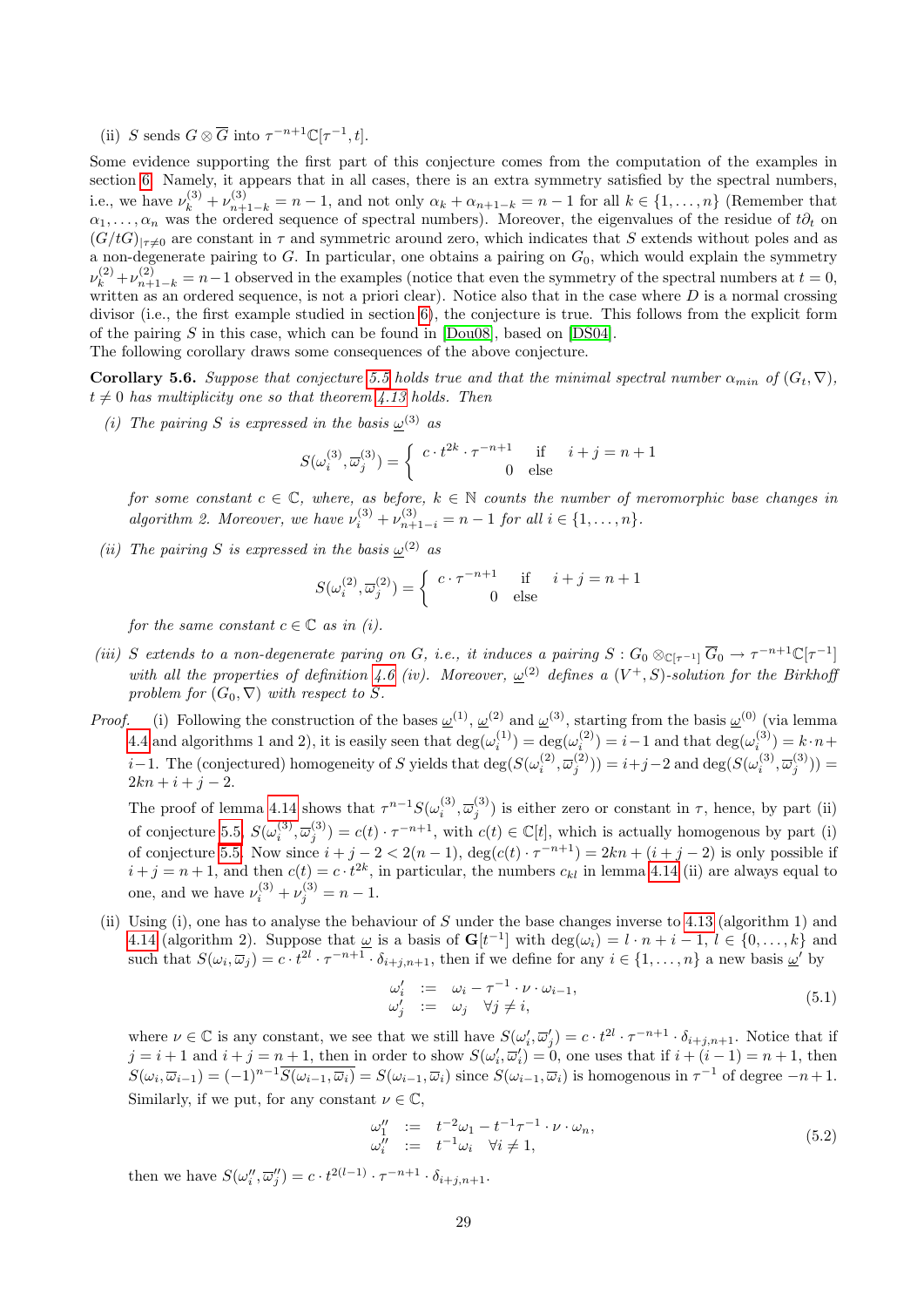(iii) This follows from (ii) and the fact that  $\underline{\omega}^{(2)}$  is a  $V^+$ -solution for  $(G_0, \nabla)$ .

 $\Box$ 

As a consequence, we show that under the hypothesis of conjecture [5.5,](#page-27-3) we obtain indeed a Frobenius structure at  $t = 0$ .

<span id="page-29-1"></span>**Theorem 5.7.** Suppose that conjecture [5.5](#page-27-3) holds true and that the minimal spectral number  $\alpha_{min}$  of  $(G_t, \nabla)$  for  $t \neq 0$  has multiplicity one, so that theorem [4.13](#page-23-0) applies. Then the (germ at the origin of the)  $\mathcal{R}_h$ -deformation space of f, which we call  $M_0$ , carries a Frobenius structure, which is constant, i.e., given by a potential of degree at most three (or, expressed otherwise, such that the structure constants  $c_{ij}^k$  defined by  $\partial_{t_i} \circ \partial_{t_j} = \sum_k c_{ij}^k \partial_{t_k}$  are constant in the flat coordinates  $t_1, \ldots, t_n$ ).

*Proof.* Remember that  $(M_0, 0)$  is a smooth germ of dimension n, with tangent space given by  $T_{\mathcal{R}_h}^1 f \cong G_0/\tau^{-1}G_0$ (notice that the deformation functor in question is evidently unobstructed). As usual, a  $\mathcal{R}_h$ -semi-universal unfolding of  $f$  is given as

$$
F = f + \sum_{i=1}^{n} u_i g_i : V \times M_0 \longrightarrow \mathbb{C},
$$

where  $u_1, \ldots, u_n$  are coordinates on  $M_0$  and  $g_1, \ldots, g_n$  is a basis of  $T^1_{\mathcal{R}_h} f$ .

In order to endow  $M_0$  with a Frobenius structure, we will use a similar strategy as in subsection [5.1,](#page-24-1) namely, we construct a germ of an n-dimensional Frobenius manifold which induces a Frobenius structure on  $M_0$  by a universality property. The case we need here has been treated by Malgrange (see [\[Mal86,](#page-35-15)  $(4.1)$ ]). The theorem of Hertling and Manin([\[HM04,](#page-35-14) theorem 4.5]) can be considered as a common generalisation of Malgrange's result and of the constructing of Duborovin used lemma [5.2.](#page-27-2) We use the result in the form that can be found in [\[HM04,](#page-35-14) remark 4.6]. Thus we have to construct a Frobenius type structure on a point, and a section satisfying the conditions called (GC) and (EC) in loc.cit. This is nothing but a tuple  $(W, g, B_0, B_\infty, \xi)$  as in the proof of theorem [5.1,](#page-25-0) except that we do not require the endomorphism  $B_0$  to be semi-simple, but to be regular, i.e., its characteristic and minimal polynomial must coincide. Consider the  $(V^+, S)$ -solution defined by  $\widehat{G}_0 := \bigoplus_{i=1}^n \mathcal{O}_{\mathbb{P}^1 \times \{0\}} \omega_i^{(2)}$ , and put, as before,  $W := H^0(\mathbb{P}^1, \widehat{G}_0)$ ,  $g := \tau^{-n+1}S$ ,  $B_0 := [\nabla_\tau]$  and  $B_\infty := [\tau \nabla_\tau]$ . Considering the matrices  $(\Omega_0)_{|t=0}$  resp.  $A_{\infty}^{(2)}$  of  $B_0$  resp.  $B_{\infty}$  with respect to the basis  $\underline{\omega}^{(2)}$  of W, we see immediately that  $g(B_0-, -) = g(-, B_0-, )$ ,  $g(B_\infty-, -) = g(-, (n-1)Id - B_\infty-)$  and that  $B_0$  is regular since  $(\Omega_0)|_{t=0}$  is nilpotent with a single Jordan block. Notice that the assumption that conjecture [5.5](#page-27-3) holds is used through corollary [5.6](#page-28-0) (ii), (iii). The section  $\xi := \omega_1^{(2)}$  is obviously homogenous and primitive, i.e., satisfies (EC) and (GC). Notice that it is, up to constant multiplication, the only primitive and homogenous section, contrary to the case  $t \neq 0$ , where we could chose any of the sections  $\omega_i^{(3)}$ ,  $i \in \{1, ..., n\}$ . We have thus verified all conditions of the theorem of Hertling and Manin, and obtain, as indicated above, a Frobenius structure on  $M_0$ . It remains to show that it is given by potential of degree at most three. The argument is exactly the same as in [\[Dou08,](#page-34-8) lemma 6.4.1 and corollary 6.4.2.] so that we omit the details here. □

#### <span id="page-29-0"></span>5.3 Logarithmic Frobenius structures

The pole order property of the connection  $\nabla$  on G (see formula [4.12\)](#page-18-1) suggests that the family of germs of Frobenius manifolds  $M_t$  studied above can be put together in a single Frobenius manifold with a *logarithmic* degeneration behaviour at the divisor  $t = 0$ . We show that this is actually the case for the normal crossing divisor; the same result has been obtained from a slightly different viewpoint in [\[Dou08\]](#page-34-8). In the general case, we observe a phenomenon which also occurs in loc.cit.: one obtains a Frobenius manifold where the multiplication is defined on the logarithmic tangent bundle, but the metric might be degenerate on it (see loc.cit., section 7.1.). We recall the following definition from [\[Rei09\]](#page-35-6), which we extend to the more general situation studied here.

- **Definition 5.8.** (i) Let M be a complex manifold and  $\Sigma \subset M$  be a normal crossing divisor. Suppose that  $(M\setminus\Sigma, \circ, g, E, e)$  is a Frobenius manifold. One says that it has a logarithmic pole along  $\Sigma$  if  $\circ \in$  $\Omega^1(\log \Sigma)^{\otimes 2} \otimes \mathrm{Der}(-\log \Sigma), g \in \Omega^1(\log \Sigma)^{\otimes 2}$  and g is non-degenerate as a pairing on  $\mathrm{Der}(-\log \Sigma)$ .
	- (ii) If, in the previous definition, we relax the condition of g being non-degenerate on Der(− log  $\Sigma$ ), then we say that  $(M, \Sigma)$  is a weak logarithmic Frobenius manifold.

In [\[Rei09\]](#page-35-6), logarithmic Frobenius manifolds are constructed using a generalisation of the main theorem of [\[HM04\]](#page-35-14). More precisely, universal deformations of so-called "logΣ-trTLEP-structures" (see [\[Rei09,](#page-35-6) definition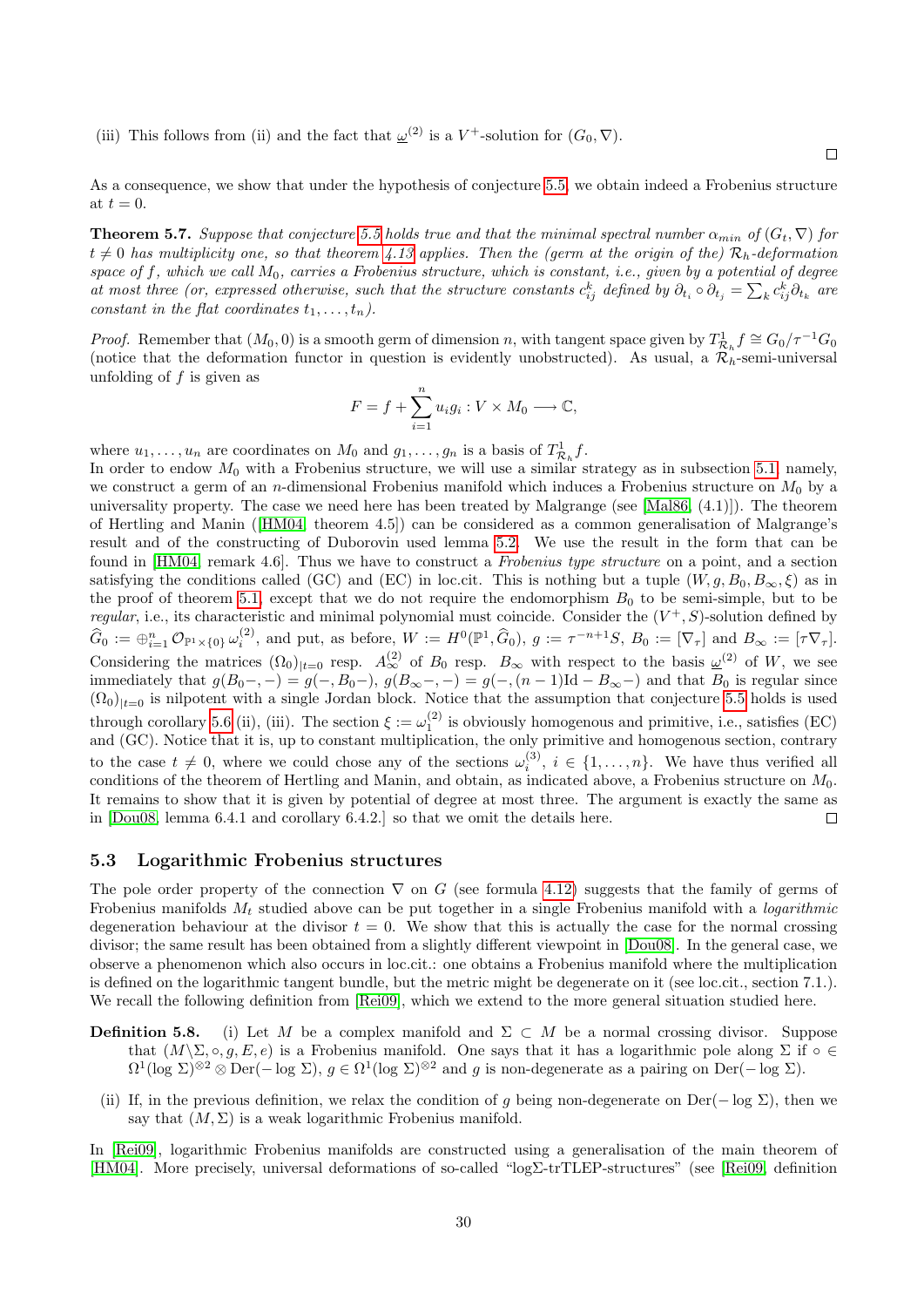1.8.]) are constructed. In our situation, the base of such an object is the space T, and the divisor  $\Sigma := \{0\} \subset T$ . In order to adapt the construction to the more general situation that we discuss here, we define a weak logΣtrTLEP-structures to be such a vector bundle on  $\mathbb{P}^1 \times T$  with connection and pairing, where the latter is supposed to be non-degenerate only on  $\mathbb{P}^1 \times (T \backslash \Sigma)$ . The result can then be stated as follows.

<span id="page-30-0"></span>**Theorem 5.9.** Let D be reductive,  $i \in \{1, ..., n\}$  be the index from lemma [5.3](#page-27-4) such that  $\deg(t^{-k}\omega_i) = -\nu_i^{(3)}$ and suppose that the minimal spectral number  $\alpha_{min}$  of  $(G_t, \nabla)$  has multiplicity one (so that theorem [4.7](#page-20-2) applies). Then the (analytic bundle corresponding to the) module

$$
\begin{array}{rcl}\n\widehat{G}' & := & \bigoplus_{j=1}^{n} \mathcal{O}_{\mathbb{P}^1 \times T} \,\omega_j^{(4)} \quad \text{where} \\
\omega_j^{(4)} & := & t^{-k} \omega_j^{(3)} \quad \forall j \in \{i, \dots, n\} \\
\omega_j^{(4)} & := & t^{-k+1} \omega_j^{(3)} \quad \forall j \in \{1, \dots, i-1\}\n\end{array}
$$

underlies a weak  $\log \Sigma$ -trTLEP-structure, and a  $\log \Sigma$ -trTLEP-structure if conjecture [5.5](#page-27-3) holds true and if  $i = 1$ . The form  $t^{-k}\omega^{(3)}$  is homogenous and primitive and yields a weak logarithmic Frobenius manifold. It yields a logarithmic Frobenius manifold if conjecture [5.5](#page-27-3) holds true and if  $i = 1$ , e.g., in the case of a linear section f of the normal crossing divisor.

*Proof.* It is clear by definition that  $(\widehat{G}', \nabla, S)$  is a weak log  $\Sigma$ -trTLEP-structure (of weight  $n - 1$ ). It is easy to see that the connection takes the form

$$
\nabla(\underline{\omega}^{(4)}) = \underline{\omega}^{(4)} \cdot \left[ (\Omega_0 \tau + A_{\infty}^{(4)}) \frac{d\tau}{\tau} + (\Omega_0 \tau + \widetilde{A}_{\infty}^{(4)}) \frac{dt}{nt} \right],
$$

where

A

$$
A_{\infty}^{(4)} = \text{diag}(-\nu_i^{(3)}, \dots, -\nu_n^{(3)}, -\nu_1^{(3)}, \dots, -\nu_{i-1}^{(3)})
$$

$$
\widetilde{A}_{\infty}^{(4)} = A_{\infty}^{(4)} + \text{diag}\left(\text{deg}(\omega_i^{(4)}), \ldots, \text{deg}(\omega_n^{(4)}), \text{deg}(\omega_1^{(4)}), \ldots, \text{deg}(\omega_{i-1}^{(4)})\right).
$$

In particular,  $\omega_1^{(4)}$  is  $\nabla^{res}$ -flat,  $[\nabla_\tau]$ -homogenous and a cyclic generator of  $H^0(\mathbb{P}^1\times\{0\},\hat{G}'/t\hat{G}')$  with respect to  $[\nabla_{\tau}]$  and  $[\tau^{-1}\nabla_{t\partial_t}]$  (even with respect to  $[\nabla_{\tau}]$  alone). Moreover,  $[\tau^{-1}\nabla_{t\partial_t}(\omega_1^{(4)})]$  is non-zero in  $H^0(\mathbb{P}^1 \times$  $\{0\}, \hat{G}'/t\hat{G}'$ , so that  $\omega_1^{(4)}$  satisfies the conditions (EC), (GC) and (IC) of [\[Rei09,](#page-35-6) theorem 1.12], except that the form S might be degenerate on  $\hat{G}_{|t=0}$  (correspondingly, the metric g on  $K := \hat{G}'/\tau\hat{G}'$  from loc.cit. might be degenerate on  $K_{|t=0}$ ). One checks that the proof of theorem 1.12 of loc.cit can be adapted to the more general situation and yields a weak logarithmic Frobenius structure.

Now assume conjecture [5.5](#page-27-3) and suppose that  $i = 1$ . Then  $\underline{\omega}^{(4)} = t^{-k} \underline{\omega}^{(3)}$ , and we get that S is non-degenerate on  $\hat{G}$  by corollary [5.6.](#page-28-0) In particular,  $(\hat{G}', \nabla, S)$  underlies a log Σ-trTLEP-structure in this case. This yields a logarithmic Frobenius structure by applying [\[Rei09,](#page-35-6) theorem 1.12]. That the pairing is non-degenerate and that  $i = 1$  holds for the normal crossing divisor case follows, e.g., from the computations in [\[DS04\]](#page-35-4) (which, as already pointed out above, have been taken up in [\[Dou08\]](#page-34-8) to give the same result as here).  $\Box$ 

Let us remark that one might consider the result for the normal crossing divisor as being "well-known" by the mirror principle: as already stated in the introduction, the Frobenius structure for fixed  $t$  is known to be isomorphic to the quantum cohomology ring of the ordinary projective space. But in fact we have more: the parameter  $t$  corresponds exactly to the parameter in the small quantum cohomology ring (note that the convention for the name of the coordinate on the parameter space differs from the usual one in quantum cohomology, our t is usually called q and defined as  $q = e^t$ , where this t corresponds to a basis vector in the second cohomology of the underlying variety, e.g.,  $\mathbb{P}^{n-1}$ ). Using this interpretation, the logarithmic structure as defined above is the same as the one obtained in [\[Rei09,](#page-35-6) subsection 2.1.2.]. In particular, it is easily seen that the deformation algebra  $T^1_{\mathcal{R}_h/\mathbb{C}}f = \mathbb{C}[V]/df(\text{Der}(-\log h)) = \mathbb{C}[x_1,\ldots,x_n]/(x_1-x_2,\ldots,x_1-x_n) \cong \mathbb{C}[x_1]$ specializes to  $H^*(\mathbb{P}^{n-1}, \mathbb{C}) = \mathbb{C}[x_1]/(x_1^n)$  over  $t = 0$  (and more generally to  $\mathbb{C}[x_1]/(x_1^{n-1} - t)$  at  $t \in T$ , i.e., to the small quantum product of  $\mathbb{P}^{n-1}$  at the point  $t \in H^2(\mathbb{P}^{n-1}, \mathbb{C})/H^2(\mathbb{P}^{n-1}, \mathbb{Z})$ .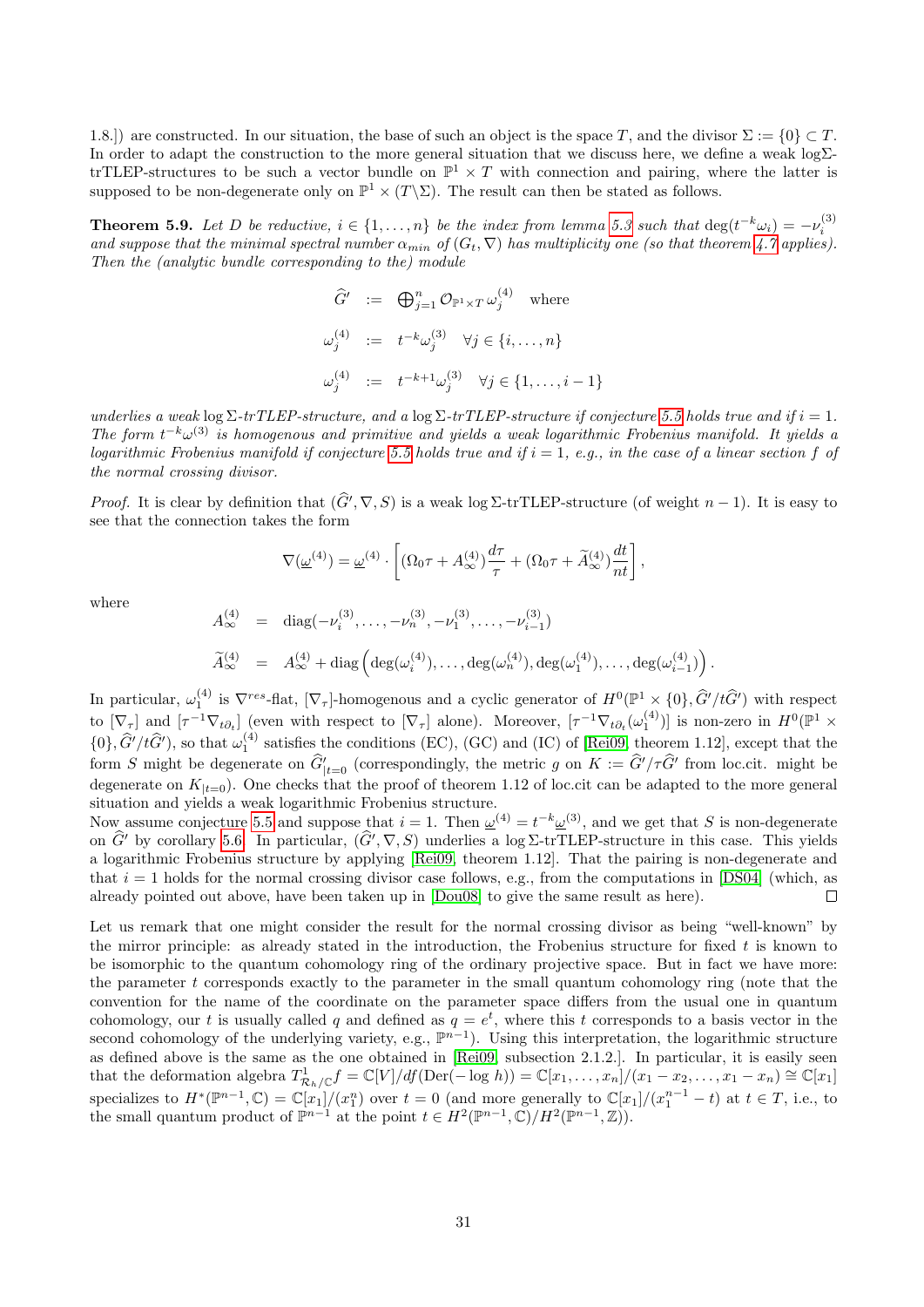## <span id="page-31-0"></span>6 Examples

We have computed the spectrum and monodromy for some of the discriminants in quiver representation spaces described in [\[BM06\]](#page-34-3). In some cases, we have implemented the methods explained in the previous sections in Singular ([\[GPS05\]](#page-35-16)). For the infinite families given in table [1](#page-33-0) below, we have solved the Birkhoff problem by essentially building the seminvariants  $h_i$ , where  $h = h_1 \cdots h_k$  is the equation of D, by successive multiplication by  $(-f)$ .

We will present two types of examples. On the one hand, we will explain in detail some specific ones, namely, the normal crossing divisor, the star quiver with three exterior vertices (denoted by  $\star_3$  in example [2.3](#page-3-1) (i)), and the non-reductive example discussed after definition [2.1](#page-2-4) for  $k = 2$ . We also give the spectral numbers for the linear free divisor associated to the  $E_6$  quiver (see example [2.3](#page-3-1) (ii)), but we do not write down the corresponding good basis, which is quite complicated (remember that already the equation of this divisor [\(2.4\)](#page-3-2) was not completely given).

On the other hand, we are able to determine the spectrum for  $(G_t, \nabla)$   $(t \neq 0)$  and  $(G_0, \nabla)$  for the whole  $D_n$ and  $\star_n$ -series by a combinatorical procedure. The details are rather involved; therefore we present the results, but refer to the forthcoming paper [\[dGS09\]](#page-34-9) for full details and proofs. It should be noticed that except in the case of the normal crossing divisor and in very small dimensions for other examples, it is hard to write down explicitly elements for the good bases  $\underline{\omega}^{(2)}$  and  $\underline{\omega}^{(3)}$  as already the equation for the divisor becomes quickly quite involved.

Let us start with the three explicit examples mentioned above.

The case of the normal crossing divisor: As noticed in the first section, this is the discriminant in the representation space  $\text{Rep}(Q, 1)$  of any quiver with a tree as underlying (oriented) graph. In particular, it is the discriminant of the Dynkin  $A_{n+1}$ -quiver. Chosing coordinates  $x_1, \ldots, x_n$  on V, we have  $h = x_1 \cdot \ldots \cdot x_n$ . The linear function  $f = x_1 + \ldots + x_n$  is  $\mathcal{R}_h$ -finite, and a direct calculation (i.e., without using lemma [4.4](#page-16-1) and algorithm 1) shows that  $\underline{\omega}^{(1)} = \underline{\omega}^{(2)} = \underline{\omega}^{(3)} = \left( (-n)^{i-1} \prod_{j=1}^{i-1} x_j \cdot \alpha \right)$ . This is consistent with the basis  $i=1,...,n$ found in [\[DS04,](#page-35-4) proposition 3.2]. In particular, we have  $A^{(2)} = A^{(3)} = -diag(0, \ldots, n-1)$ , so the spectral numbers of  $(G_t, \nabla)$  for  $t \neq 0$  and  $(G_0, \nabla)$  are  $(0, \ldots, n-1)$ . We also see that  $(nt\partial_t)\underline{\omega}^{(2)} = \underline{\omega}^{(2)} \cdot \tau\Omega_0$ , which is a well known result from the calculation of the quantum cohomology of  $\mathbb{P}^{n-1}$  (see the last remark in subsection [5.3\)](#page-29-0).

The case  $\star_3$  (see example [2.3](#page-3-1) (i)): Remember that we had chosen coordinates  $a_{11}, \ldots, a_{23}$  on the space  $V = M(2 \times 3, \mathbb{C})$  and that  $h = (a_{11}a_{22} - a_{12}a_{21})(a_{11}a_{23} - a_{13}a_{21})(a_{12}a_{23} - a_{22}a_{13})$ . Defined as a discriminant in a quiver representation space, this linear free divisor is reductive, and it follows from proposition [3.7](#page-9-3) that the dual divisor has the same equation in dual coordinates. Then the linear form  $f = a_{11} + a_{21} + a_{22} + a_{23}$  is  $\mathcal{R}_h$ -finite, as it does not lie in the dual divisor.

In the next step, we will actually not make use of the basis  $\underline{\omega}^{(0)} = ((-f)^i \cdot \alpha)_{i=0,\dots,n-1}$ , but instead compute a basis  $\underline{\omega}^{(1)}$  which gives a solution to the Birkhoff problem directly. Namely, we write

$$
\begin{array}{rcl}\n\Delta_1 & := & a_{13}a_{22} - a_{12}a_{23} \\
\Delta_1 & := & a_{11}a_{23} - a_{21}a_{13} \\
\Delta_1 & := & a_{21}a_{12} - a_{11}a_{22}\n\end{array}
$$

for the equations of the components of  $D$ , and define linear forms

$$
l_1 := \frac{1}{2}a_{13}
$$
  
\n
$$
l_2 := \frac{1}{2}(a_{23} - a_{13})
$$
  
\n
$$
l_3 := \frac{1}{2}a_{22}
$$

Using these notations, we have that  $\omega^{(1)}$  is given as follows.

$$
\omega_1^{(1)} = \alpha \qquad ; \quad \omega_2^{(1)} = -12 \cdot l_1 \cdot \alpha \qquad ; \quad \omega_3^{(1)} = -12 \cdot \Delta_1 \cdot \alpha
$$
\n
$$
\omega_4^{(1)} = -12^2 \cdot \Delta \cdot l_2 \cdot \alpha \qquad ; \quad \omega_5^{(1)} = -12^2 \cdot \Delta_1 \cdot \Delta_2 \cdot \alpha \qquad ; \quad \omega_6^{(1)} = -12^3 \cdot \Delta_1 \cdot \Delta_2 \cdot l_3 \cdot \alpha. \tag{6.1}
$$

and one calculates that  $A_{\infty}^{(1)} = \text{diag}(-0, -3, -2, -3, -4, -3)$ . Algorithm 1 yields  $\omega_2^{(2)} = \omega_2^{(1)} + 2\tau^{-1}\omega_1^{(1)}$  and  $\omega_{i}^{(2)} = \omega_{i}^{(1)}$  for all  $i \neq 2$ , and we obtain  $A_{\infty}^{(2)} = \text{diag}(-2, -1, -2, -3, -4, -3)$ . As  $\nu_1^{(2)} - \nu_6^{(2)} = -1 \le 1$ , we have  $\underline{\omega}^{(2)} = \underline{\omega}^{(3)}$ , hence  $G^{(3)} = G$  and  $(2, 1, 2, 3, 4, 3)$  is the spectrum for  $(G_t, \nabla), t \neq 0$  as well as for  $(G_0, \nabla)$ . We see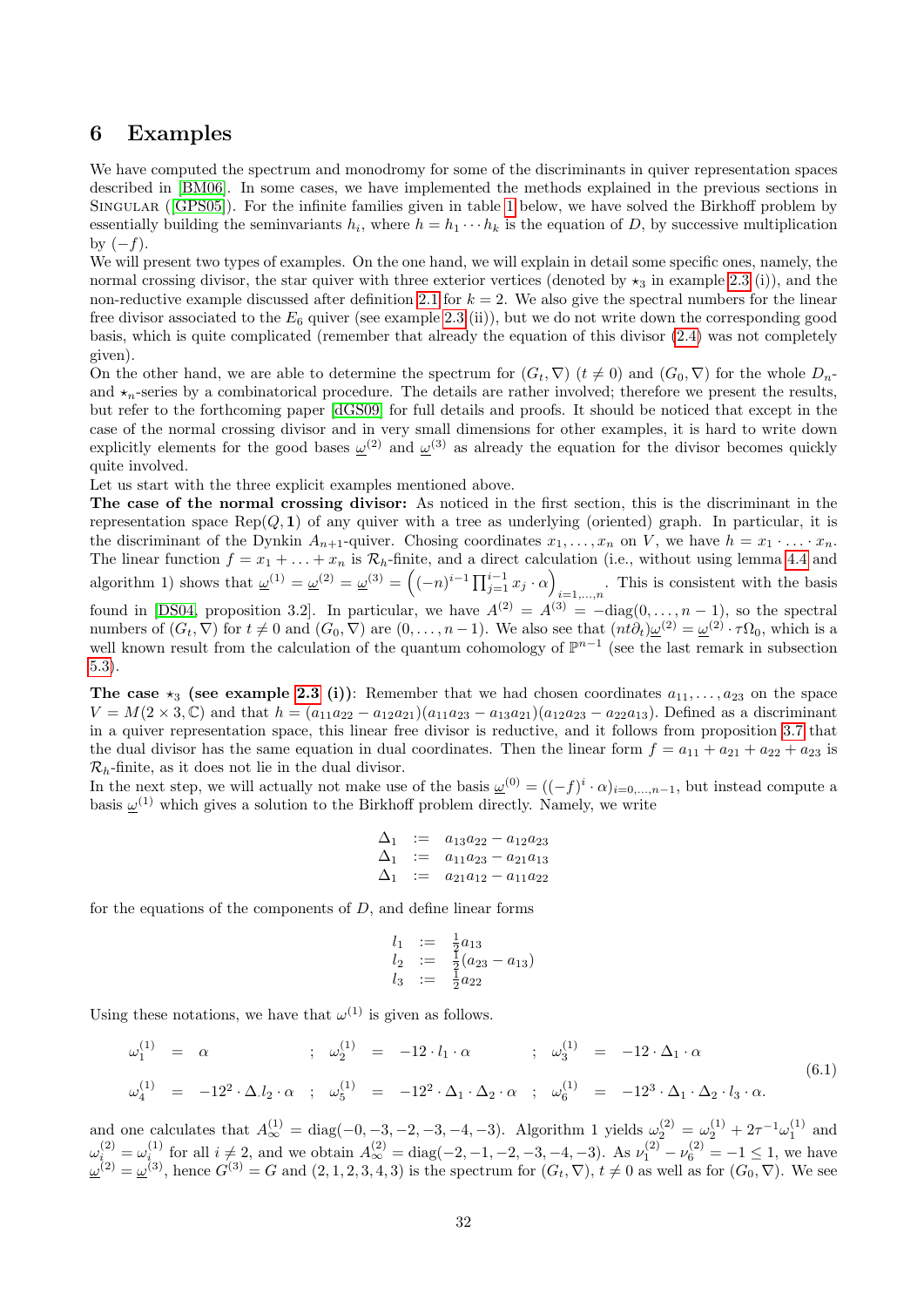that the minimal spectral number is unique, therefore,  $\underline{\omega}^{(2)}$  yields a  $(V^+, S)$ -solution for any t. Moreover, we have  $(nt\partial_t)\underline{\omega}^{(2)} = \underline{\omega}^{(2)} \cdot [\tau\Omega_0 + \text{diag}(-2, 0, 0, 0, 0, 2)]$ , so that in this case the  $\nabla^{res}$ -flat section  $\omega_i^{(3)}$  from lemma [5.3](#page-27-4) is  $\omega_2^{(2)}$ , which is an eigenvector of  $A_{\infty}^{(2)}$  with respect to the minimal spectral number.

The case  $E_6$  (see example [2.3](#page-3-1) (ii)): In the given coordinates  $a, b, \ldots, v$  of V, we chose the linear form  $f = (a, b, \ldots, v) \cdot {}^t(1, 2, 0, 1, 3, 0, 1, 3, 2, 1, 0, 2, 1, 3, 0, 1, 3, 0, 2, 1, 3, 2)$ , which lies in the complement of the dual divisor (again, by reductivity, we have  $h^{\vee} = h^*$ ). Then the spectrum of both  $(G_t, \nabla), t \neq 0$  and  $(G_0, \nabla)$  is

$$
\left(\frac{44}{5}, \frac{25}{3}, \frac{28}{3}, \frac{31}{3}, \frac{34}{3}, \frac{47}{5}, \underbrace{6, \ldots, 15}_{10 \text{ elements}}, \frac{58}{5}, \frac{29}{3}, \frac{32}{3}, \frac{35}{3}, \frac{38}{3}, \frac{61}{5}\right)
$$

Again we have a unique minimal spectral number, hence, theorem [4.13](#page-23-0) applies. The symmetry  $\nu_i^{(3)} + \nu_{n+1-i}^{(3)} =$  $21 = n - 1$  holds. Moreover, we obtain the following eigenvalues for the residue of  $t\partial_t$  on  $G_{|\mathbb{C}^*\times T}$  at  $t = 0$ :

$$
\left(-\frac{2}{5}, \left(-\frac{1}{3}\right)^4, -\frac{1}{5}, 0^{10}, \frac{1}{5}, \left(\frac{1}{3}\right)^4, \frac{2}{5}\right)
$$

which are (again) symmetric around zero (hence supporting conjecture [5.5](#page-27-3) (ii)).

A non-reductive example in dimension 3 (see [\(2.2\)](#page-2-3)): The linear free divisor in  $\mathbb{C}^3$  with equation  $h =$  $x(xz - y^2)$  is not special and therefore not reductive. The dual divisor is given, in dual coordinates X, Y, Z by  $h^{\vee} = Z(XZ - Y^2) \neq h^*(X, Y, Z)$ . As an  $\mathcal{R}_h$ -finite linear form, we choose  $f = x + z \in V^{\vee} \backslash D^{\vee}$ . The basis  $\underline{\omega}^{(1)}$ is given as

$$
\omega_1^{(1)} = \alpha \quad ; \quad \omega_2^{(1)} = (-f) \cdot \alpha \quad ; \quad \omega_3^{(1)} = \frac{9}{2} f^2 \cdot \alpha \tag{6.2}
$$

and we have  $A_{\infty}^{(1)} = \text{diag}(0, -\frac{7}{4}, -\frac{5}{4})$ . Algorithm 1 yields

$$
\omega_1^{(2)} = \omega_1^{(1)} \quad ; \quad \omega_2^{(2)} = \omega_2^{(1)} + \frac{3}{4}\tau^{-1}\omega_1^{(1)} \quad ; \quad \omega_3^{(2)} = \omega_3^{(1)} \tag{6.3}
$$

and  $A_{\infty}^{(1)} = \text{diag}(-\frac{3}{4}, -1, -\frac{5}{4})$ . Again, as  $\nu_1^2 - \nu_3^2 = -\frac{1}{2} \le 1$ , we obtain  $\underline{\omega}^{(2)} = \underline{\omega}^{(3)}$ ,  $G = G^{(3)}$ , and  $(\frac{3}{4}, 1, \frac{5}{4})$  is the spectrum of both  $(G_t, \nabla), t \neq 0$  and  $(G_0, \nabla)$ . We can also compute the spectral numbers for the case  $k = 3, 4$ and 5 (these are again the same for  $(G_t, \nabla), t \neq 0$  and  $(G_0, \nabla)$ ), namely:

| size of matrices $\vert \dim(V) \vert$ |        | <b>Spectrum of</b> $(G_t, \nabla)$                                                                                                      |
|----------------------------------------|--------|-----------------------------------------------------------------------------------------------------------------------------------------|
| $k=3$                                  | $n=6$  | $(2, \frac{5}{2}, 2, 3, \frac{5}{2}, 3)$                                                                                                |
| $k=4$                                  | $n=10$ | $\left(\frac{15}{4},\frac{13}{3},\frac{9}{2},\frac{17}{4},4,5,\frac{19}{4},\frac{9}{2},\frac{14}{3},\frac{21}{4}\right)$                |
| $k=5$                                  |        | $n = 15 \left( (6, \frac{53}{8}, 7, \frac{27}{4}, 7, \frac{55}{8}, 6, 7, 8, \frac{57}{8}, 7, \frac{29}{4}, 7, \frac{59}{8}, 8) \right)$ |

The case  $k = 5$  (and also  $k = 3$ ) is an example where the minimal spectral number is not unique, hence, theorem [4.13](#page-23-0) does not apply. According to theorem [5.1](#page-25-0) (ii), we can take  $\omega_1^{(3)}$ ,  $\omega_2^{(3)}$ ,  $\omega_4^{(3)}$ ,  $\omega_6^{(3)}$  and  $\omega_7^{(3)}$  as primitive and homogenous sections for  $\hat{G}_t^{can}$ . However, we observe that the "extra symmetry"  $\nu_i^{(3)} + \nu_{n+1-i}^{(3)} = n-1$  from corollary [5.6](#page-28-0) still holds, which supports conjecture [5.5.](#page-27-3) One might speculate that although the eigenspace of the smallest spectral number is two-dimensional (generated by  $\omega_1^{(3)}$  and  $\omega_7^{(3)}$ ), we still have  $\tau^{n-1}S(\omega_1^{(3)},\omega_j^{(3)})\in\mathbb{C}\delta_{j,15}$  $(\text{resp. } \tau^{n-1}S(\omega_7^{(3)}, \omega_3^{(3)}) \in \mathbb{C}\delta_{j,9})$  which would imply that the conclusions of theorem [4.13](#page-23-0) still hold, in particular, that also for  $k = 5$  the above basis elements define a  $(V^+, S)$ -solution and hence are all primitive and homogenous for it. Notice also that if one formally calculates  $\frac{1}{n} (\deg(\omega_i^{(3)}) - \nu_i^{(3)})_{i=1,\dots,n}$  for the above non-reductive examples, then the resulting numbers still have the property of being symmetric around zero. This seem to indicate that the conclusions of proposition [4.5](#page-18-2) also hold in the non-reductive case, although we cannot apply theorem [2.7](#page-5-0) in this situation.

Now we turn to the series  $D_m$  resp.  $\star_m$ . The results are given in table [1](#page-33-0) below. We write  $(p_1, q_1), \ldots, (p_k, q_k)$ to indicate that the output of algorithm 1 resp. algorithm 2 is a basis  $\underline{\omega}^{(2)}$  resp.  $\underline{\omega}^{(3)}$  which decomposes into k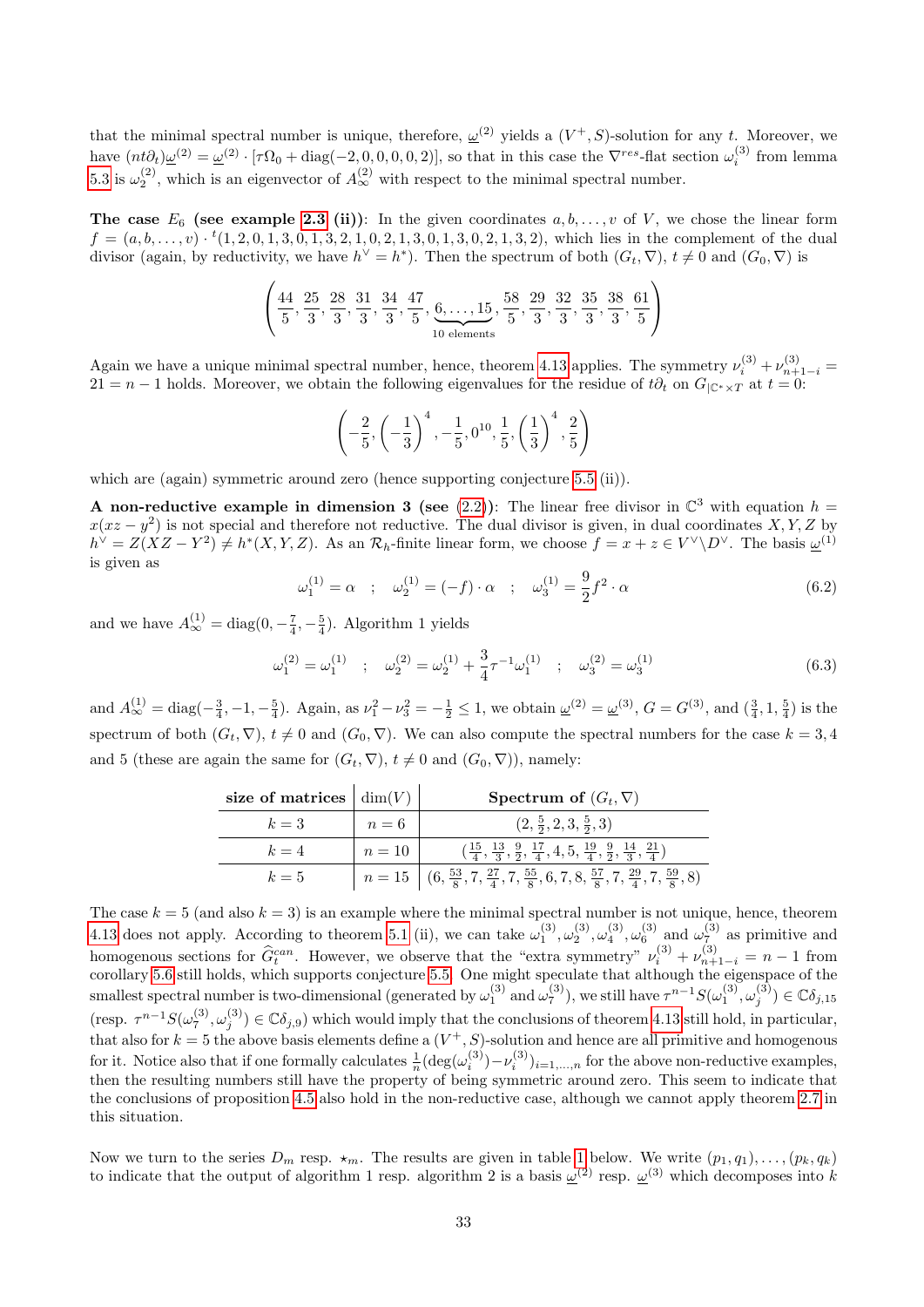blocks as in the proof of proposition [4.8,](#page-20-1) where in each block  $(p_i, q_i)$  the eigenvalues of the residue endomorphism  $\tau \partial_\tau$  along  $\tau = 0$  are  $-p_i, -p_i - 1, \ldots, -p_i - q_i + 1$ . In particular, this gives the monodromy of  $(G_t, \nabla)$  according to corollary [4.9.](#page-21-1) We write moreover the eigenvalues of the residue endomorphism of  $t\partial_t$  on  $(G_0/tG_0)_{|\tau\neq\infty}$  as a tuple with multiplicities like  $[r_1]^{l_1}, \ldots, [r_k]^{l_k}$ . We observe that in all cases the symmetries  $\nu_i^{(2)} + \nu_{n+1-i}^{(2)} = n-1$ and  $\nu_i^{(3)} + \nu_{n+1-i}^{(3)} = n-1$  hold, and that the residue eigenvalues of  $t\partial_t$  on  $(G_0/tG_0)_{|\tau \neq \infty}$  are symmetric around zero.

|                                  | $D_m$                               | $\star_{m:=2k+1}$                                               | $x_{m:=2k}$                                                                     |  |  |  |
|----------------------------------|-------------------------------------|-----------------------------------------------------------------|---------------------------------------------------------------------------------|--|--|--|
| $dim(D)=n-1$                     | $4m - 11$                           | $m^2 - m - 1$                                                   |                                                                                 |  |  |  |
|                                  | $\left(\frac{4m-10}{3},m-3\right),$ | $((m-1-l)(m-2)+l(l-1)/2,l+1)_{l=0,\ldots,m-3}$                  |                                                                                 |  |  |  |
| $Sp(G_0,\nabla)$                 | $(m-3,2m-4),$                       | $((m-1)(m-2)/2,2(m-1)),$                                        |                                                                                 |  |  |  |
|                                  | $(\frac{5m-11}{2},m-3)$             | $\left(\frac{1}{2}(m-l-1)(m+l),(m-l-2)\right)_{l=0,\ldots,m-3}$ |                                                                                 |  |  |  |
|                                  |                                     |                                                                 | $(mk-k,k-1),$                                                                   |  |  |  |
|                                  |                                     |                                                                 | $k-1$                                                                           |  |  |  |
| $Sp(G_t,\nabla)$                 | $\left(\frac{4m-10}{3},m-3\right),$ | $(2k^2, m-2), (2k^2-1, m-2), \ldots, (2k^2-k+1, m-2),$          | $(mk-m,m-2),(mk-m-1,m-2),, (mk-3k+2,m-2),$                                      |  |  |  |
| $t\neq 0$                        | $(m-3,2m-4),$                       | $(2k^2 - k, 2m - 2),$                                           | $(2k^2-3k+1,2m-2),$                                                             |  |  |  |
|                                  |                                     |                                                                 | $k-1$                                                                           |  |  |  |
|                                  | $\left(\frac{5m-11}{3},m-3\right)$  | $(2k^2+k,m-2),(2k^2+k-1,m-2),,(2k^2+1,m-2)$                     | $(mk-k,m-2), (mk-k-1,m-2), \ldots, (mk-m+2,m-2),$                               |  |  |  |
|                                  |                                     |                                                                 | $(mk-m+1,k-1)$                                                                  |  |  |  |
| $\text{Res}[t\partial_t]$        | $\left[-\frac{1}{3}\right]^{m-3},$  |                                                                 | $\left(\frac{1}{m^2-m}\left[l-(m-1-l)(m-2)\right]^{l+1}\right)_{l=0,\dots,m-3}$ |  |  |  |
| <sub>on</sub>                    | $0^{2m-4}$                          |                                                                 | $n^{2(m-1)}$                                                                    |  |  |  |
| $(G_0/tG_0)_{ \tau \neq \infty}$ | $\left[\frac{1}{3}\right]^{m-3}$    |                                                                 | $\left(\frac{1}{m^2-m}[(m-1)(l+1)]^{m-l-2}\right)_{l=0,\ldots,m-3}$             |  |  |  |

<span id="page-33-0"></span>Table 1: Spectra of f on the Milnor resp. zero fibre of the fibrations for  $D_m$  and  $\star_m$ -series.

- Remark 6.1. (i) We see that the jumping phenomenon (i.e., the fact that the spectrum of  $(G_t, \nabla), t \neq 0$ and  $(G_0, \nabla)$  are different) occurs in our examples only for the star quiver for  $m \geq 5$ . However, there are probably many more examples where this happens, if the divisor  $D$  has sufficiently high degree.
- (ii) Each Dynkin diagram supports many different quivers, distinguished by their edge orientations. Nevertheless, each of these quivers has the same set of roots. For quivers of type  $A_n$  and  $D_n$ , the discriminants in the corresponding representation spaces are also the same, up to isomorphism. However, for the quivers of type  $E_6$ , there are three non-isomorphic linear free divisors associated to the highest root (the dimension vector shown). Their generic hyperplane sections all have the same spectrum and monodromy.
- (iii) For the case of the star quiver with  $n = 2k$ , the last and first blocks actually form a single block. We have split them into two to respect the order given by the weight of the corresponding elements in the Gauß-Manin system.
- (iv) In all the reductive examples presented above, the  $\nabla^{res}$ -flat basis element  $t^{-k}\omega_i^{(3)}$  from lemma [5.3](#page-27-4) was an eigenvector of  $A_{\infty}^{(3)}$  for the smallest spectral number. An example where the latter does not hold is provided by the bracelet, the discriminant in the space of binary cubics (the last example in 4.4 of [\[GMNS09\]](#page-35-5)). The spectrum of the generic hyperplane section is  $(\frac{2}{3}, 1, 2, \frac{7}{3})$ , and hence the minimal spectral number is not an integer. It is however unique, so that theorem [4.13](#page-23-0) applies. On the other hand, we have a  $\nabla^{res}$ -flat section, namely  $t^{-1}\omega_2^{(3)}$ , but which does not coincide with the section corresponding to the smallest spectral number (i.e., the section  $\omega_1^{(3)}$ ).

Let us finish the paper by a few remarks on open questions and problems related to the results obtained.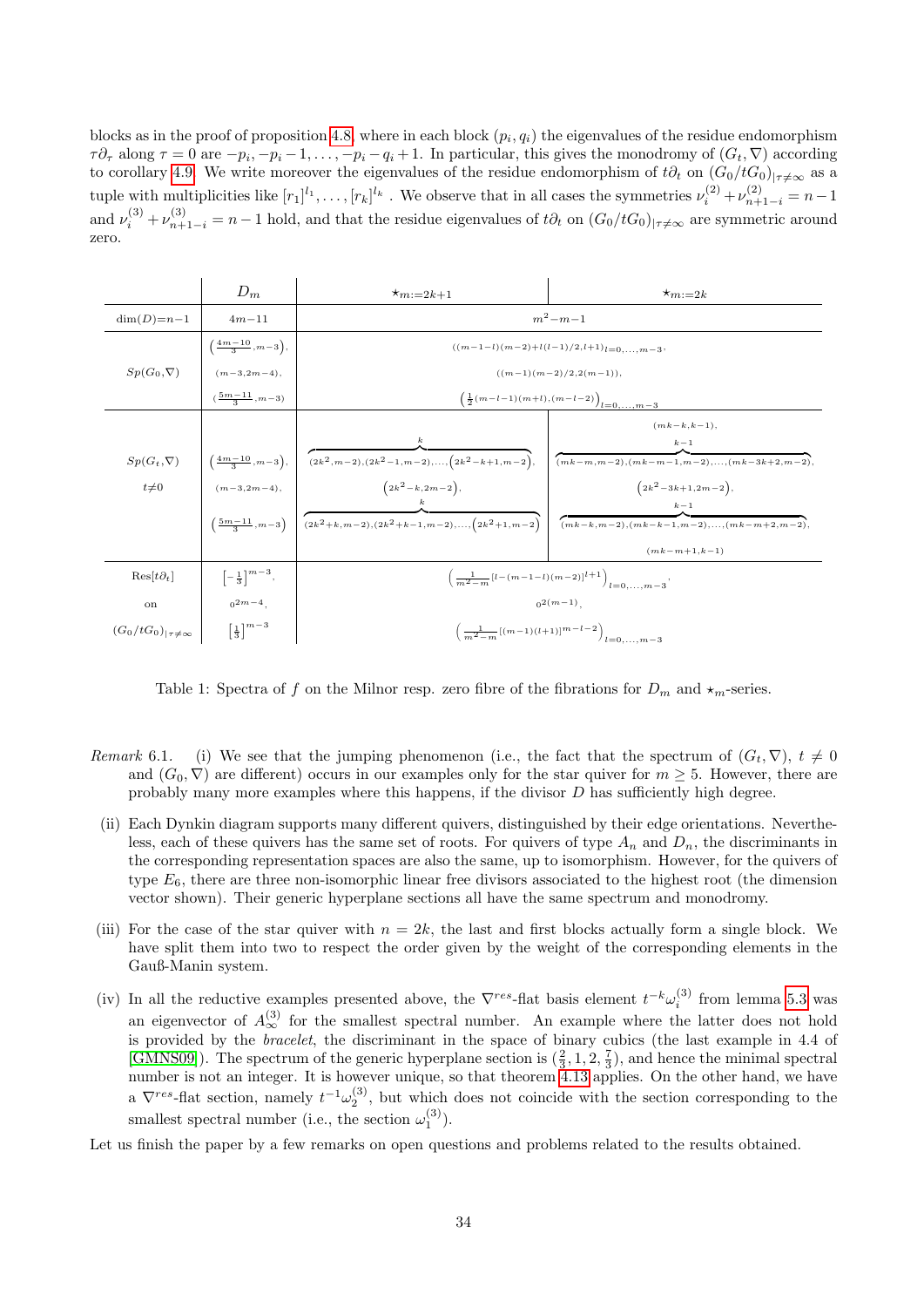In [\[DS04\]](#page-35-4), where similar questions for certain Laurent polynomials are studied, it is shown that the  $(V^+, S)$ solution constructed coincides in fact with the canonical solution as described in theorem [4.7](#page-20-2) (see proposition 5.2 of loc.cit.). A natural question is to ask whether the same holds true in our situation.

A second problem is to understand the degeneration behaviour of the various Frobenius structures  $M_t$  as discussed in theorem [5.9,](#page-30-0) in particular in those cases where we only have a weak logarithmic Frobenius manifold (i.e., all examples except the normal crossing case). As already pointed out, a rather similar phenomenon occurs in [\[Dou08\]](#page-34-8).

The constancy of the Frobenius structure at  $t = 0$  from theorem [5.7](#page-29-1) is easy to understand in the case of the normal crossing divisor: It corresponds to the semi-classical limit in the quantum cohomology of  $\mathbb{P}^{n-1}$ , which is the Frobenius algebra given by the usual cup product and the Poincare duality on  $H^*(\mathbb{P}^{n-1}, \mathbb{C})$ . One might speculate that for other linear free divisors, the fact that the Frobenius structure at  $t = 0$  is constant is related to the left-right stability of  $f_{|D}$ .

Another very interesting point is the relation of the Frobenius structures constructed to the so-called  $tt^*$ geometry (also known as variation of TERP- resp. integrable twistor structures, see, e.g., [\[Her03\]](#page-35-17)). We know from proposition [4.5](#page-18-2) (v) that the families studied here are examples of Sabbah orbits. The degeneration behaviour of such variations of integrable twistor structures has been studied in [\[HS07\]](#page-35-11) using methods from [\[Moc07\]](#page-35-18). However, the extensions over the boundary point  $0 \in T$  used in loc.cit. are in general different from the lattices G resp.  $G^{(3)}$  considered here, as the eigenvalues of the residue  $[t\partial_t]$  computed above does not always lie in a half-open interval of length one (i.e.,  $G_{\mathbb{C}^*\times T}$  is not always a Deligne extension of  $G_{\mathbb{C}^*\times (T\setminus\{0\})}$ ). One might want to better understand what kind of information is exactly contained in the extension G. Again, a similar problem is studied to some extend for Laurent polynomials in [\[Dou08\]](#page-34-8).

Finally, as we already remarked, the connection  $\partial_{\tau}$  is regular singular at  $\tau = \infty$  on  $G_0$  but irregular for  $t \neq 0$ . Irregular connections are characterized by a subtle set of topological data, the so-called Stokes matrices. It might be interesting to calculate these matrices for the examples we studied, extending the calculations done in [\[Guz99\]](#page-35-19) for the normal crossing case.

# References

- <span id="page-34-1"></span>[Bar00] Serguei Barannikov, Semi-infinite Hodge structures and mirror symmetry for projective spaces, Preprint math.AG/0010157, 2000.
- <span id="page-34-3"></span>[BM06] Ragnar-Olaf Buchweitz and David Mond, Linear free divisors and quiver representations, Singularities and computer algebra, London Math. Soc. Lecture Note Ser., vol. 324, Cambridge Univ. Press, Cambridge, 2006, pp. 41–77.
- <span id="page-34-6"></span>[Bro88] S. A. Broughton, Milnor numbers and the topology of polynomial hypersurfaces, Invent. Math. 92 (1988), no. 2, 217–241.
- <span id="page-34-2"></span>[CCLT09] Tom Coates, Alessio Corti, Yuan-Pin Lee, and Hsian-Hua Tseng, The Quantum Orbifold Cohomology of weighted projective spaces, Acta Math. 202 (2009), 130–193.
- <span id="page-34-4"></span>[Dam06] James Damon, On the legacy of free divisors. III. Functions and divisors on complete intersections, Q. J. Math. 57 (2006), no. 1, 49–79.
- <span id="page-34-7"></span>[dG07] Ignacio de Gregorio, Some examples of non-massive Frobenius manifolds in singularity theory, J. Geom. Phys. 57 (2007), no. 9, 1829–1841.
- <span id="page-34-9"></span>[dGS09] Ignacio de Gregorio and Christian Sevenheck, Good bases for some linear free divisors associated to quiver representations, work in progress, 2009.
- <span id="page-34-5"></span>[Dim04] Alexandru Dimca, Sheaves in topology, Universitext, Springer-Verlag, Berlin, 2004.
- <span id="page-34-0"></span>[Dou05] Antoine Douai, Construction de variétés de Frobenius via les polynômes de Laurent: une autre approche, Singularités, Publications de l'Institut Élie Cartan, vol. 18, Université de Nancy, 2005, updated version available under math.AG/0510437, pp. 105–123.
- <span id="page-34-8"></span>[Dou08] , Examples of limits of Frobenius (type) structures: The singularity case, Preprint math.AG/0806.2011, 2008.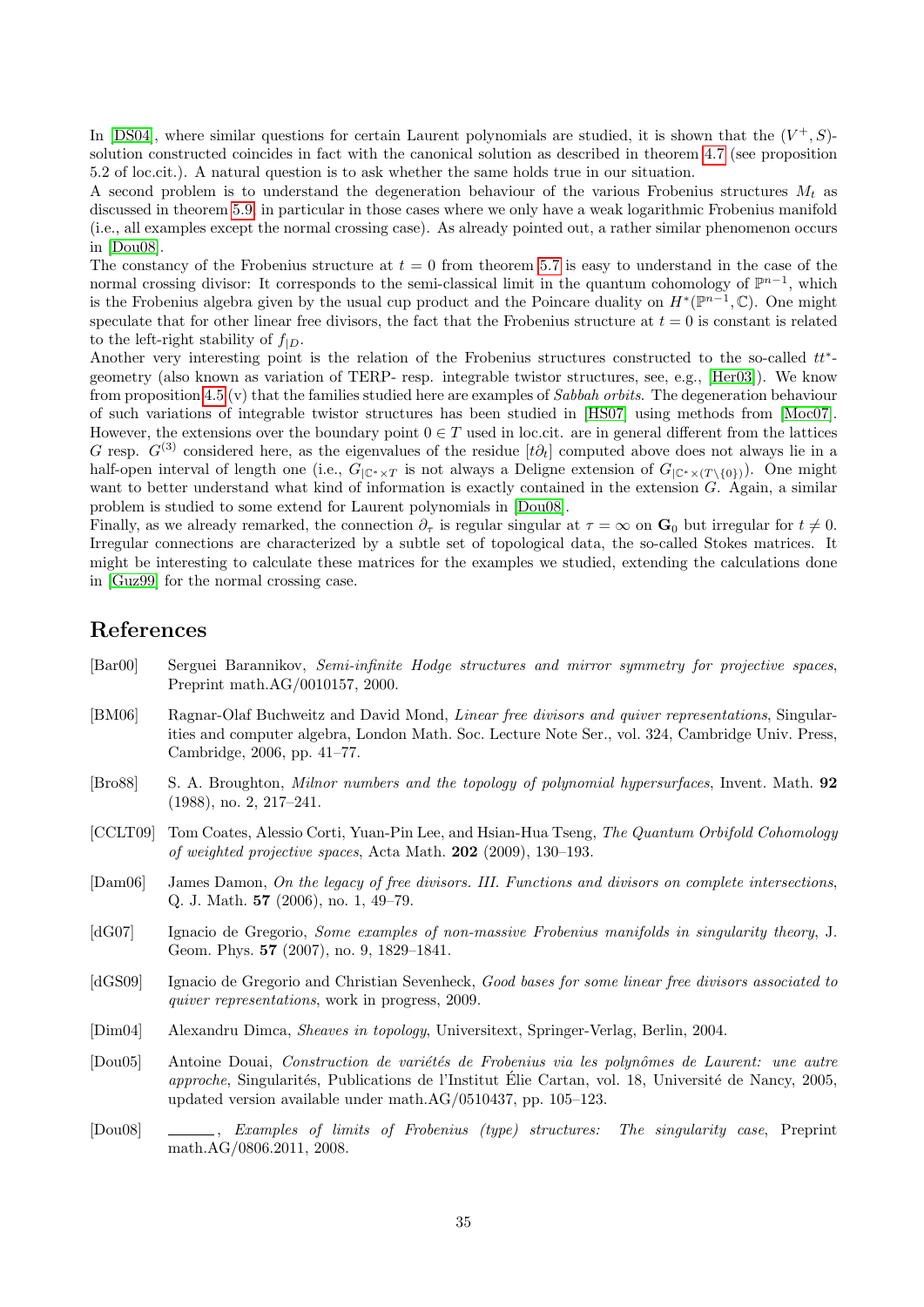- <span id="page-35-0"></span>[DS03] Antoine Douai and Claude Sabbah, Gauss-Manin systems, Brieskorn lattices and Frobenius structures. I, Ann. Inst. Fourier (Grenoble) 53 (2003), no. 4, 1055–1116.
- <span id="page-35-4"></span>[DS04] , Gauss-Manin systems, Brieskorn lattices and Frobenius structures. II, Frobenius manifolds, Aspects Math., E36, Vieweg, Wiesbaden, 2004, pp. 1–18.
- <span id="page-35-13"></span>[Dub96] Boris Dubrovin, Geometry of 2D topological field theories., Integrable systems and quantum groups. Lectures given at the 1st session of the Centro Internazionale Matematico Estivo (CIME) held in Montecatini Terme, Italy, June 14-22, 1993. (M. Francaviglia and S. Greco, eds.), Lecture Notes in Mathematics, vol. 1620, Springer-Verlag, 1996, p. 488.
- <span id="page-35-1"></span>[Giv95] Alexander Givental, Homological geometry and mirror symmetry, Proceedings of the International Congress of Mathematicians, Vol. 1, 2 (Zürich, 1994) (Basel), Birkhäuser, 1995, pp. 472–480.
- <span id="page-35-2"></span>[Giv98] , A mirror theorem for toric complete intersections, Topological field theory, primitive forms and related topics (Kyoto, 1996), Progr. Math., vol. 160, Birkhäuser Boston, Boston, MA, 1998, pp. 141–175.
- <span id="page-35-5"></span>[GMNS09] Michel Granger, David Mond, Alicia Nieto, and Mathias Schulze, Linear free divisors and the global logarithmic comparison theorem., Ann. Inst. Fourier (Grenoble) 59 (2009), no. 2, 811–850.
- <span id="page-35-16"></span>[GPS05] G.-M. Greuel, G. Pfister, and H. Schönemann, SINGULAR 3.0, A Computer Algebra System for Polynomial Computations, Centre for Computer Algebra, University of Kaiserslautern, 2005, http://www.singular.uni-kl.de.
- <span id="page-35-19"></span>[Guz99] Davide Guzzetti, Stokes matrices and monodromy of the quantum cohomology of projective spaces, Comm. Math. Phys. 207 (1999), no. 2, 341–383.
- <span id="page-35-12"></span>[Her02] Claus Hertling, Frobenius manifolds and moduli spaces for singularities, Cambridge Tracts in Mathematics, vol. 151, Cambridge University Press, Cambridge, 2002.
- <span id="page-35-17"></span> $[Her03]$  $g_{\mu\nu}$ ,  $tt^*$ -geometry, Frobenius manifolds, their connections, and the construction for singularities, J. Reine Angew. Math. 555 (2003), 77–161.
- <span id="page-35-14"></span>[HM04] Claus Hertling and Yuri Manin, Unfoldings of meromorphic connections and a construction of Frobenius manifolds, Frobenius manifolds, Aspects Math., E36, Vieweg, Wiesbaden, 2004, pp. 113–144.
- <span id="page-35-8"></span>[HS53] G. Hochschild and J.-P. Serre, Cohomology of Lie algebras, Ann. of Math. (2) 57 (1953), 591–603.
- <span id="page-35-11"></span>[HS07] Claus Hertling and Christian Sevenheck, Nilpotent orbits of a generalization of Hodge structures, J. Reine Angew. Math. 609 (2007), 23–80.
- <span id="page-35-15"></span>[Mal86] Bernard Malgrange, Deformations of differential systems. II, J. Ramanujan Math. Soc. 1 (1986), no. 1-2, 3–15.
- <span id="page-35-3"></span>[Man08] Etienne Mann, *Orbifold quantum cohomology of weighted projective spaces*, J. Algebraic Geom. 17 (2008), no. 1, 137–166.
- <span id="page-35-7"></span>[Mat69] John N. Mather, Stability of  $C^{\infty}$  mappings. IV. Classification of stable germs by R-algebras, Inst. Hautes Etudes Sci. Publ. Math. (1969), no. 37, 223–248. ´
- <span id="page-35-18"></span>[Moc07] Takuro Mochizuki, Asymptotic behaviour of tame harmonic bundles and an application to pure twistor D-modules, Part 1, Mem. Amer. Math. Soc.  $185$  (2007), no.  $869$ ,  $xi+324$ .
- <span id="page-35-10"></span>[NS99] Andras N´emethi and Claude Sabbah, Semicontinuity of the spectrum at infinity, Abh. Math. Sem. Univ. Hamburg 69 (1999), 25–35.
- <span id="page-35-6"></span>[Rei09] Thomas Reichelt, A construction of Frobenius manifolds with logarithmic poles and applications, Comm. Math. Phys. 287 (2009), no. 3, 1145–1187.
- <span id="page-35-9"></span>[Sab06] Claude Sabbah, Hypergeometric periods for a tame polynomial, Port. Math. (N.S.) 63 (2006), no. 2, 173–226, written in 1998.